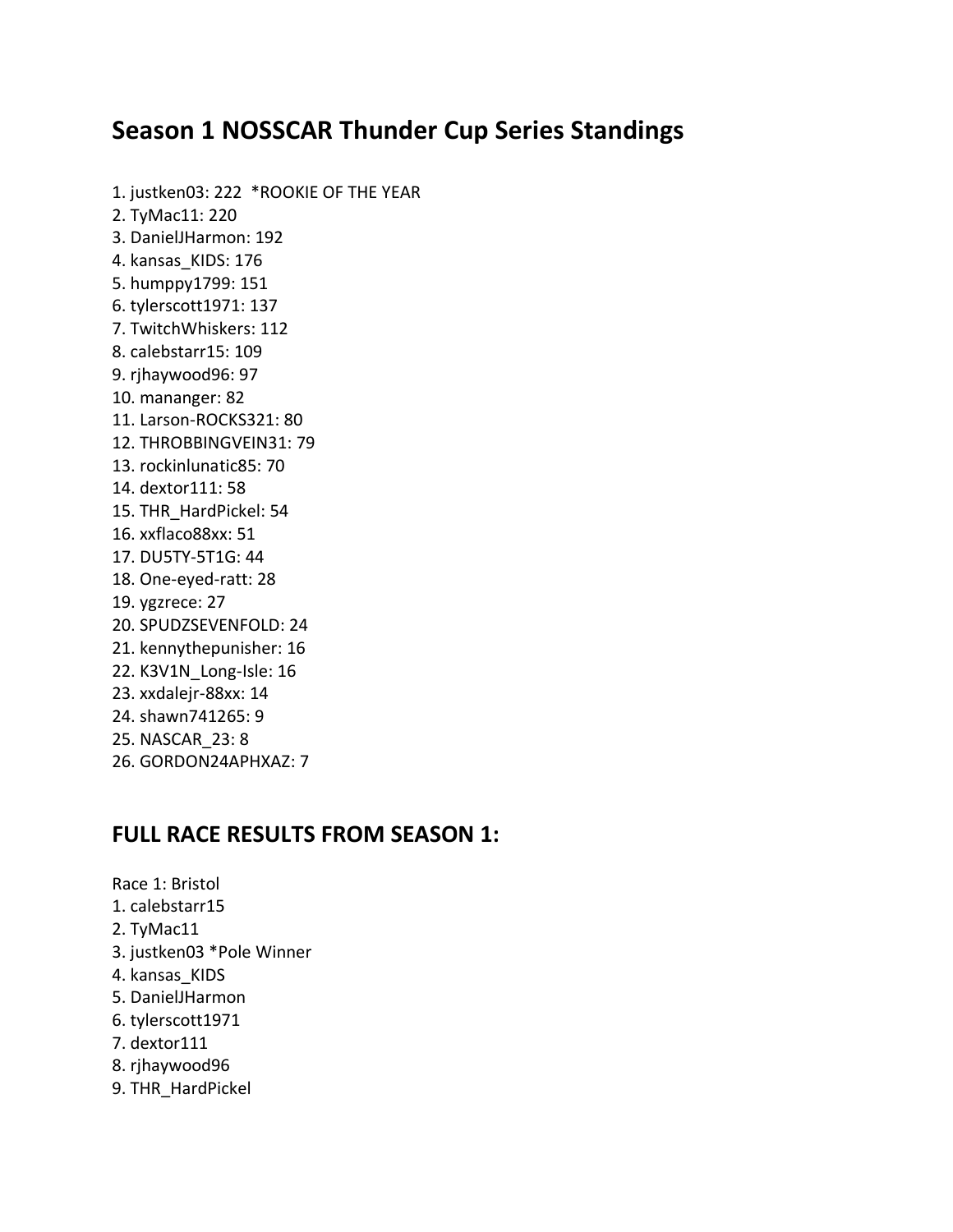10. humppy1799 11. One-eyed-ratt 12. TwitchWhiskers 13. rockinlunatic85 14. DU5TY-5T1G 15. GORDON24APHXAZ Race 2: Martinsville 1. TyMac11 2. justken03 \*Pole Winner 3. DanielJHarmon 4. rjhaywood96 5. THR\_HardPickel 6. tylerscott1971 7. kansas\_KIDS 8. calebstarr15 9. DU5TY-5T1G 10. humppy1799 11. dextor111 12. rockinlunatic85 13. TwitchWhiskers 14. One-eyed-ratt Race 3: Richmond 1. justken03 2. TyMac11 3. humppy1799 \*Pole Winner 4. dextor111 5. calebstarr15 6. tylerscott1971 7. kansas\_KIDS 8. rjhaywood96 9. DanielJHarmon 10. DU5TY-5T1G 11. TwitchWhiskers 12. rockinlunatic85 13. One-Syed-Ratt Race 4: Phoenix 1. TyMac11 2. humppy1799 3. DanielJHarmon

- 4. justken03 \*Pole Winner
- 5. kansas\_KIDS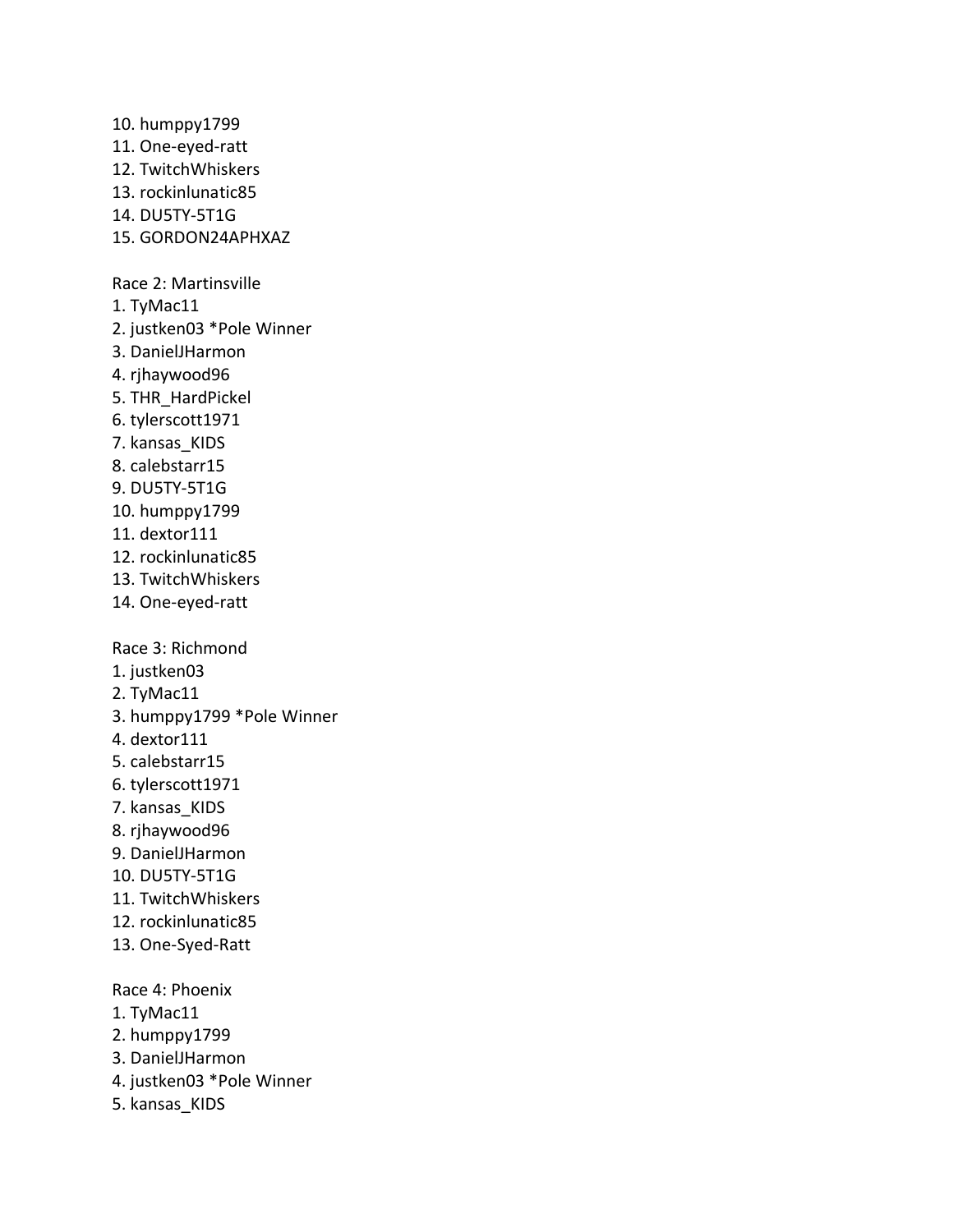6. kennythepunisher 7. tylerscott1971 8. TwitchWhiskers 9. dextor111 10. rockinlunatic85 11. DU5TY-5T1G Race 5: Dover 1. justken03 \*pole winner 2. mananger 3. DanielJHarmon 4. kansas KIDS 5. THROBBINGVEIN31 6. TyMac11 7. Larson-ROCKS321 8. SPUDZSEVENFOLD 9. THR\_HardPickel 10. humppy1799 11. tylerscott1971 12. rjhaywood96 13. shawn741265 14. TwitchWhiskers Race 6: Bristol 1. Larson-ROCKS321 2. DanielJHarmon \*pole winner 3. kansas\_KIDS 4. TyMac11 5. justken03 6. tylerscott1971 7. humppy1799 8. TwitchWhiskers 9. rjhaywood96 10. mananger 11. THROBBINGVEIN31 12. THR\_HardPickel 13. ygzrece Race 7: Martinsville 1. Larson-ROCKS321 2. justken03 \*pole winner 3. TyMac11 4. DanielJHarmon

5. mananger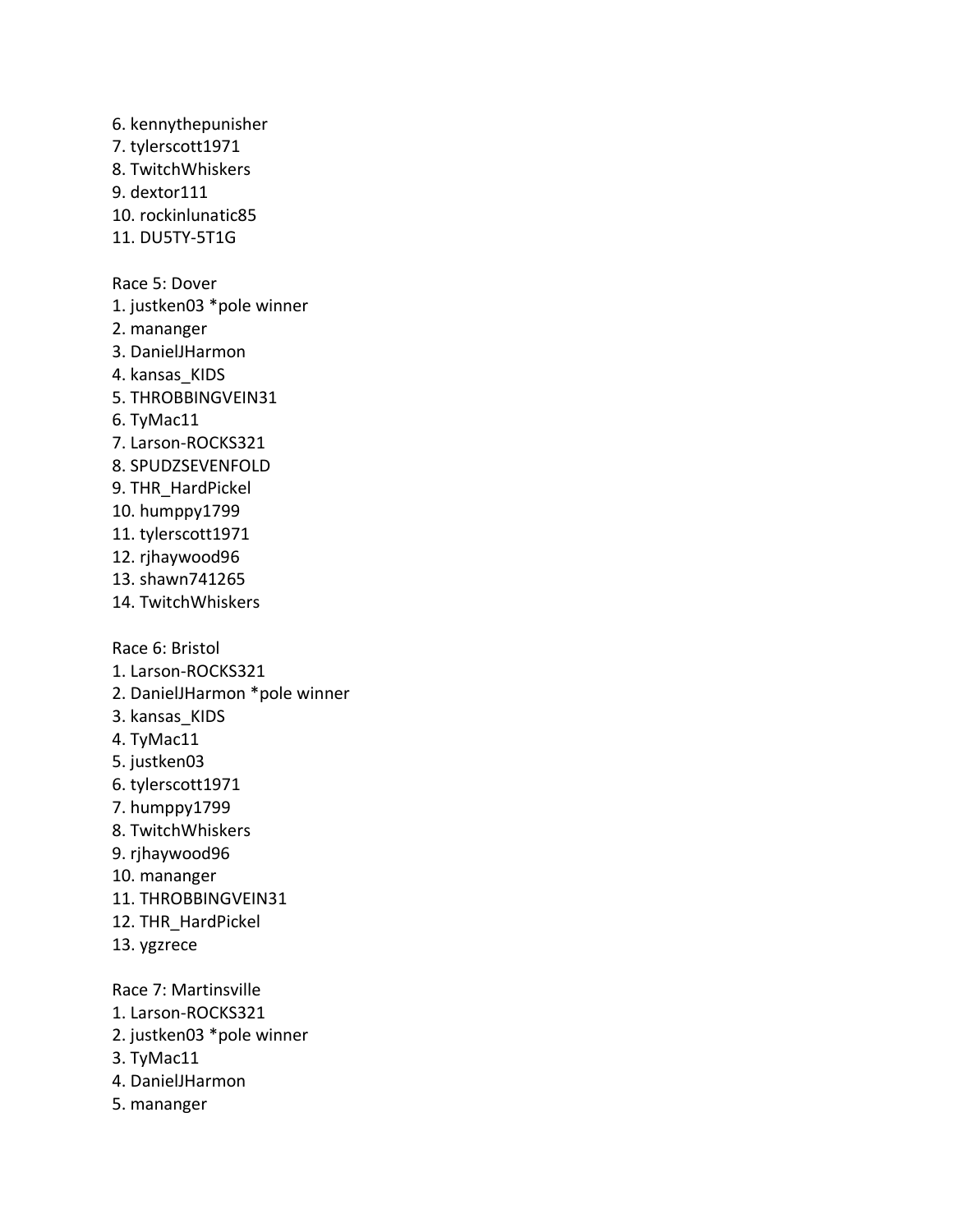6. THROBBINGVEIN31 7. tylerscott1971 8. kansas\_KIDS 9. humppy1799 10. TwitchWhiskers 11. ygzrece 12. SPUDZSEVENFOLD Race 8: Richmond 1. TyMac11 \*pole winner 2. DanielJHarmon 3. calebstarr15 4. humppy1799 5. justken03 6. THROBBINGVEIN31 7. Larson-ROCKS321 8. xxflaco88xx 9. mananger 10. kansas\_KIDS 11. tylerscott1971 12. rjhaywood96 13. TwitchWhiskers 14. rockinlunatic85 15. NASCAR\_23 Race 9: Phoenix 1. justken03 \*pole winner 2. TyMac11 3. kansas\_KIDS 4. xxflaco88xx 5. mananger 6. THROBBINGVEIN31 7. calebstarr15 8. DanielJHarmon 9. TwitchWhiskers 10. tylerscott1971 11. humppy1799 12. rockinlunatic85 13. rjhaywood96 14. Larson-ROCKS321 15. ygzrece Race 10: Dover 1. kansas\_KIDS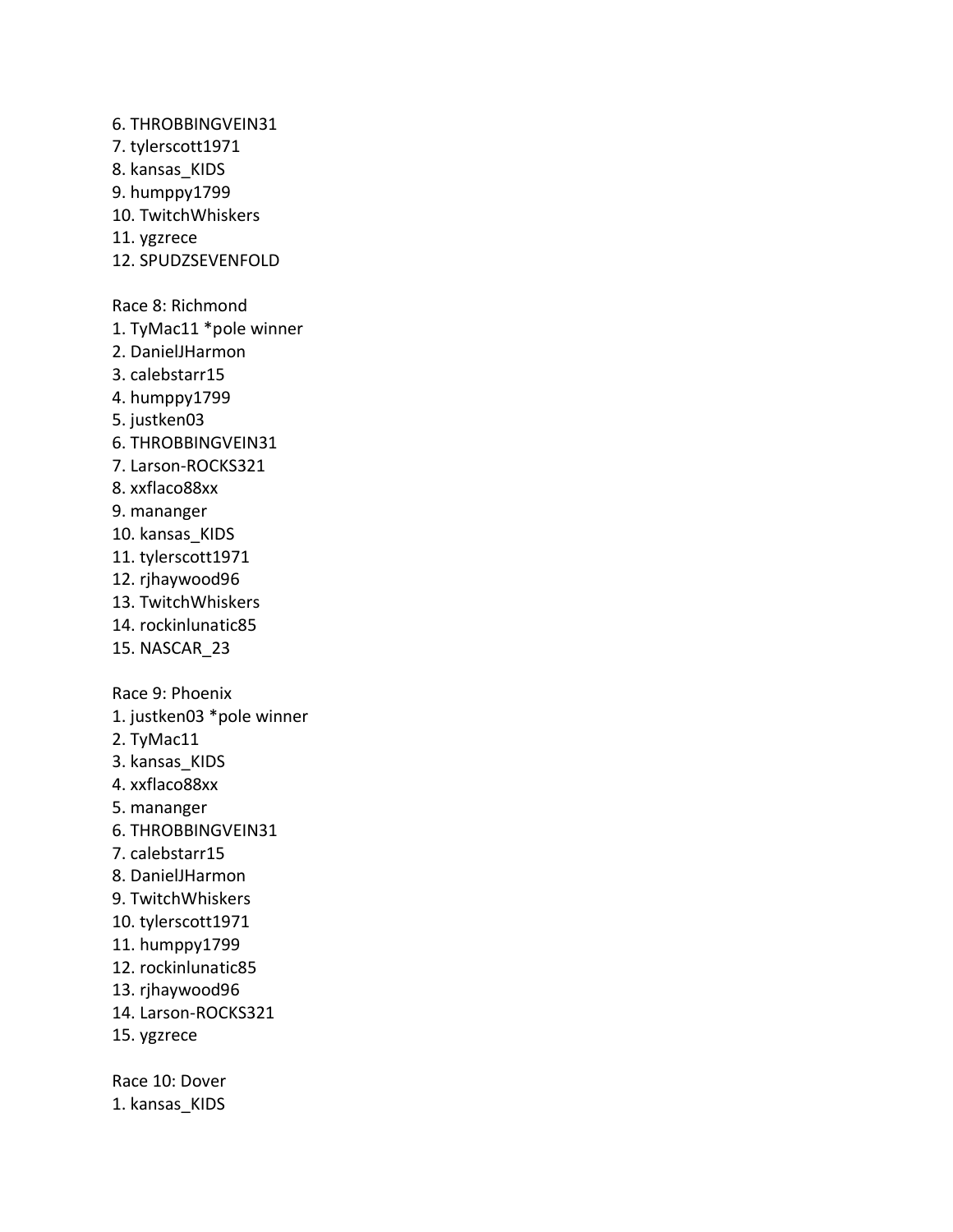2. DanielJHarmon \*pole winner 3. justken03 4. xxflaco88xx 5. TyMac11 6. K3V1N\_Long-Isle 7. calebstarr15 8. xxdalejr-88xx 9. humppy1799 10. mananger 11. TwitchWhiskers 12. rockinlunatic85 13. tylerscott1971 14. rjhaywood96

# SEASON 2:

### **Season 2 NOSSCAR Thunder Cup Series Race Results**

Race 1: Bristol (Day) 1. DanielJHarmon \*pole winner 2. justken03 3. TyMac11 4. THROBBINGVEIN31 5. xxdalejr-88xx 6. mananger 7. TwitchWhiskers 8. humppy1799 9. THR\_HardPickel 10. calebstarr15 11. Larson-ROCKS321 12. rjhaywood96 13. rockinlunatic85 14. DU5TY-5T1G 15. herbie527 16. tylerscott1971 17. yourdoneson50 18. JCN-2311 19. BS\_14cars 20. dextor111 21. One-eyed-ratt

Race 2: Richmond (Day)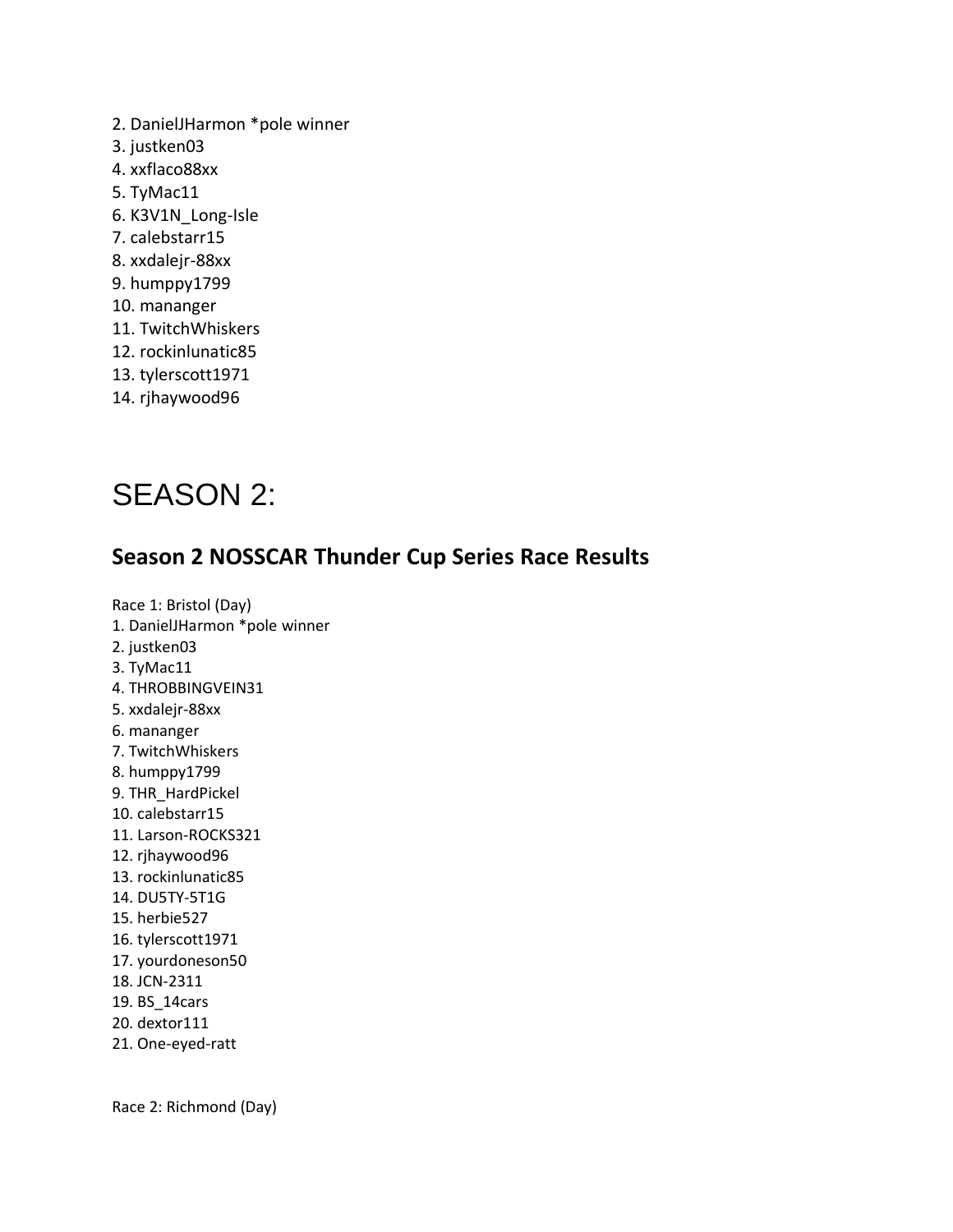1. TyMac11 \*pole winner 2. DanielJHarmon 3. Larson-ROCKS321 4. justken03 5. herbie527 6. mananger 7. humppy1799 8. rjhaywood96 9. THROBBINGVEIN31 10. calebstarr15 11. xxdalejr-88xx 12. rockinlunatic85 13. BS\_14cars 14. tylerscott1971 15. DU5TY-5T1G 16. TwitchWhiskers Race 3: New Hampshire 1. TyMac11 2. Larson-ROCKS321 3. DanielJHarmon \*pole winner 4. justken03 5. rockinlunatic85 6. DU5TY-5T1G 7. mananger 8. rjhaywood96 9. TwitchWhiskers 10. xxdalejr-88xx 11. tylerscott1971 12. BS\_14cars 13. THROBBINGVEIN31 14. calebstarr15 15. humppy1799 Race 4: Martinsville 1. TyMac11 \*Pole Winner 2. justken03 3. yourdoneson50 4. DanielJHarmon 5. xxdalejr-88xx 6. humppy1799 7. mananger 8. calebstarr15 9. SPUDZSEVENFOLD 10. kansas\_KIDS 11. rjhaywood96 12. THR\_HardPickel 13. BS\_14cars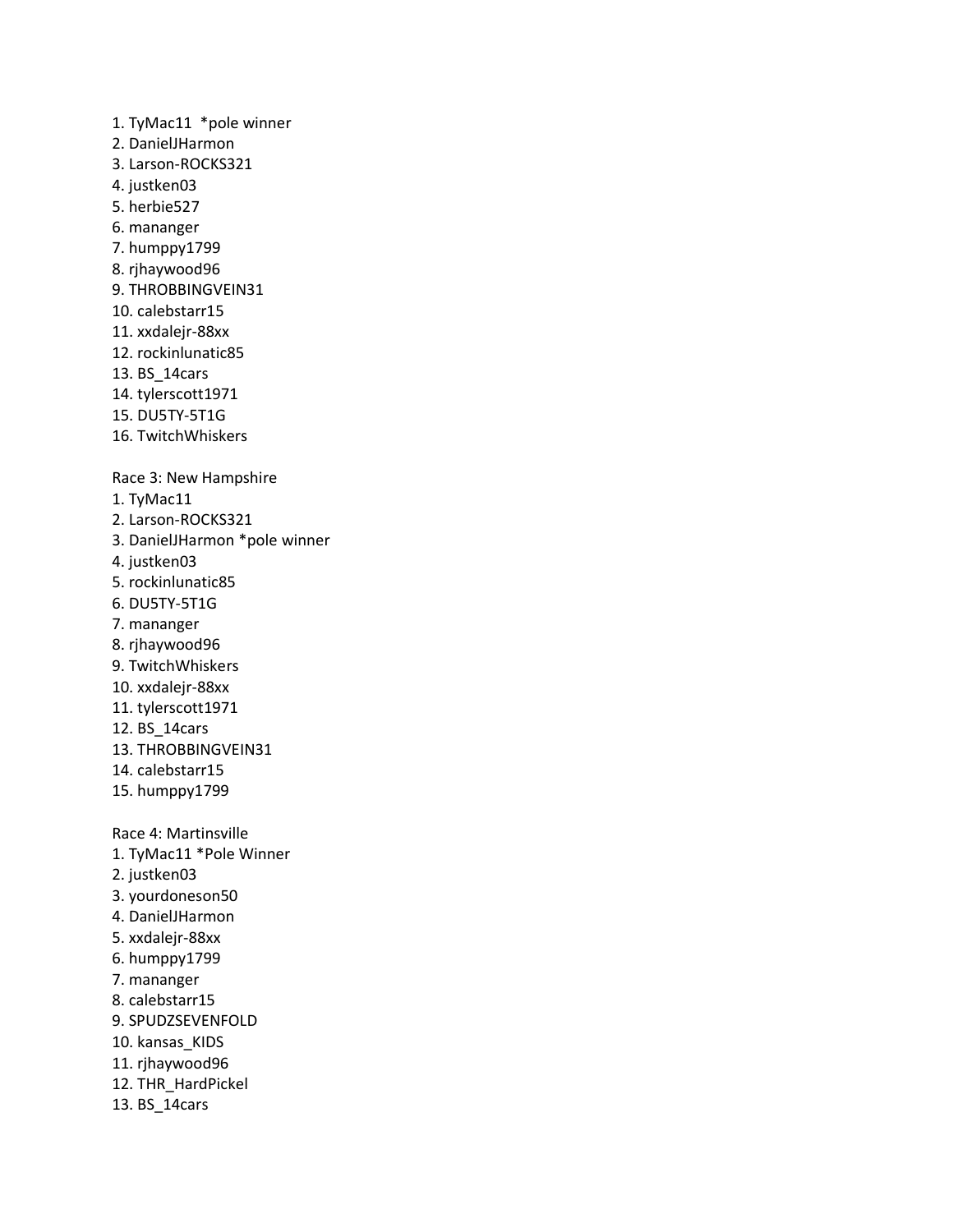14. rockinlunatic85 15. K3V1N\_Long-Isle 16. TwitchWhiskers 17. KillerMiller530 18. GORDON24APHXAZ Race 5: Dover 1. justken03 2. TyMac11 \*Pole Winner 3. yourdoneson50 4. kansas\_KIDS 5. mananger 6. K3V1N\_Long-Isle 7. humppy1799 8. calebstarr15 9. xxdalejr-88xx 10. rockinlunatic85 11. TwitchWhiskers 12. THR\_HardPickel 13. KillerMiller530 14. rjhaywood96 15. DanielJHarmon 16. One-eyed-ratt Race 6: Phoenix 1. TyMac11 2. mananger 3. kansas\_KIDS 4. justken03 \*Pole Winner 5. yourdoneson50 6. K3V1N\_Long-Isle 7. calebstarr15 8. THR\_HardPickel 9. DanielJHarmon 10. xxdalejr-88xx 11. rjhaywood96 12. BS\_14cars 13. humppy1799 14. rockinlunatic85 Race 7: Richmond (night) 1. justken03 \*Pole Winner 2. DanielJHarmon

- 3. Larson-ROCKS321
- 4. xxdalejr-88xx
- 5. PUNISHERDRUMMER
- 6. TyMac11
- 7. calebstarr15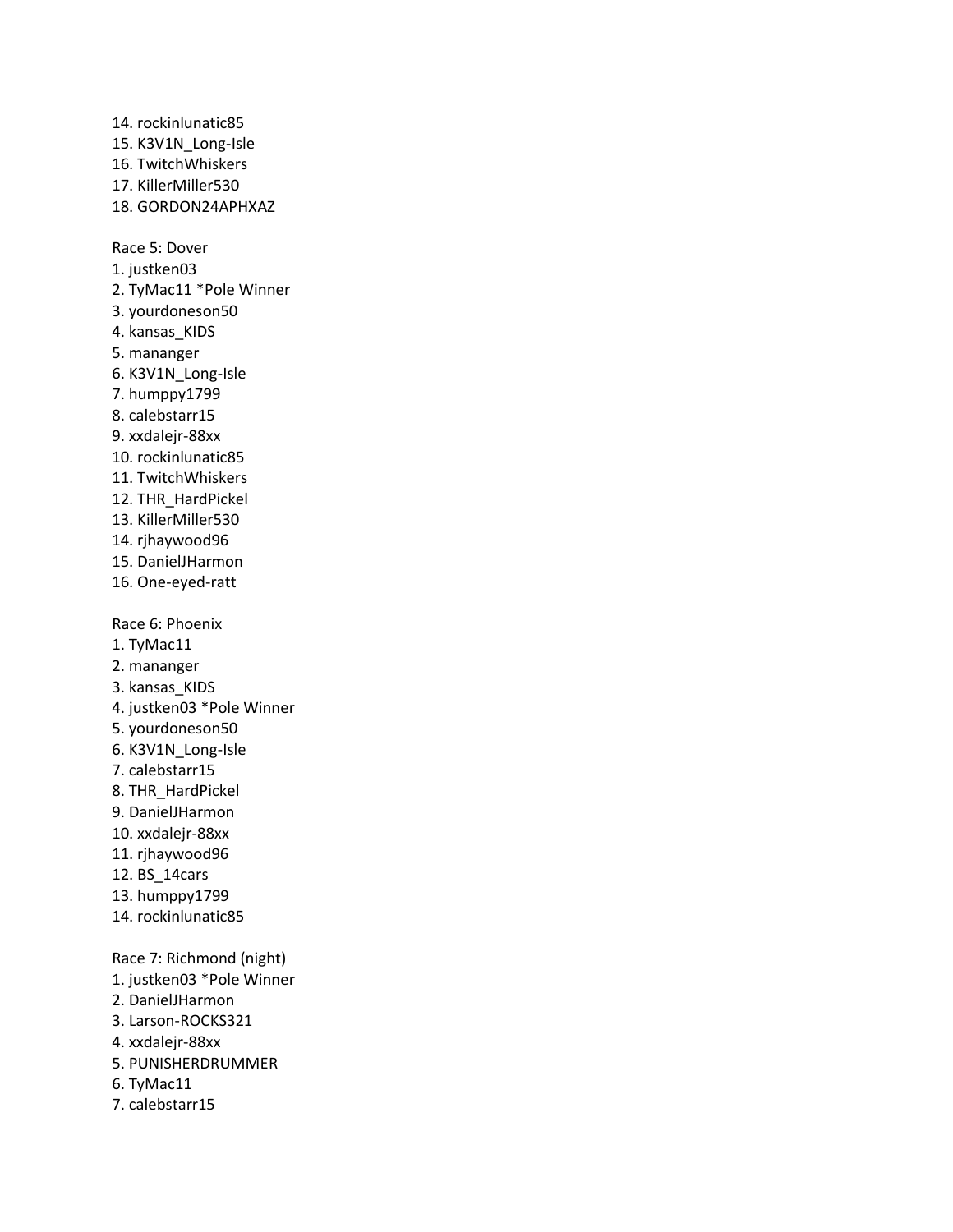- 8. snowwolf-sniper 9. mananger 10. tylerscott1971 11. rjhaywood96 12. Kansas KIDS 13. gavin8109 14. THR\_HardPickel 15. rockinlunatic85 16. SPUDZSEVENFOLD 17. Rickey104 18. TwitchWhiskers 19. One-eyed-ratt 20. K3V1N\_Long-Isle Race 8: New Hampshire 1. TyMac11 \*Pole Winner 2. Larson-ROCKS321 3. calebstarr15 4. mananger 5. PUNISHERDRUMMER 6. humppy1799 7. justken03 8. xxdalejr-88xx 9. tylerscott1971 10. DanielJHarmon 11. rockinlunatic85 12. NASCARGUY3Sr 13. rjhaywood96 14. BS\_14cars 15. THR\_HardPickel 16. kansas\_KIDS 17. gavin8109 18. KillerMiller530 Race 9: Martinsville 1. J\_Taylor\_388 \*Pole Winner 2. Larson-ROCKS321 3. TyMac11 4. justken03 5. DanielJHarmon 6. xxdalejr-88xx 7. mananger 8. Ekillz24 9. tylerscott1971 10. calebstarr15
- 11. KillerMiller530
- 12. gavin8109
- 13. humppy1799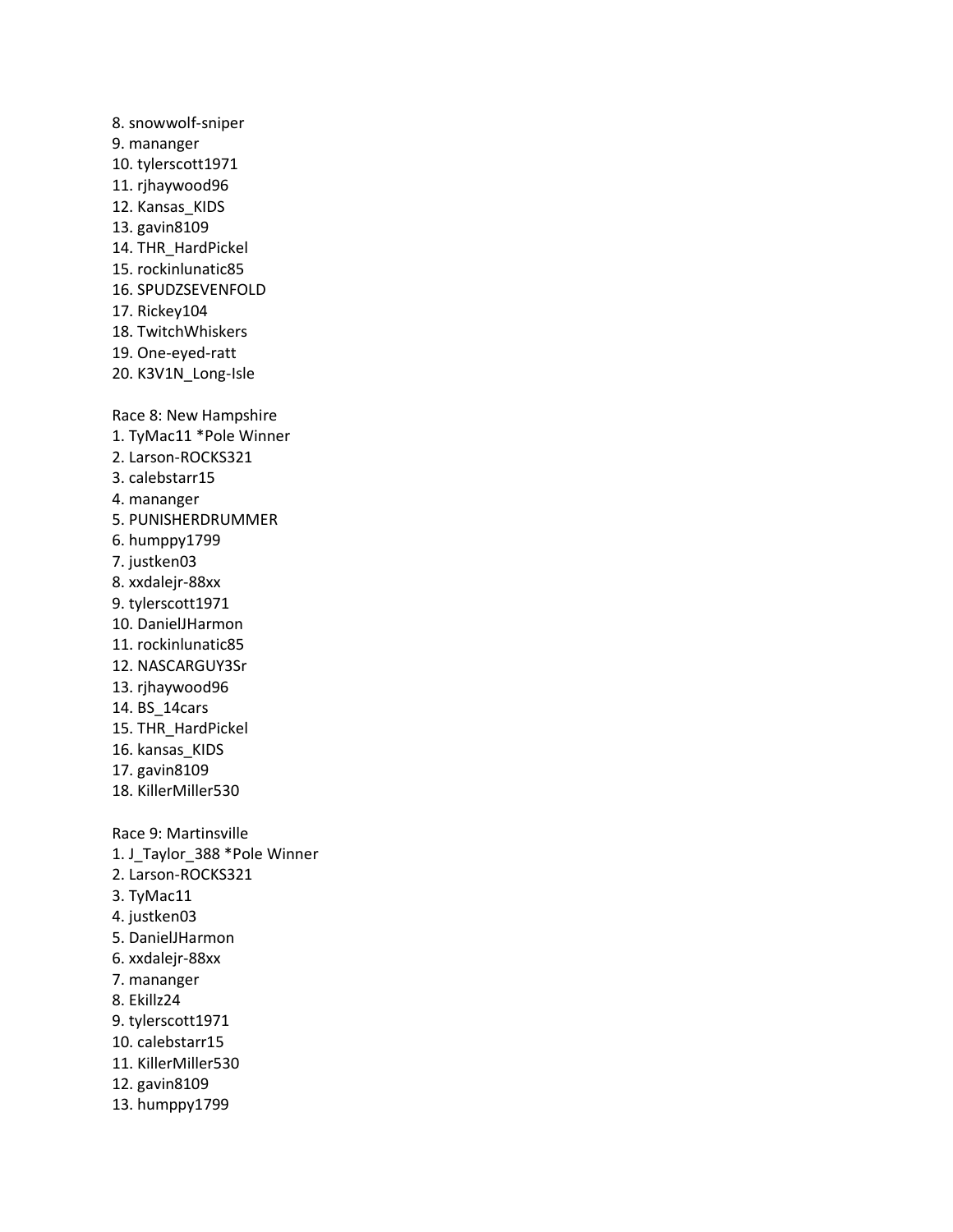14. rockinlunatic85 15. kansas\_KIDS 16. BS\_14cars 17. rjhaywood96 18. NonStopRacer00 19. Rickey104 Race 10: Bristol (night) 1. Tyler McMurter 2. BS\_14cars \*Pole Winner 3. xxdalejr-88xx 4. justken03 5. Larson-ROCKS321 6. BONDALASAURUS42 7. TwitchWhiskers 8. Ekillz24 9. mananger 10. tylerscott1971 11. DanielJHarmon 12. rjhaywood96 13. humppy1799 14. rockinlunatic85 15. smokin\_joe63 16. calebstarr15 17. DRIVER881973 18. gavin8109 19. kansas\_KIDS 20. THR\_HardPickel 21. Fedder21 22. NASCAR\_23

- 23. NonStopRacer00
- 24. xDANUBEx

Race 11: Phoenix 1. Larson-ROCKS321 2. Ekillz24 3. xxdalejr-88xx 4. TyMac11 5. BONDALASAURUS42 6. justken03 7. mananger 8. DanielJHarmon 9. rjhaywood96 10. smokin\_joe63 11. TwitchWhiskers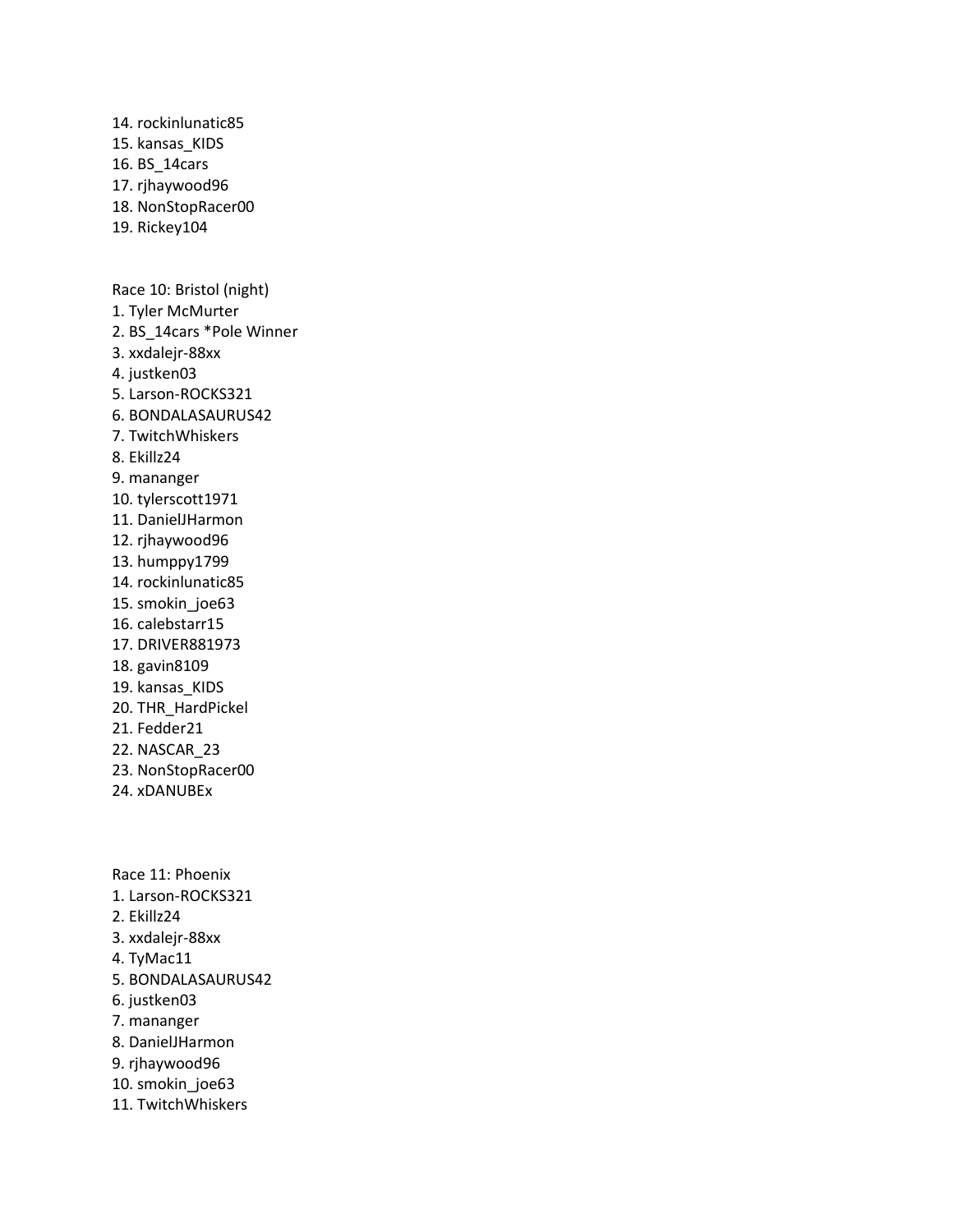12. gavin8109 13. rockinlunatic85 14. tylerscott1971 15. humppy1799 16. BS\_14cars \*Pole Winner Race 12: Dover 1. BS\_14cars \*Pole Winner 2. TyMac11 3. mananger 4. Ekillz24 5. BONDALASAURUS42 6. DanielJHarmon 7. xxdalejr-88xx 8. humppy1799 9. Larson-ROCKS321 10. justken03 11. tylerscott1971 12. TwitchWhiskers 13. rockinlunatic85 14. rjhaywood96 15. gavin8109 16. smokin\_joe63

#### **FINAL STANDINGS – SEASON 2 OF THUNDER CUP SERIES**

1. TyMac11: 280 \*6 wins 2. justken03: 231 \*3 wins 3. DanielJHarmon: 214 \*1 win 4. mananger: 213 5. xxdalejr-88xx: 189 \*ROOKIE OF THE YEAR 6. Larson-ROCKS321: 181 \*1 win 7. humppy1799: 133 8. calebstarr15: 131 9. rockinlunatic85: 125 10. rjhaywood96: 125 11. BS\_14cars: 113 \*1 win 12. tylerscott1971: 95 13. TwitchWhiskers: 93 14. kansas\_KIDS: 82 15. yourdoneson50: 74 16. THR\_HardPickel: 73 17. Ekillz24: 68 18. BONDALASAURUS42: 50 19. gavin8109: 46 20. K3V1N\_Long-Isle: 46 21. THROBBINGVEIN31: 35 22. PUNISHERDRUMMER: 35 23. DU5TY-5T1G: 32 24. KillerMiller530: 31 25. J\_Taylor\_388: 26 \*1 win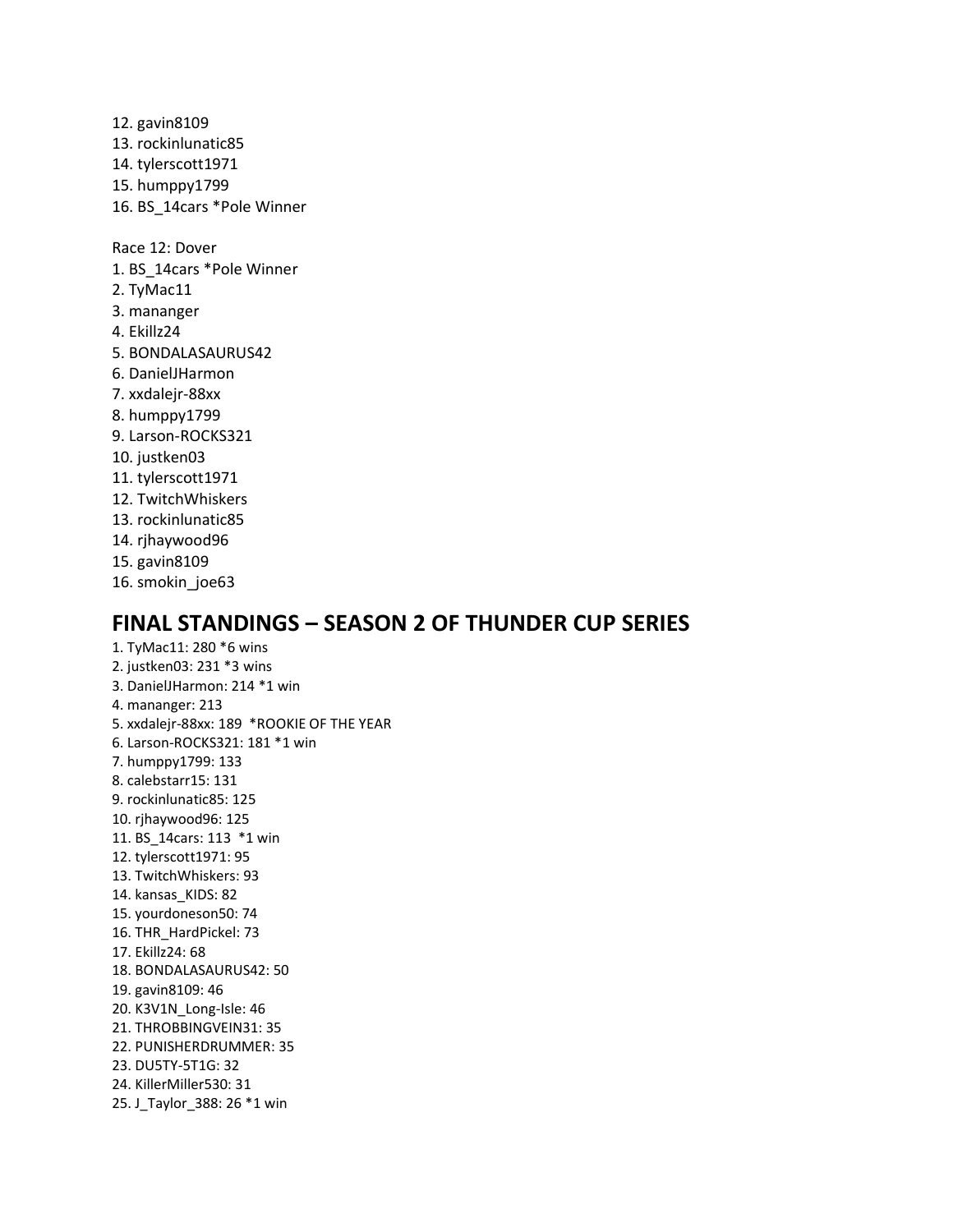26. smokin\_joe63: 25 27. herbie527: 25 28. One-eyed-ratt: 21 29. SPUDZSEVENFOLD: 19 30. JCN-2311: 15 31. snowwolf-sniper: 14 32. dextor111: 12 33. NASCARGUY3Sr: 11 34. Rickey104: 9 35. NonStopRacer00: 6 36. DRIVER881973: 5 37. GORDON24APHXAZ: 4 38. Fedder21: 3 39. NASCAR\_23: 3 40. xDANUBEx: 2

## **SEASON 3: NOSSCAR THUNDER CUP SERIES RACE RESULTS**

#### **Season 3 NOSSCAR Late Model Series Race Results**

Race 1: Bristol Race #1

- 1. DanielJHarmon \*pole winner
- 2. xxdalejr-88xx
- 3. BS\_14cars
- 4. Squirrelnuts\_88
- 5. justken03 \*Led Most Laps
- 6. rjhaywood96
- 7. mananger
- 8. TwitchWhiskers
- 9. THR\_HardPickel
- 10. tylerscott1971
- 11. trubelforu
- 12. CountryTime1128
- 13. gavin8109
- 14. Fedder21
- 15. calebstarr15
- 16. SPUDZSEVENFOLD

Race 2: Bristol Race #2

- 1. BS\_14cars
- 2. justken03
- 3. DanielJHarmon
- 4. gavin8109
- 5. rjhaywood96
- 6. xxdalejr-88xx \*Pole Winner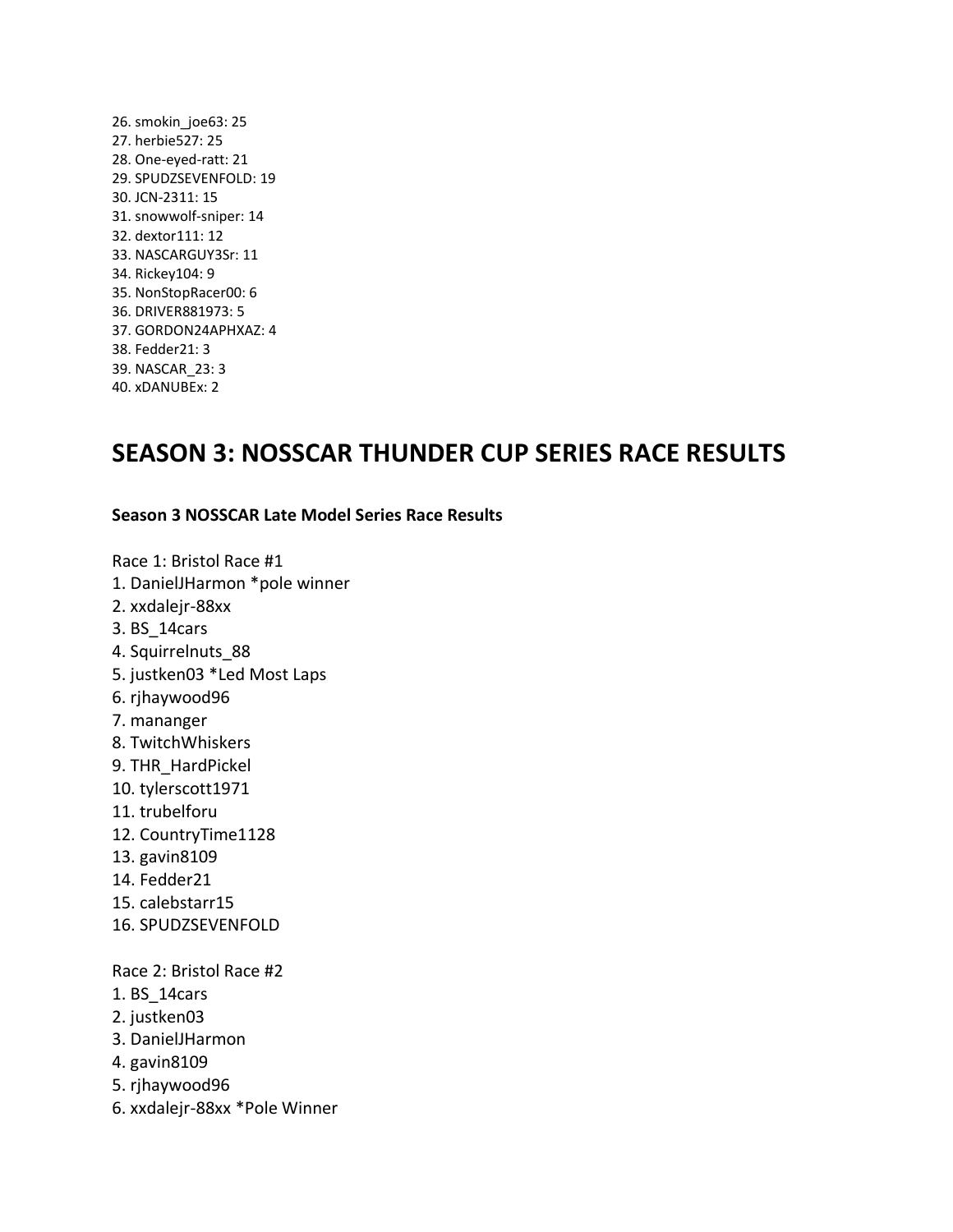7. THR\_HardPickel 8. mananger 9. Squirrelnuts\_88 10. CountryTime1128 11. TwitchWhiskers 12. tylerscott1971 13. trubelforu 14. Fedder21 Race 3: Richmond (day) 1. BS\_14cars 2. justken03 3. DanielJHarmon 4. xxdalejr-88xx 5. humppy1799 \*Pole Winner 6. mananger 7. calebstarr15 8. K3V1N\_Long-Isle 9. Ekillz24 10. CountryTime1128 11. tylerscott1971 12. rjhaywood96 13. One-eyed-ratt 14. rockinlunatic85 15. gavin8109 16. jr88nascar 17. Kayla\_H\_420 (DQ) Race 4: New Hampshire 1. justken03 2. BS\_14cars 3. xxdalejr-88xx 4. Ekillz24 5. calebstarr15 6. CountryTime1128 7. gavin8109 8. dextor111 9. tylerscott1971 10. K3V1N\_Long-Isle 11. DanielJHarmon \*Pole Winner 12. rockinlunatic85 13. rjhaywood96 14. One-eyed-ratt 15. mananger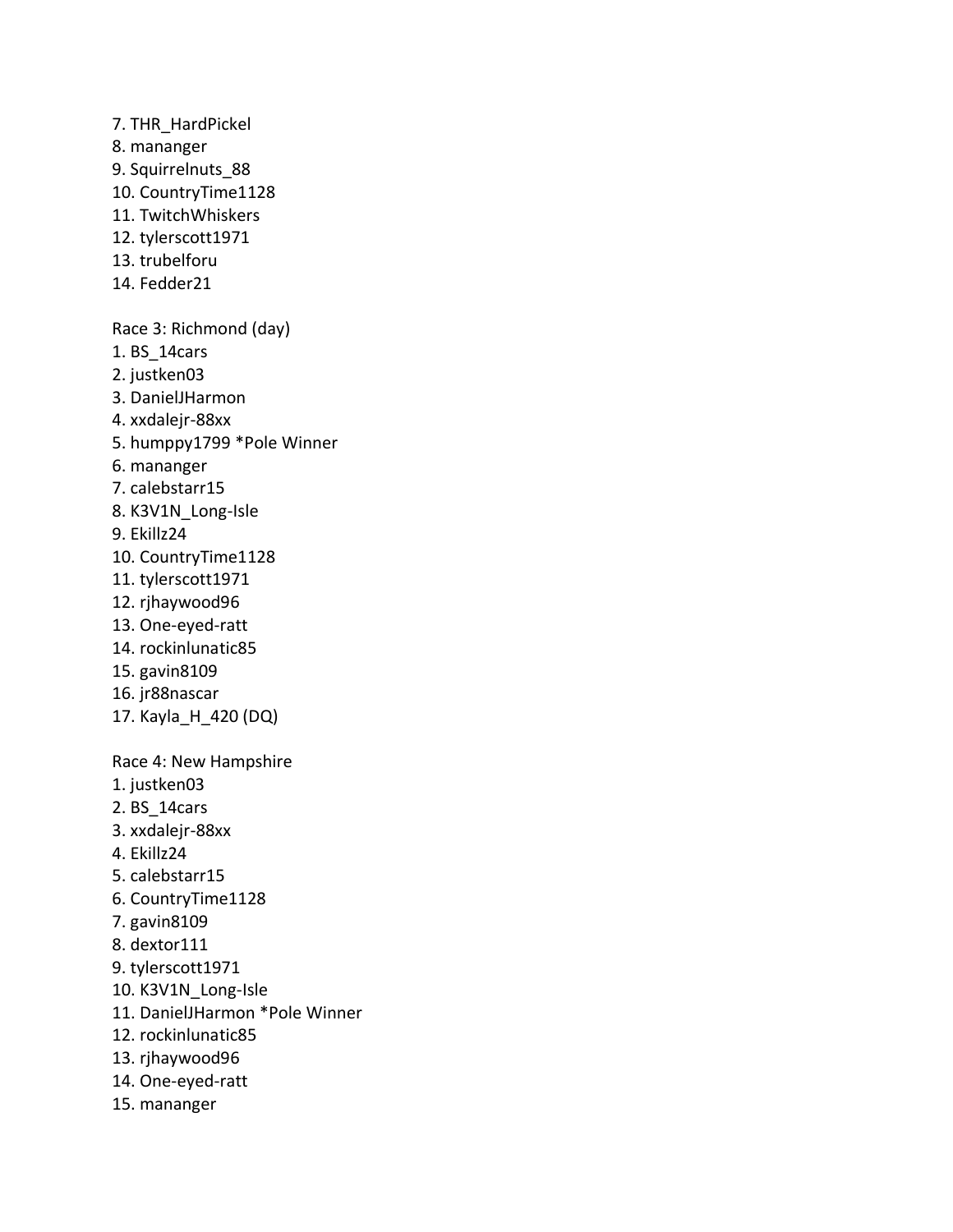16. Kayla\_H\_420 (DQ)

Race 5: Martinsville 1. justken03 \*Pole Winner 2. mananger 3. xxdalejr-88xx 4. DanielJHarmon 5. BS\_14cars 6. calebstarr15 7. tylerscott1971 8. rjhaywood96 9. K3V1N\_Long-Isle 10. Ekillz24 11. rockinlunatic85 12. gavin8109 13. dextor111 14. Kayla\_H\_420 (DQ) Race 6: Dover 1. BS\_14cars 2. DanielJHarmon \*Pole Winner 3. Ekillz24 4. xxdalejr-88xx 5. humppy1799 6. mananger 7. TwitchWhiskers 8. tylerscott1971 9. rjhaywood96 10. noluck24 11. gavin8109 12. rockinlunatic85 13. calebstarr15 14. Fedder21 15. Kayla\_H\_420 (DQ) Race 7: Phoenix 1. Ekillz24 2. mananger 3. xxdalejr-88xx 4. DanielJHarmon \*Pole Winner 5. humppy1799 6. rjhaywood96 7. noluck24 8. rockinlunatic85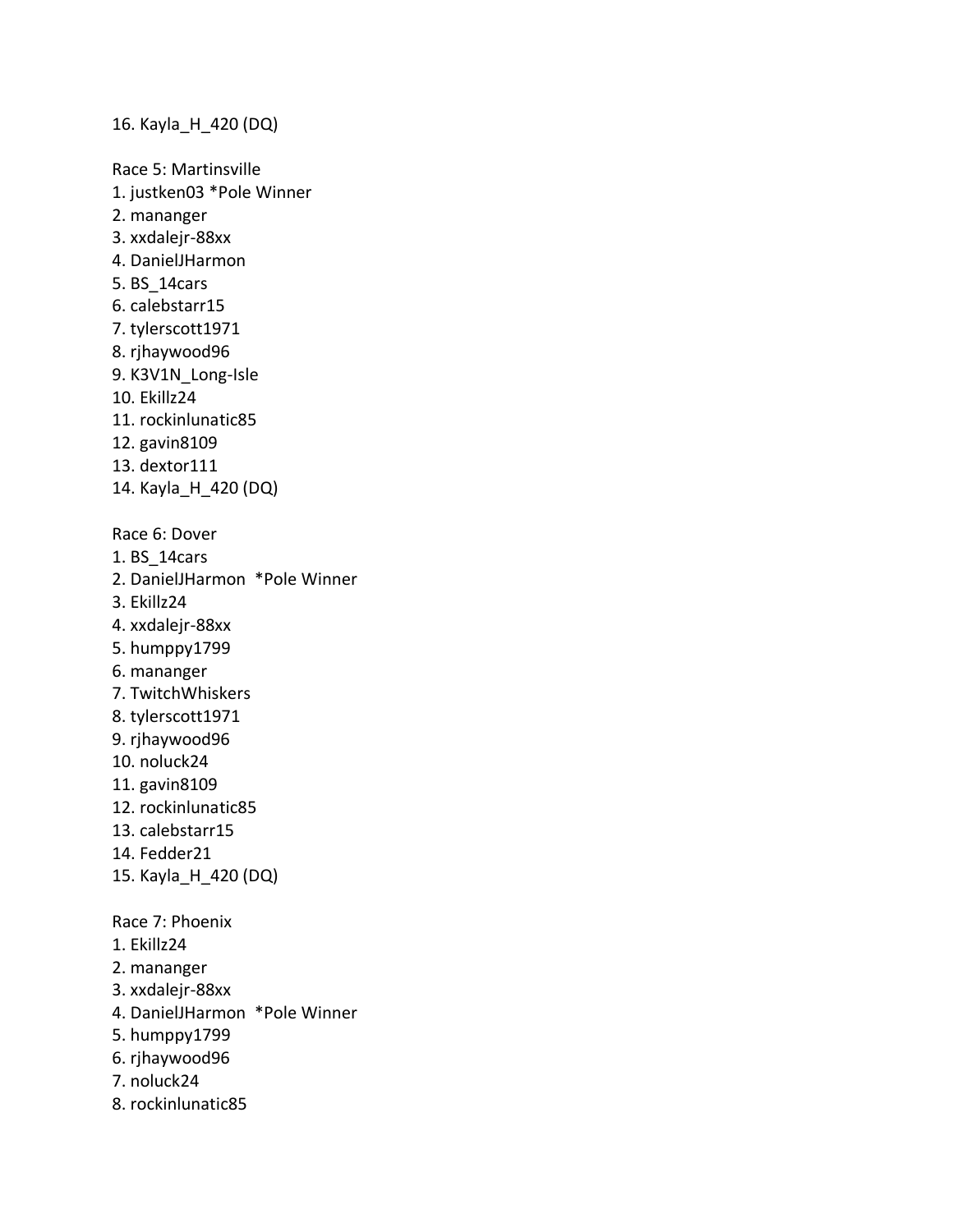9. calebstarr15 10. gavin8109 11. TwitchWhiskers 12. Kayla\_H\_420 (DQ)

Race 8: Richmond (night)

- 1. xxdalejr-88xx
- 2. Ekillz24
- 3. calebstarr15
- 4. mananger \*Pole Winner
- 5. DanielJHarmon
- 6. rjhaywood96
- 7. rockinlunatic85
- 8. humppy1799
- 9. gavin8109
- 10. NASCARGUY3Sr
- 11. noluck24
- 12. Kayla\_H\_420 (DQ)

Race 9: Martinsville

- 1. Larson-ROCKS321 \*Pole Winner
- 2. CountryTime1128
- 3. mananger
- 4. xxdalejr-88xx
- 5. calebstarr15
- 6. BONDALASAURUS42
- 7. kansas\_KIDS
- 8. kknd\_cliffprice
- 9. humppy1799
- 10. Squirrelnuts\_88
- 11. rjhaywood96
- 12. gavin8109
- 13. rockinlunatic85
- 14. Fedder21
- 15. Kayla\_H\_420 (DQ)

Race 10: Bristol (night) 1. Larson-ROCKS321 \*Pole Winner

- 2. mananger
- 3. Squirrelnuts\_88
- 4. CountryTime1128
- 5. rjhaywood96
- 6. xxdalejr-88xx
- 7. humppy1799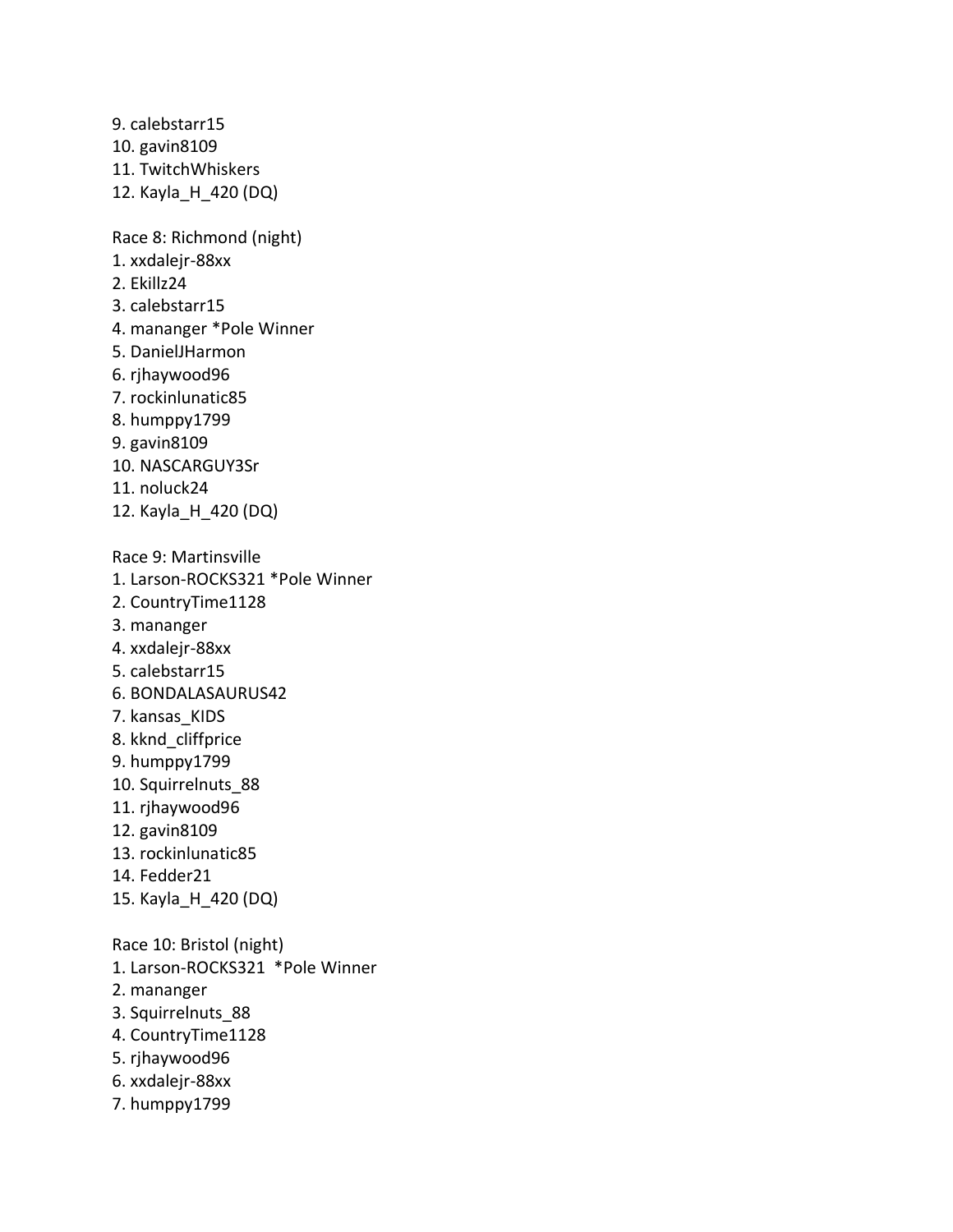8. kknd\_cliffprice 9. BONDALASAURUS42 10. rockinlunatic85 11. gavin8109 12. Kayla\_H\_420 13. kansas KIDS Race 11: Phoenix 1. xxdalejr-88xx 2. Squirrelnuts\_88 3. Larson-ROCKS321 \*Pole Winner 4. mananger 5. CountryTime1128 6. humppy1799 7. kansas\_KIDS 8. BONDALASAURUS42 9. Grukat8 10. rockinlunatic85 11. noluck24 12. kknd cliffprice 13. gavin8109 14. rjhaywood96 15. Kayla\_H\_420 (DQ) Race 12: New Hampshire 1. Larson-ROCKS321 2. xxdalejr-88xx 3. Rickey104 4. DanielJHarmon \*Pole Winner 5. tylerscott1971 6. mananger 7. calebstarr15 8. K3V1N\_Long-Isle 9. kansas\_KIDS 10. dextor111 11. gavin8109 12. rjhaywood96 13. one-eyed-ratt 14. rockinlunatic85 15. TwitchWhiskers 16. Fedder21 17. BS\_14cars

Race 13: Dover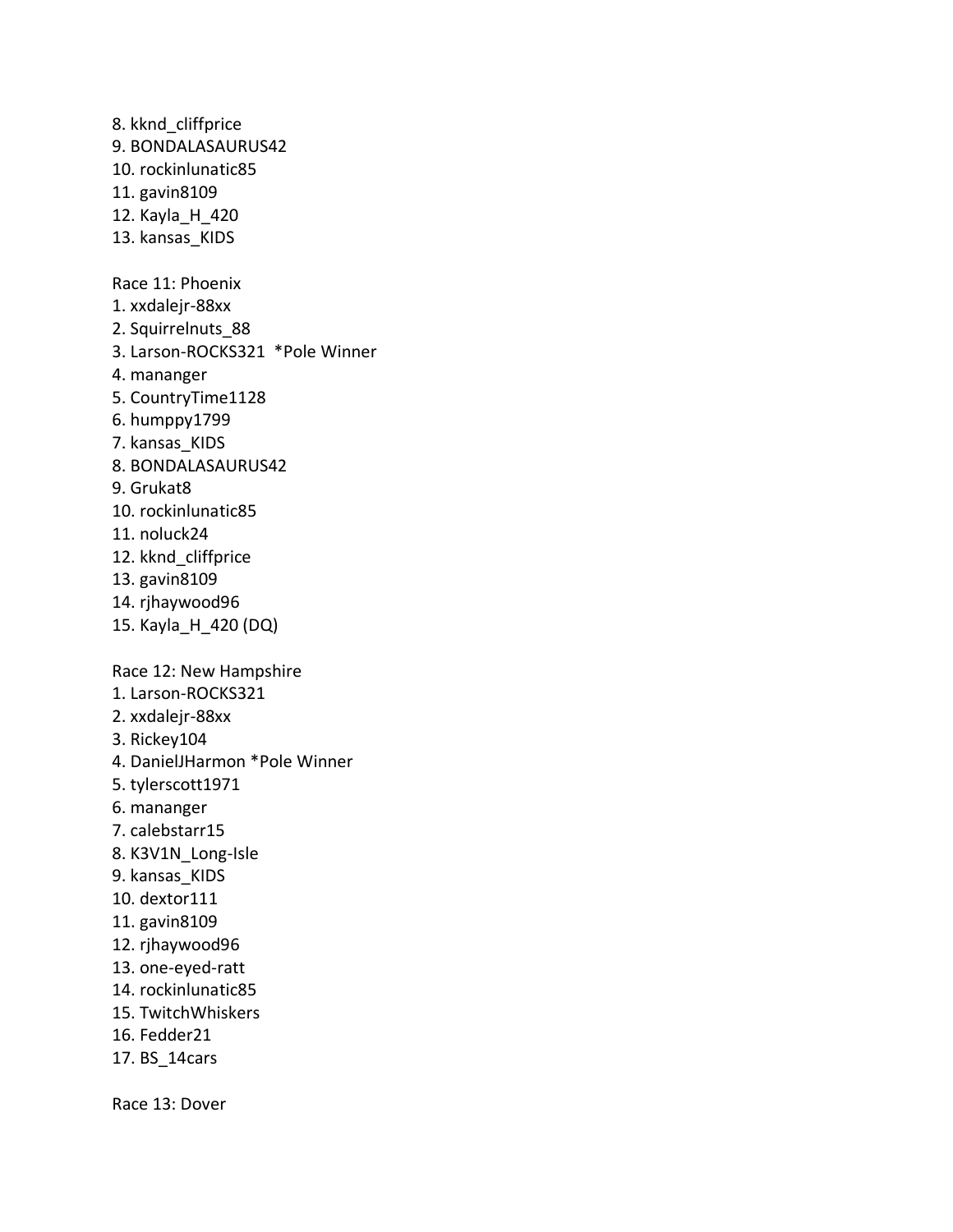1. Larson-ROCKS321 2. kansas\_KIDS 3. Rickey104 4. DanielJHarmon 5. kknd\_cliffprice 6. K3V1N\_Long-Isle 7. dextor111 8. rjhaywood96 9. calebstarr15 10. gavin8109 11. tylerscott1971 \*Pole Winner 12. rockinlunatic85 13. mananger 14. TwitchWhiskers 15. xxdalejr-88xx 16. one-eyed-ratt

### **Season 3 NOSSCAR Thunder Cup Series Standings**

1. xxdalejr-88xx: 240 \*2 wins 2. mananger: 212 3. DanielJHarmon: 186 \*1 win 4. rjhaywood96: 168 5. BS\_14cars: 166 \*3 wins 6. gavin8109: 145 7. calebstarr15: 143 8. Larson-ROCKS321: 122 \*4 wins 9. rockinlunatic85: 115 10. justken03: 114 \*2 wins 11. humppy1799: 108 12. CountryTime1128: 105 13. tylerscott1971: 101 14. Squirrelnuts\_88: 84 15. Ekillz24: 79 \*1 win 16. kansas\_KIDS: 73 17. K3V1N\_Long-Isle: 66 18. TwitchWhiskers: 64 19. Kayla\_H\_420: 58 20. kknd\_cliffprice: 57 21. dextor111: 48 22. noluck24: 45 23. Rickey104: 43 24. BONDALASAURUS42: 42 25. Fedder21: 36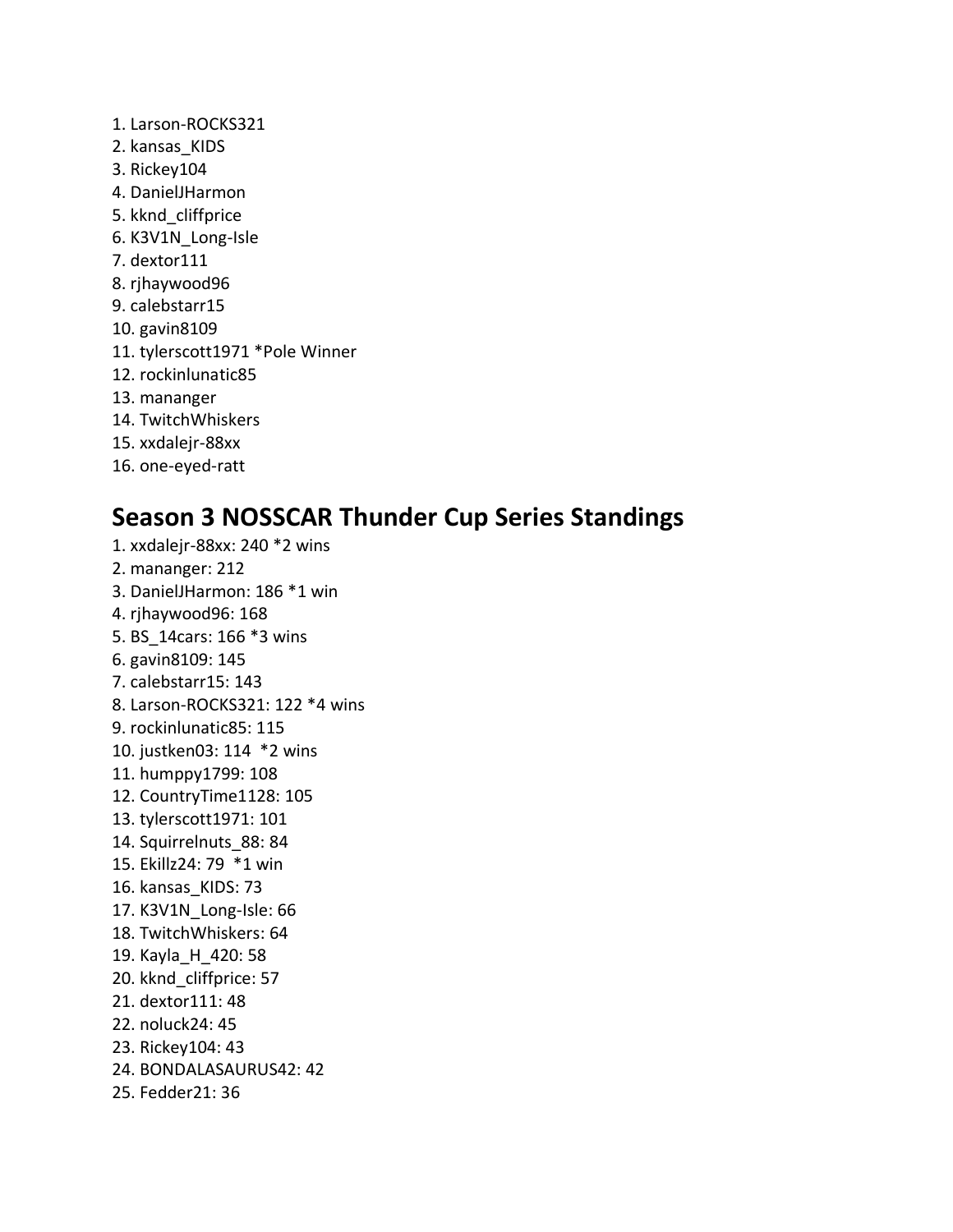26. THR\_HardPickel: 28 27. One-eyed-ratt: 23 28. trubelforu: 20 29. Grukat8: 12 30. NASCARGUY3Sr: 11 31. SPUDZSEVENFOLD: 6 32. jr88nascar: 5

### **Season 4 NOSSCAR Thunder Cup Series Race Results**

Race 1: Bristol Race #1 1. Rickey104 2. DanielJHarmon 3. Ekillz24 4. humppy1799 5. mananger 6. kansas\_KIDS 7. rjhaywood96 8. calebstarr15 9. gavin8109 10. TwitchWhiskers 11. xxdalejr-88xx 12. tylerscott1971 13. kknd\_cliffprice 14. justken03 \*Pole Winner 15. noluck24 Race 2: Bristol Race #2 1. DanielJHarmon 2. mananger 3. rjhaywood96 4. kansas KIDS 5. calebstarr15 6. xxdalejr-88xx 7. TwitchWhiskers 8. humppy1799 9. tylerscott1971 10. dextor111 11. noluck24 12. Ekillz24 \*Pole Winner 13. BS\_14cars 14. gavin8109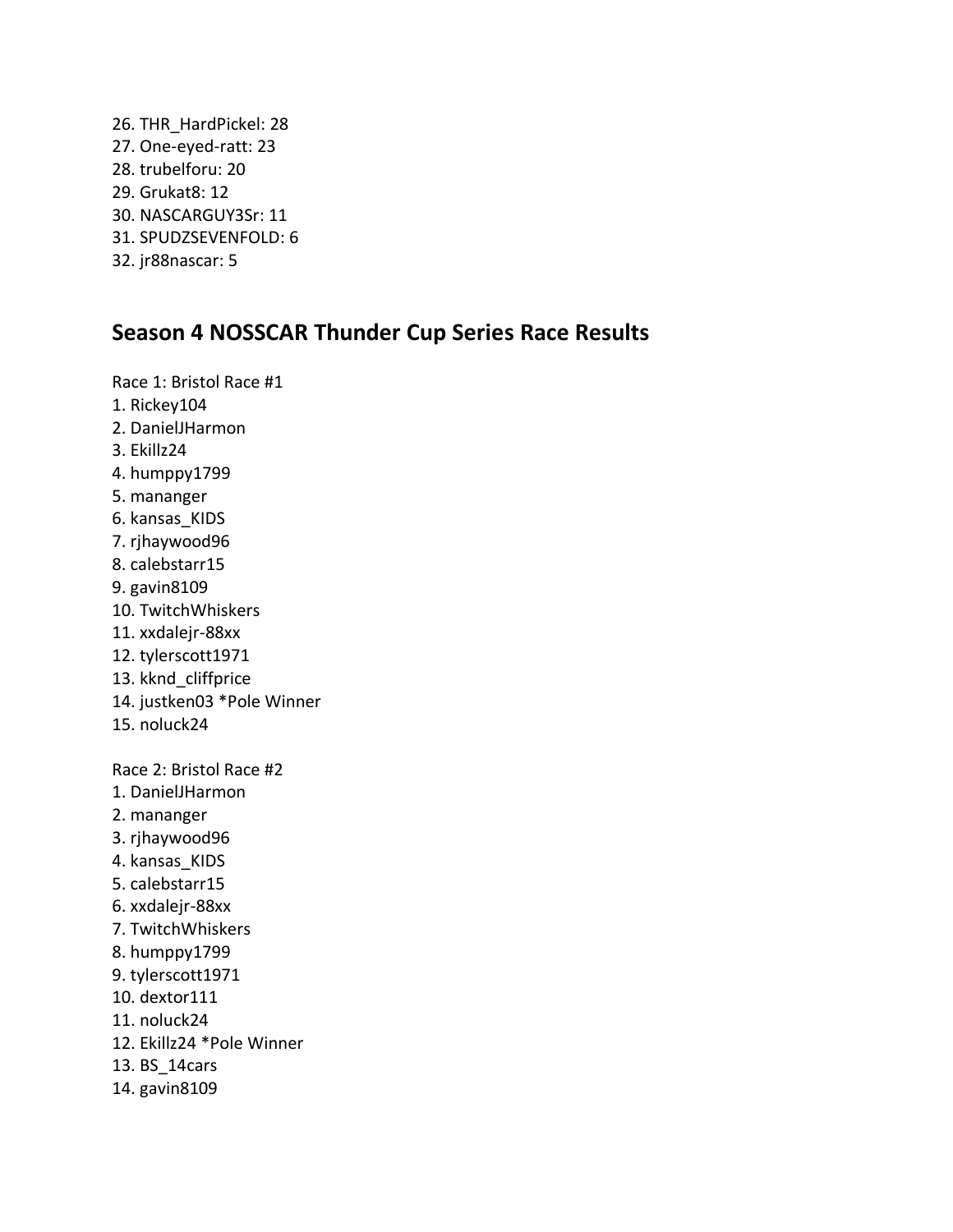15. kknd\_cliffprice 16. Rickey104 Race 3: Richmond (day) 1. xxdalejr-88xx 2. Ekillz24 \*Pole Winner 3. DanielJHarmon 4. calebstarr15 5. humppy1799 6. mananger 7. rjhaywood96 8. tylerscott1971 9. kansas\_KIDS 10. noluck24 11. gavin8109 12. dextor111 13. TwitchWhiskers 14. rockinlunatic85 Race 4: New Hampshire 1. BS\_14cars 2. Rickey104 3. yourdoneson50 4. mananger 5. justken03 6. DanielJHarmon \*Pole Winner 7. Larson-ROCKS321 8. kansas\_KIDS 9. humppy1799 10. herbie527 11. rjhaywood96 12. gavin8109

- 13. TwitchWhiskers
- 14. K3V1N\_Long-Isle
- 15. noluck24
- 16. rockinlunatic85

Race 5: Martinsville

- 1. justken03
- 2. Larson-ROCKS321
- 3. Rickey104
- 4. noluck24
- 5. mananger
- 6. rjhaywood96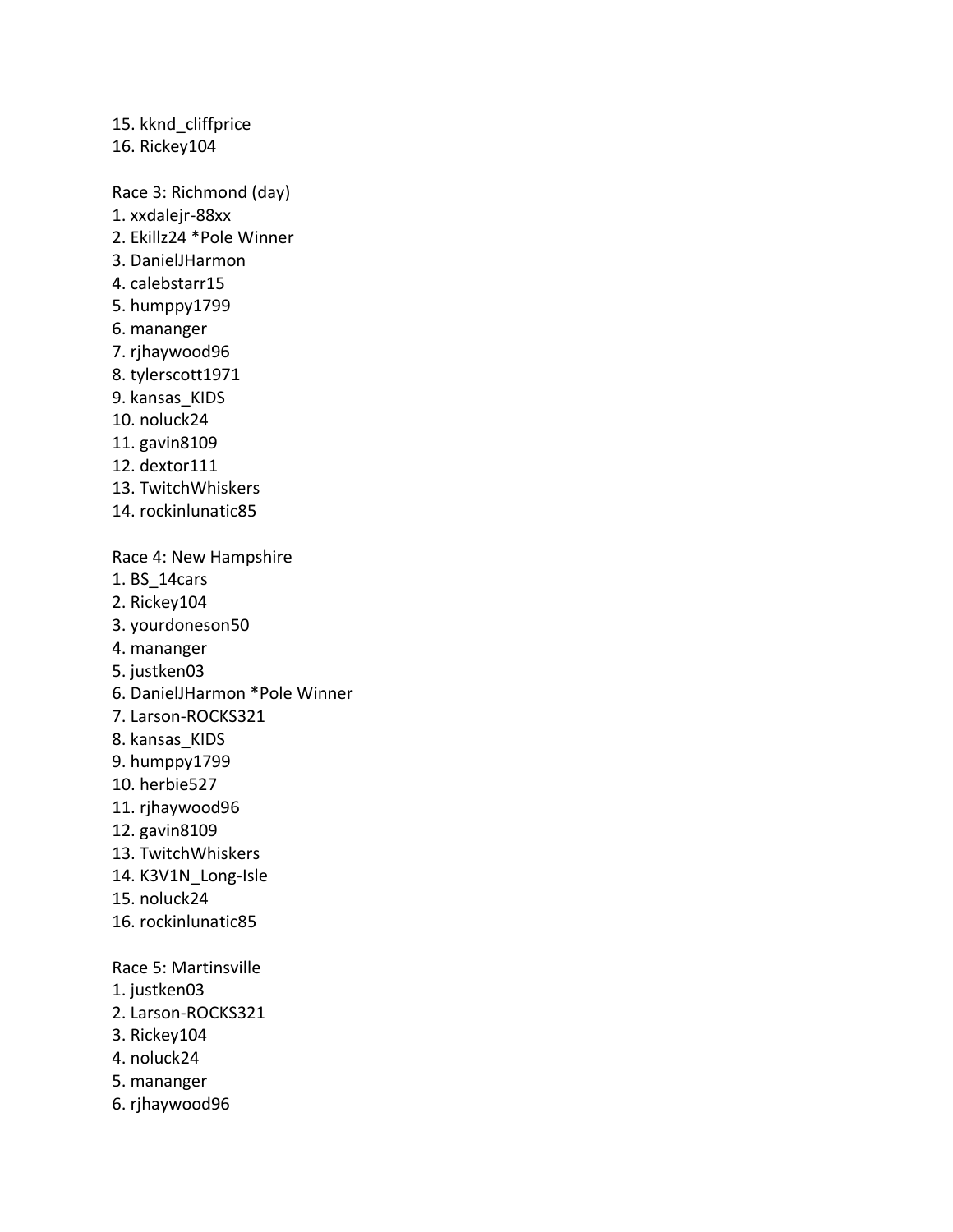7. DanielJHarmon 8. humppy1799 9. gavin8109 10. yourdoneson50 \*Pole Winner 11. K3V1N\_Long-Isle 12. TwitchWhiskers 13. kansas KIDS 14. rockinlunatic85 15. Fedder21 16. BS\_14cars Race 6: Dover 1. justken03 \*Pole Winner 2. DanielJHarmon 3. mananger 4. K3V1N Long-Isle 5. Larson-ROCKS321 6. Rickey104 7. noluck24 8. gavin8109 9. humppy1799 10. yourdoneson50 11. kansas KIDS 12. rockinlunatic85 13. TwitchWhiskers 14. rjhaywood96 15. Fedder21 16. kknd\_Cliffprice Race 7: Phoenix 1. BS\_14cars \*Pole Winner 2. Larson-ROCKS321 3. calebstarr15 4. mananger 5. yourdoneson50 6. kansas\_KIDS 7. DanielJHarmon 8. rjhaywood96 9. humppy1799 10. tylerscott1971 11. rockinlunatic85 12. BONDALASAURUS42 13. CGBristolMan14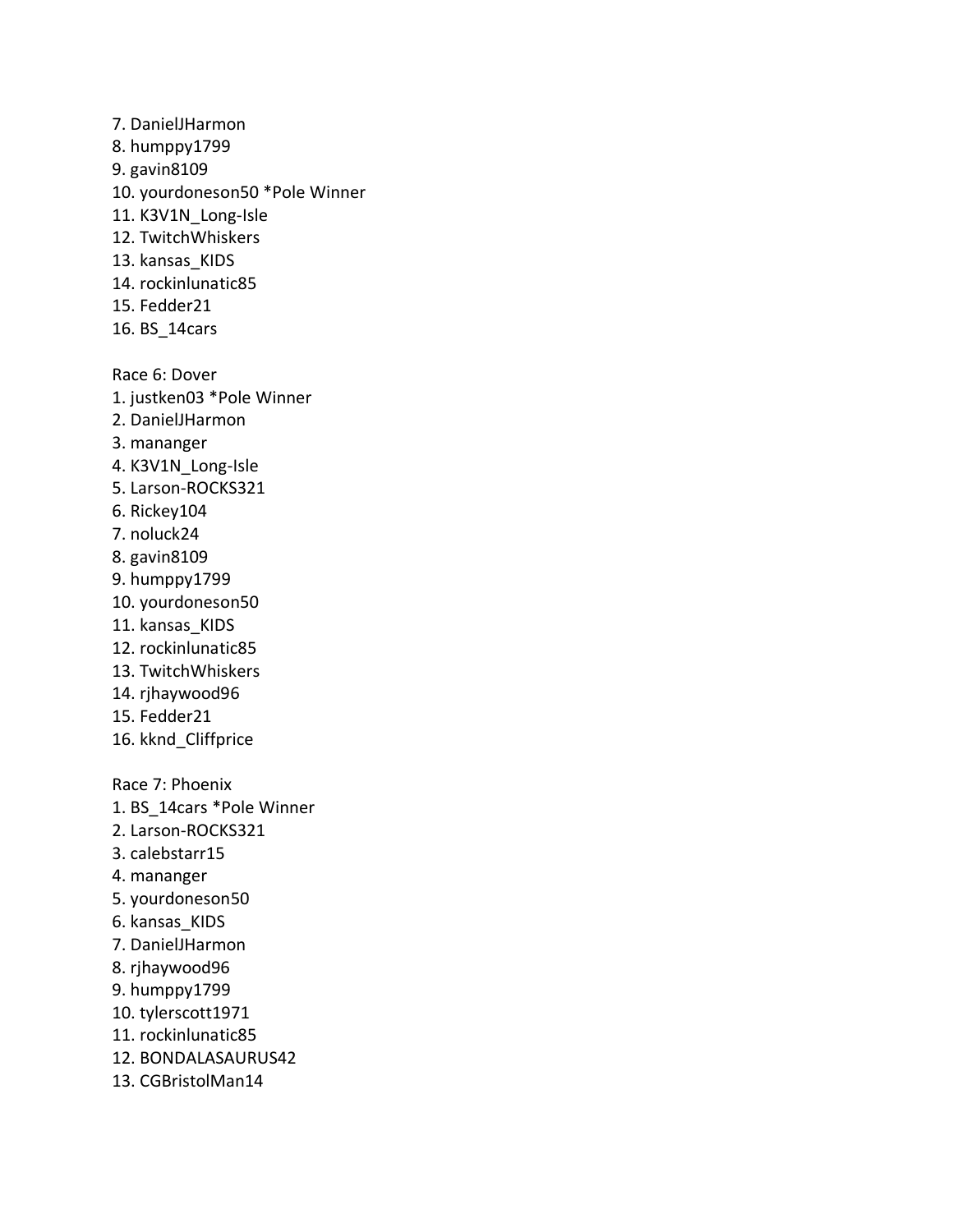Race 8: Richmond (night)

- 1. yourdoneson50
- 2. DanielJHarmon
- 3. Larson-ROCKS321
- 4. humppy1799 \*Pole Winner
- 5. calebstarr15
- 6. kansas\_KIDS
- 7. rjhaywood96
- 8. mananger
- 9. tylerscott1971
- 10. rockinlunatic85
- 11. Grukat8
- 12. noluck24
- 13. ygzrece

Race 9: Martinsville

- 1. Larson-ROCKS321
- 2. kknd\_Cliffprice \*Pole Winner
- 3. mananger
- 4. DanielJHarmon
- 5. CGBristolMan14
- 6. humppy1799
- 7. rockinlunatic85
- 8. rjhaywood96
- 9. tylerscott1971
- 10. kansas\_KIDS
- 11. calebstarr15
- 12. Grukat8
- 13. BS\_14cars

Race 10: Bristol (night)

- 1. WoodDog99
- 2. BS\_14cars \*Pole Winner
- 3. SCOPEajt
- 4. TwitchWhiskers
- 5. Larson-ROCKS321
- 6. DanielJHarmon
- 7. humppy1799
- 8. K3V1N\_Long-Isle
- 9. mananger
- 10. rjhaywood96
- 11. THR\_HardPickel
- 12. kansas KIDS
- 13. rockinlunatic85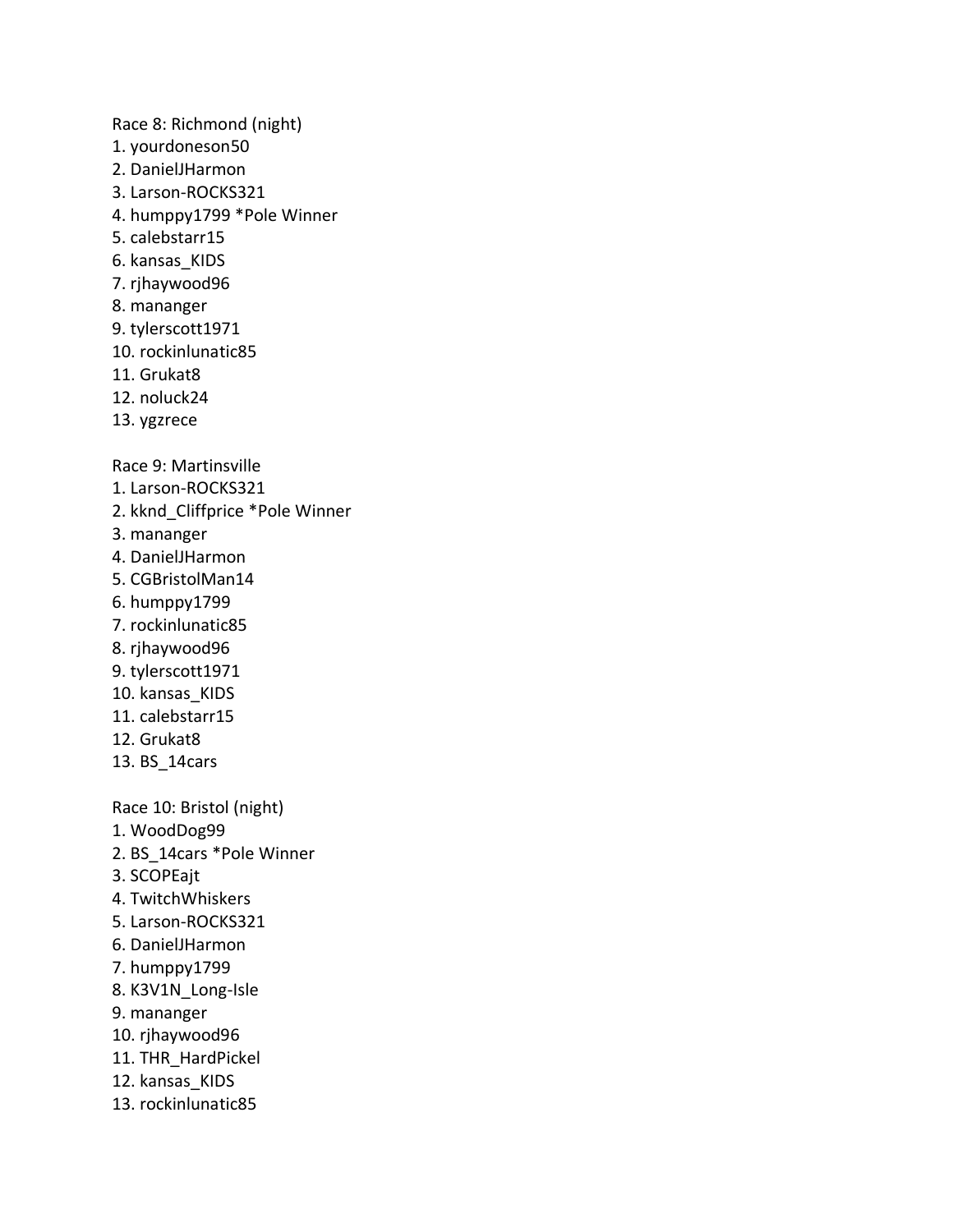14. tylerscott1971 15. one-eyed-ratt 16. TreHolmes2488 Race 11: Phoenix 1. SCOPEajt 2. calebstarr15 3. Larson-ROCKS321 4. DanielJHarmon 5. mananger 6. TwitchWhiskers 7. rjhaywood96 8. humppy1799 9. K3V1N Long-Isle 10. THR\_HardPickel 11. tylerscott1971 12. rockinlunatic85 13. kansas KIDS 14. TreHolmes2488 \*Pole Winner 15. one-eyed-ratt 16. Grukat8 Race 12: New Hampshire 1. SCOPEajt 2. kknd\_cliffprice \*Pole Winner 3. humppy1799 4. Larson-ROCKS321 5. mananger 6. DanielJHarmon 7. K3V1N\_Long-Isle 8. TwitchWhiskers 9. rjhaywood96 10. rockinlunatic85 11. THR\_HardPickel 12. tylerscott1971 13. kansas KIDS 14. WoodDog99 15. one-eyed-ratt 16. BS\_14cars

Race 13: Dover 1. kknd\_cliffprice 2. Larson-ROCKS321 3. mananger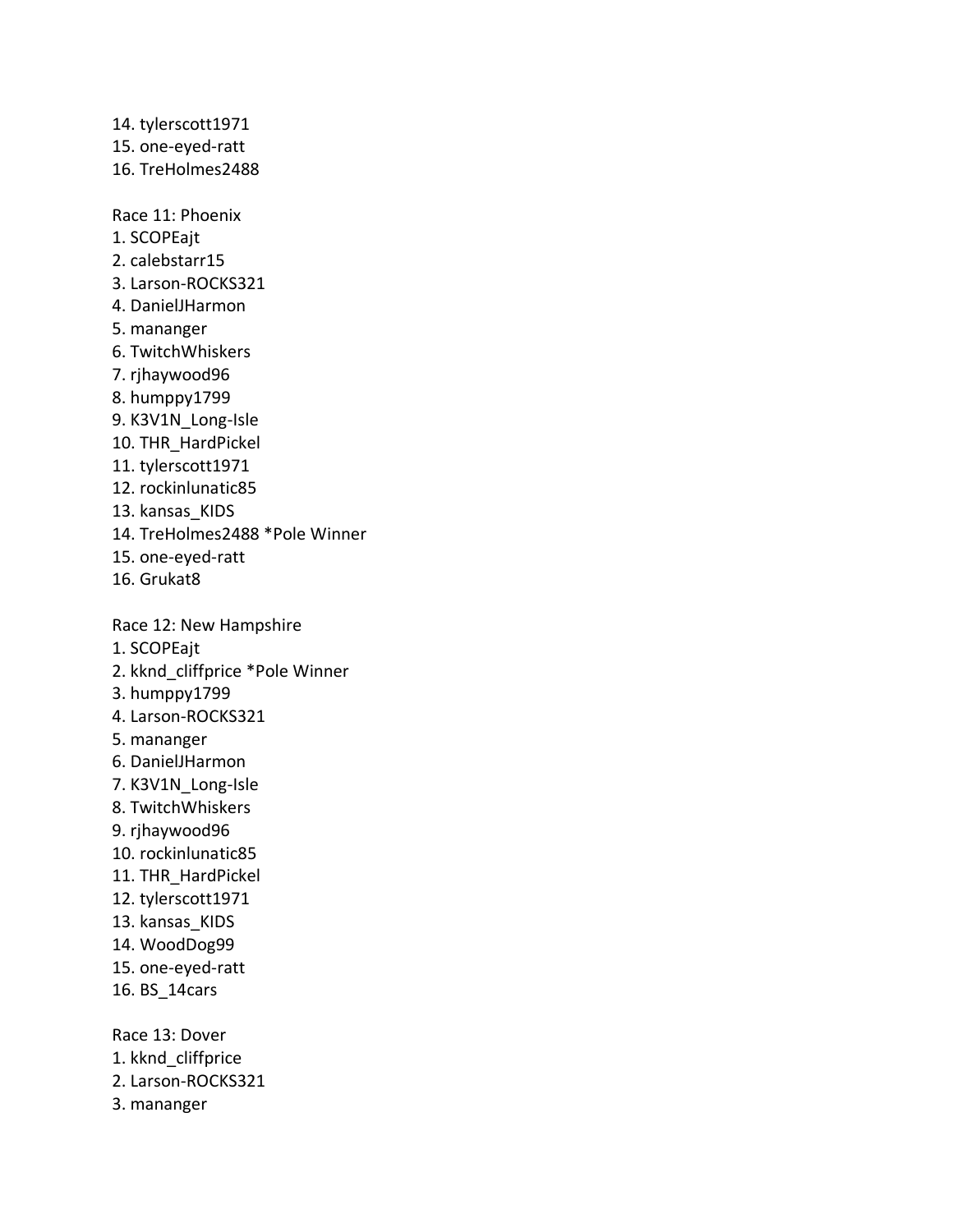- 4. SCOPEajt
- 5. WoodDog99 \*Pole Winner
- 6. DanielJHarmon
- 7. kansas\_KIDS
- 8. K3V1N\_Long-Isle
- 9. TwitchWhiskers
- 10. rockinlunatic85
- 11. THR\_HardPickel
- 12. humppy1799
- 13. rjhaywood96
- 14. dextor111
- 15. herbie527

### **Season 4 NOSSCAR Thunder Cup Series Standings**

1. DanielJHarmon: 245 \*1 win 2. mananger: 232 3. Larson-ROCKS321: 203 \*1 win 4. humppy1799: 200 5. rjhaywood96: 178 6. TwitchWhiskers: 131 7. calebstarr15: 122 8. rockinlunatic85: 115 9. tylerscott1971: 106 10. BS\_14cars: 99 \*2 wins 11. kknd\_cliffprice: 96 \*1 win 12. K3V1N\_Long-Isle: 93 13. SCOPEajt: 90 \*2 wins \*ROOKIE OF THE YEAR 14. Rickey104: 88 \*1 win 15. yourdoneson50: 88 \*1 win 16. noluck24: 81 17. kansas\_KIDS: 80 18. justken03: 78 \*2 wins 19. gavin8109: 71 20. Ekillz24: 56 21. xxdalejr-88xx: 52 \*1 win 22. WoodDog99: 49 23. THR\_HardPickel: 45 24. dextor111: 30 25. Grukat8: 27 26. CGBristolMan14: 26 27. one-eyed-ratt: 21 28. herbie527: 19 29. Fedder21: 14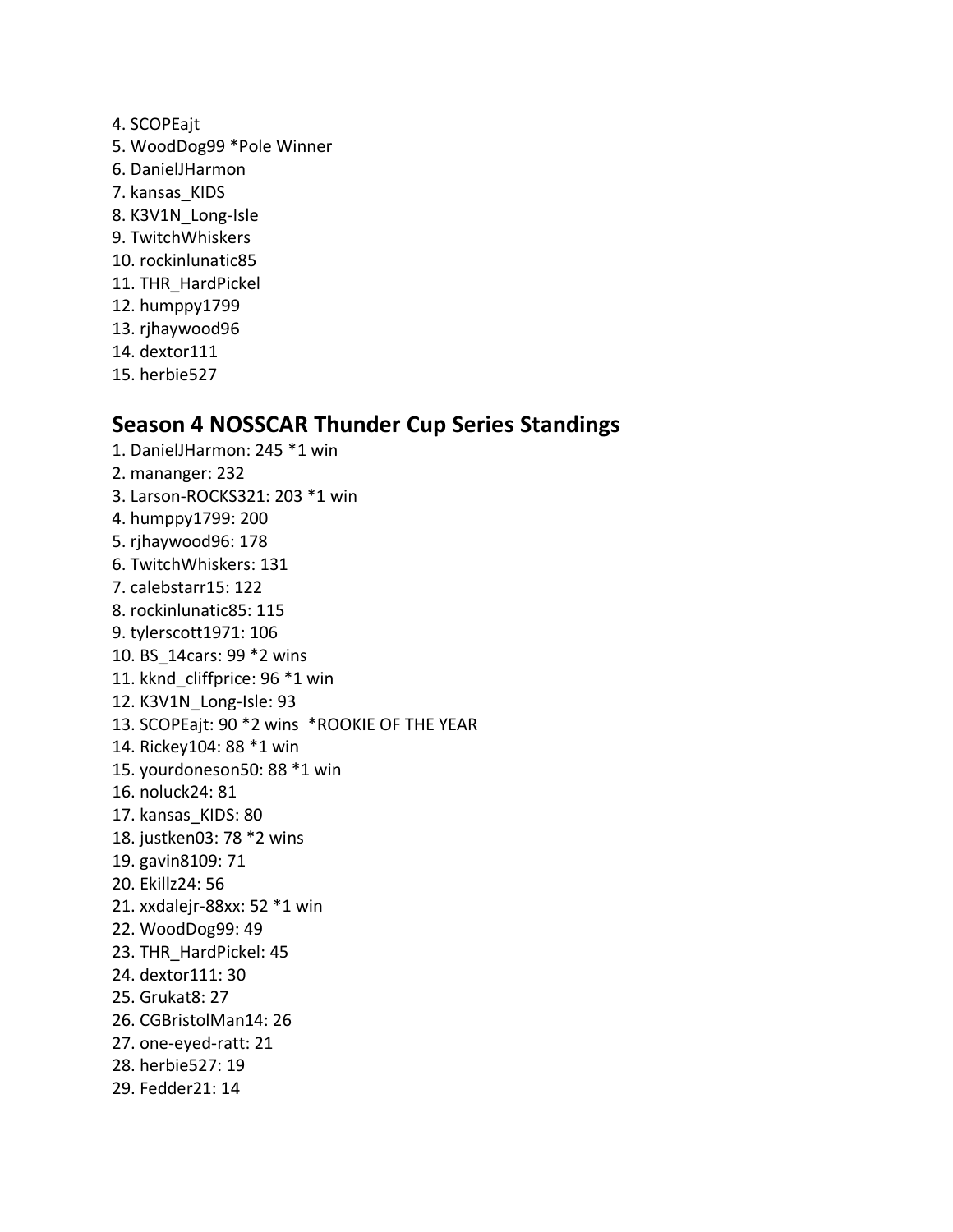30. TreHolmes2488: 14 31. BONDALASAURUS42: 10 32. ygzrece: 9

### **SEASON 5: NOSSCAR Thunder Cup Series Race Results**

Race 1: Phoenix 1. xxdalejr-88xx 2. DanielJHarmon 3. herbie527 4. smokin\_joe63 5. kansas\_KIDS 6. mananger \*pole winner 7. Juicy\_J\_1998 8. rjhaywood96 9. rockinlunatic85 10. TwitchWhiskers 11. Insomnia2399 12. JCN-2311 13. One-eyed-ratt 14. DRIVER881973 15. steve\_kar21 Race 2: Atlanta (Day) 1. DanielJHarmon 2. smokin\_joe63 3. Juicy\_J\_1998 4. rjhaywood96 5. TwitchWhiskers 6. mananger 7. herbie527 8. Insomnia2399 9. JCN-2311 10. rockinlunatic85 11. xxdalejr-88xx \*pole winner 12. kansas\_KIDS Race 3: Las Vegas 1. mananger 2. DanielJHarmon

- 3. humppy1799
- 4. kansas\_KIDS
- 5. rjhaywood96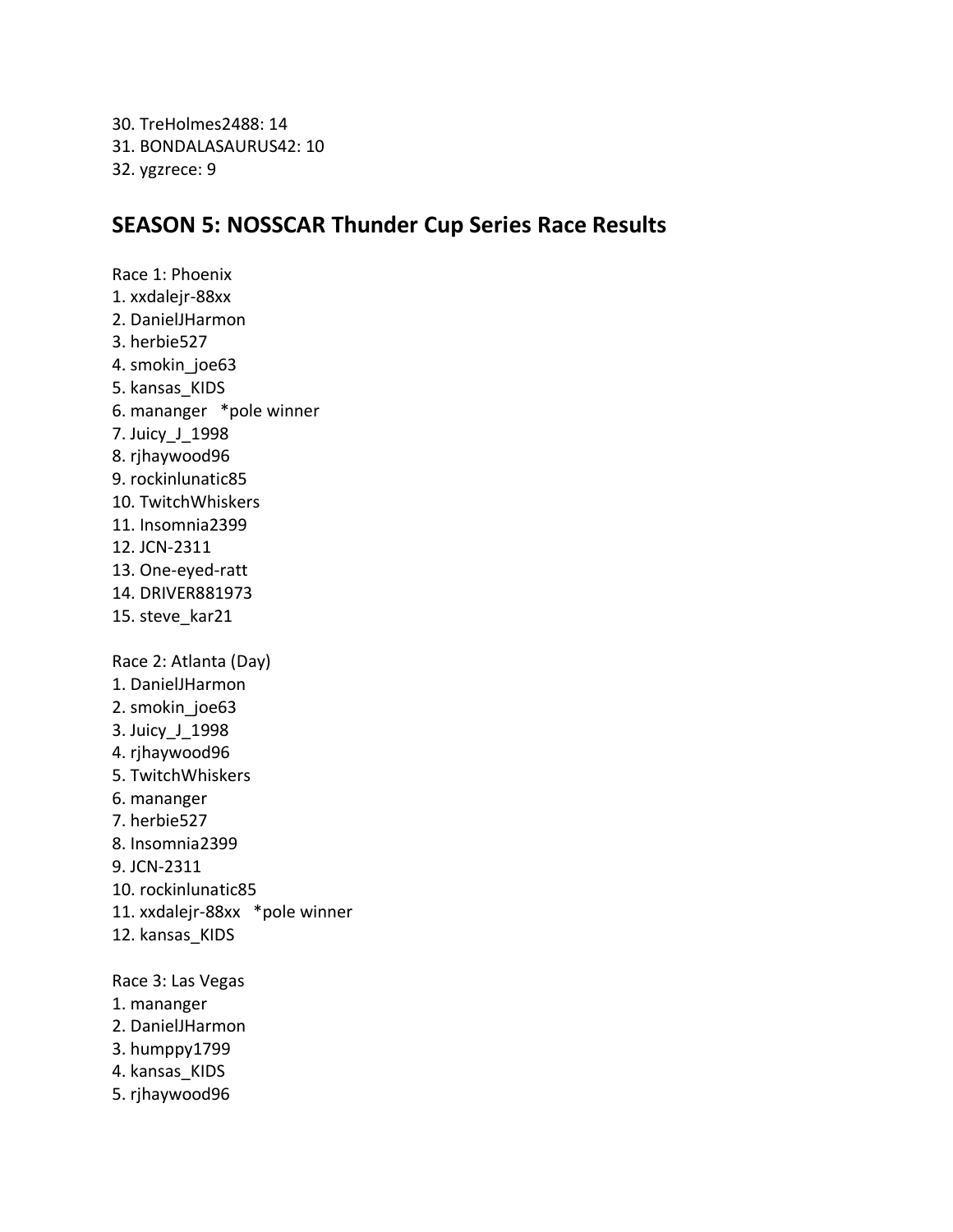6. TwitchWhiskers 7. Juicy\_J\_1998 8. xxdalejr-88xx \*pole winner 9. rockinlunatic85 10. JCN-2311 11. Insomnia2399 12. smokin joe63 13. steve kar21 Race 4: Richmond (Day) 1. DanielJHarmon 2. xxdalejr-88xx 3. kansas\_KIDS \*pole winner 4. mananger 5. smokin\_joe63 6. rjhaywood96 7. One-eyed-ratt 8. DU5TY-5T1G 9. rockinlunatic85 10. SPUDZSEVENFOLD 11. NASCAR\_23 Race 5: Texas 1. kansas\_KIDS 2. mananger 3. xxdalejr-88xx \*pole winner 4. Juicy\_J\_1998 5. DanielJHarmon 6. smokin\_joe63 7. rjhaywood96 8. DU5TY-5T1G 9. rockinlunatic85 10. TwitchWhiskers 11. One-eyed-ratt 12. SPUDZSEVENFOLD Race 6: Watkins Glen 1. DRIVER881973 2. xxdalejr-88xx 3. rjhaywood96 4. DanielJHarmon 5. Juicy\_J\_1998 6. TwitchWhiskers 7. kansas KIDS \*pole winner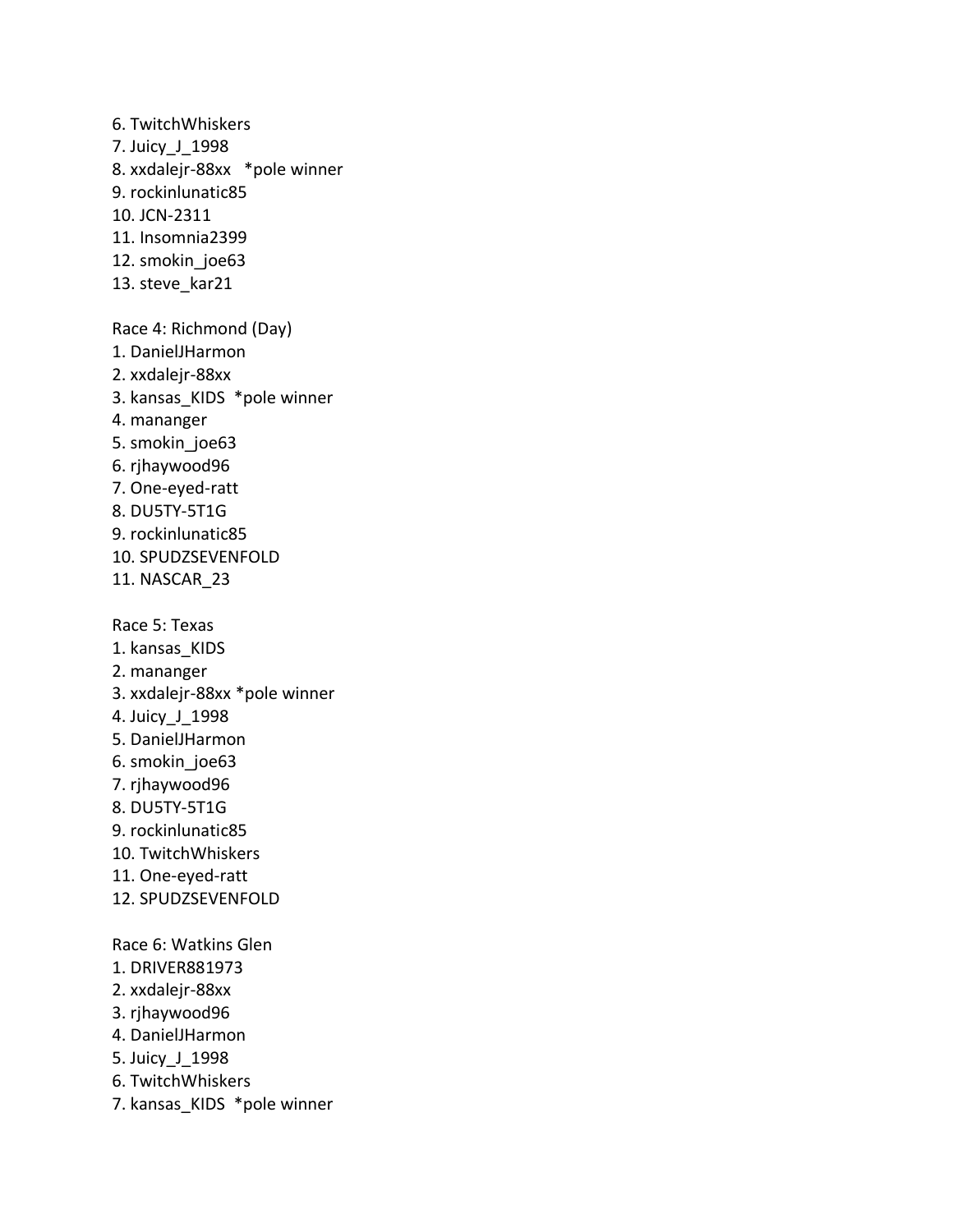8. mananger 9. smokin\_joe63 10. rockinlunatic85 11. DU5TY-5T1G 12. herbie527 13. ygzrece \*DQ Race 7: Kansas (Night) 1. kansas\_KIDS 2. TwitchWhiskers 3. smokin\_joe63 4. herbie527 \*Pole Winner 5. K3V1N\_Long-Isle 6. humppy1799 7. xxdalejr-88xx 8. DU5TY-5T1G 9. NonStopRacer00 10. rjhaywood96 11. Juicy\_J\_1998 12. rockinlunatic85 13. tylerscott1971 JR 14. One-eyed-ratt 15. SPUDZSEVENFOLD 16. DRIVER881973 17. DanielJHarmon 18. ygzrece 19. NASCAR\_23 20. GORDON24APHXAZ Race 8: Charlotte (Day) 1. xxdalejr-88xx \*Pole Winner 2. kansas\_KIDS 3. smokin\_joe63 4. K3V1N Long-Isle 5. rjhaywood96 6. TwitchWhiskers 7. humppy1799 8. SPUDZSEVENFOLD 9. DU5TY-5T1G 10. NonStopRacer00 11. rockinlunatic85 12. One-eyed-ratt 13. tylerscott1971 Jr. 14. rodrat56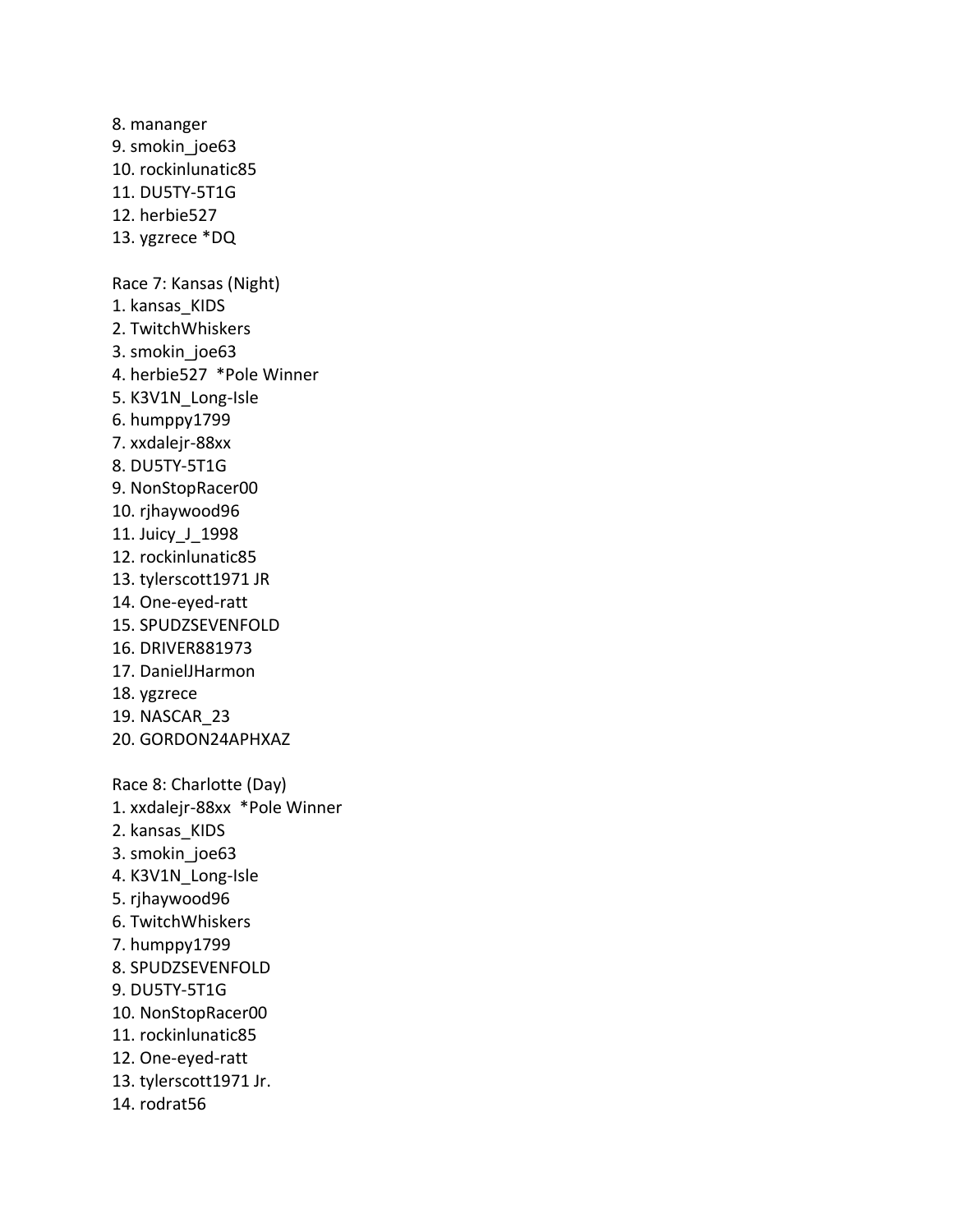15. Juicy\_J\_1998 16. GORDON24APHXAZ 17. herbie527 18. DanielJHarmon Race 9: Pocono 1. K3V1N\_Long-Isle 2. kansas\_KIDS 3. xxdalejr-88xx 4. TwitchWhiskers 5. smokin\_joe63 6. One-eyed-ratt 7. Juicy\_J\_1998 8. rjhaywood96 9. rockinlunatic85 10. NonStopRacer00 11. DU5TY-5T1G 12. tylerscott1971 Jr. 13. SPUDZSEVENFOLD 14. humppy1799 15. DanielJHarmon \*Pole Winner 16. rodrat56 Race 10: Dover 1. mananger 2. DanielJHarmon 3. Ekillz24 4. kansas KIDS 5. smokin\_joe63 6. SPUDZSEVENFOLD 7. TwitchWhiskers 8. ManCaveRacing 9. Juicy\_J\_1998 10. herbie527 11. xxdalejr-88xx \*Pole Winner 12. rjhaywood96 13. rockinlunatic85 14. One-eyed-ratt Race 11: Kentucky 1. xxdalejr-88xx 2. Ekillz24 \*Pole Winner

- 3. mananger
- 4. smokin joe63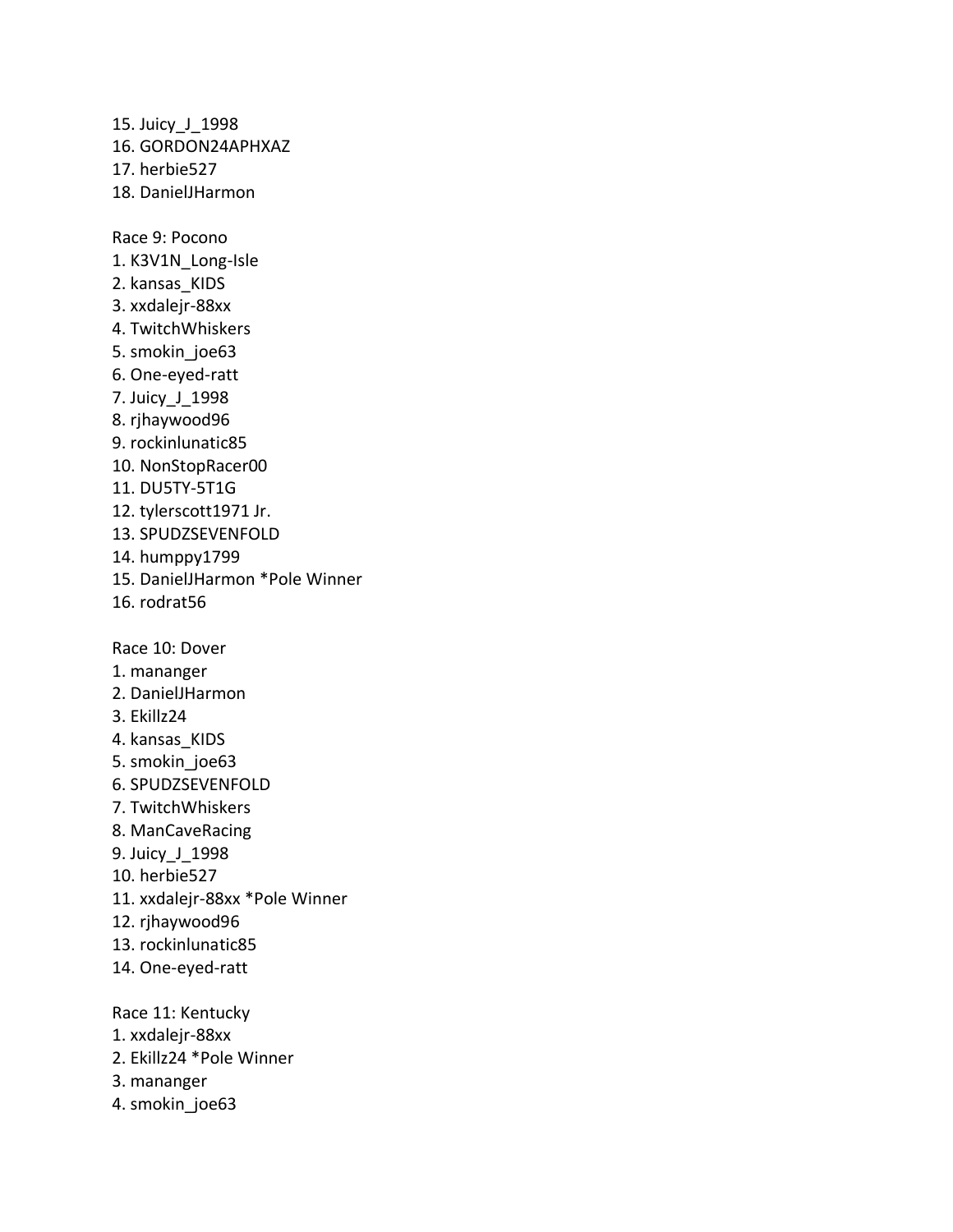5. SPUDZSEVENFOLD 6. DanielJHarmon 7. kansas\_KIDS 8. ManCaveRacing 9. herbie527 10. TwitchWhiskers 11. rjhaywood96 12. One-eyed-ratt Race 12: Bristol (Night) 1. mananger \*Pole Winner 2. Ekillz24 3. SPUDZSEVENFOLD 4. smokin\_joe63 5. rjhaywood96 6. kansas\_KIDS 7. TwitchWhiskers 8. xxdalejr-88xx 9. noluck24 10. herbie527 11. DanielJHarmon 12. DU5TY-5T1G Race 13: Chicagoland

- 1. BS\_14cars \*Pole Winner
- 2. xxdalejr-88xx
- 3. mananger
- 4. kansas KIDS
- 5. noluck24
- 6. DanielJHarmon
- 7. SPUDZSEVENFOLD
- 8. humppy1799
- 9. KillerMiller530
- 10. gavin8109
- 11. TwitchWhiskers
- 12. calebstarr15
- 13. smokin\_joe63
- 14. rjhaywood96
- 15. One-eyed-ratt
- 16. Ekillz24

Race 14: Auto Club 1. BS\_14cars \*Pole Winner 2. Ekillz24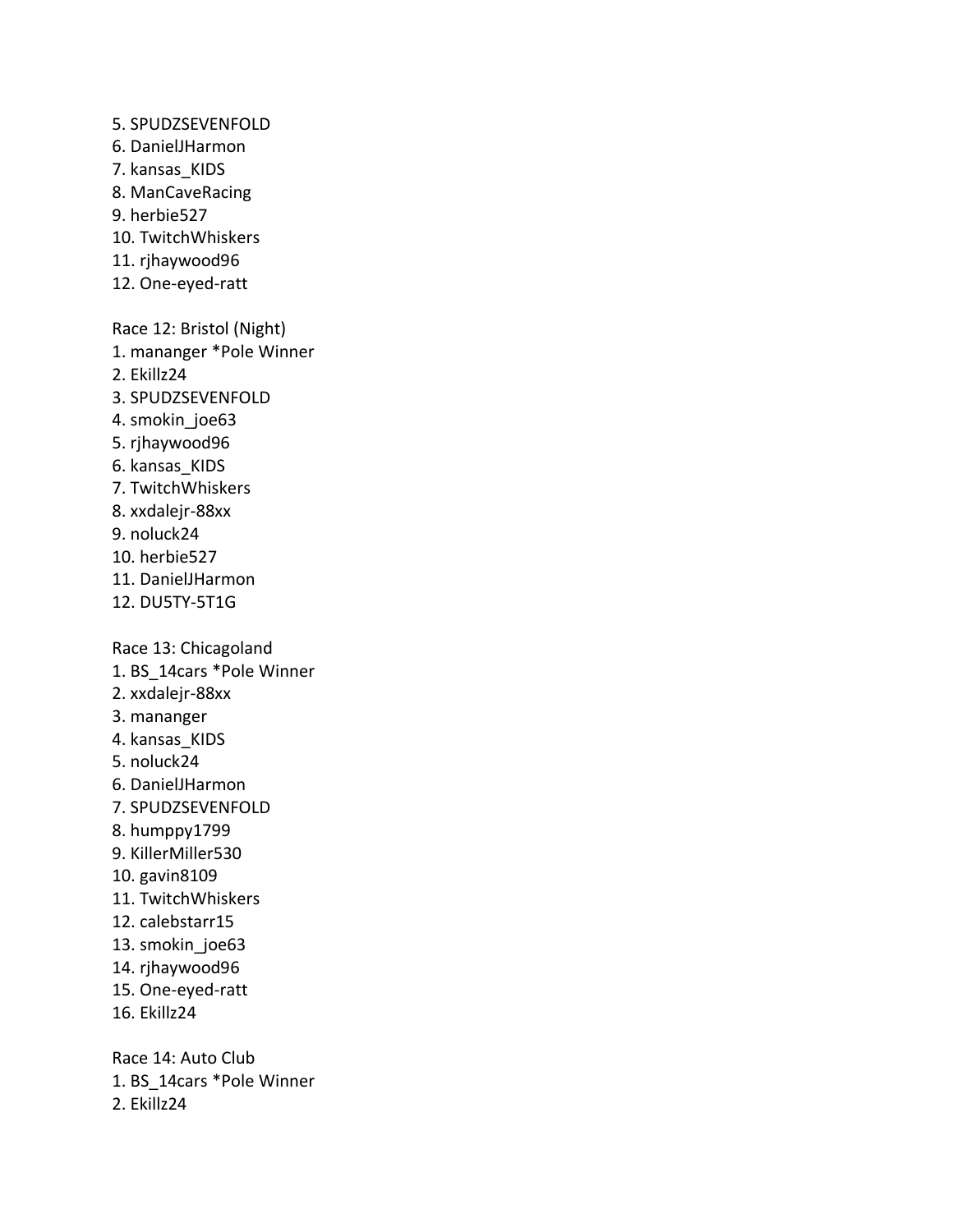- 3. xxdalejr-88xx 4. smokin joe63 5. mananger 6. SPUDZSEVENFOLD 7. kansas\_KIDS 8. DanielJHarmon 9. TwitchWhiskers 10. humppy1799 11. noluck24 12. One-eyed-ratt 13. gavin8109 14. rjhaywood96 15. calebstarr15
- 16. KillerMiller530

#### **Season 5 NOSSCAR Thunder Cup Series Final Standings**

1. #88 xxdalejr-88xx: 270 \*3 wins 2. #15 kansas\_KIDS: 264 \*2 wins \*ROOKIE OF THE YEAR 3. #7 smokin\_joe63: 238 4. #17 mananger: 228 \*3 wins 5. #23 DanielJHarmon: 228 \*2 wins 6. #24 TwitchWhiskers: 200 7. #42 rjhaywood96: 198 8. #20 SPUDZSEVENFOLD: 137 9. #19 Juicy\_J\_1998: 131 10. #41 rockinlunatic85: 119 11. #55 herbie527: 109 12. #5 Ekillz24: 96 13. #1 One-eyed-ratt: 89 14. #14 DU5TY-5T1G: 88 15. #43 humppy1799: 85 16. #35 K3V1N\_Long-Isle: 63 \*1 win 17. #48 BS\_14cars: 52 \*2 wins 18. #4 noluck24: 41 19. #13 DRIVER881973: 39 \*1 win 20. #33 NonStopRacer00: 37 21. #9 JCN-2311: 35 22. #21 Insomnia2399: 34 23. #16 tylerscott1971 Jr: 28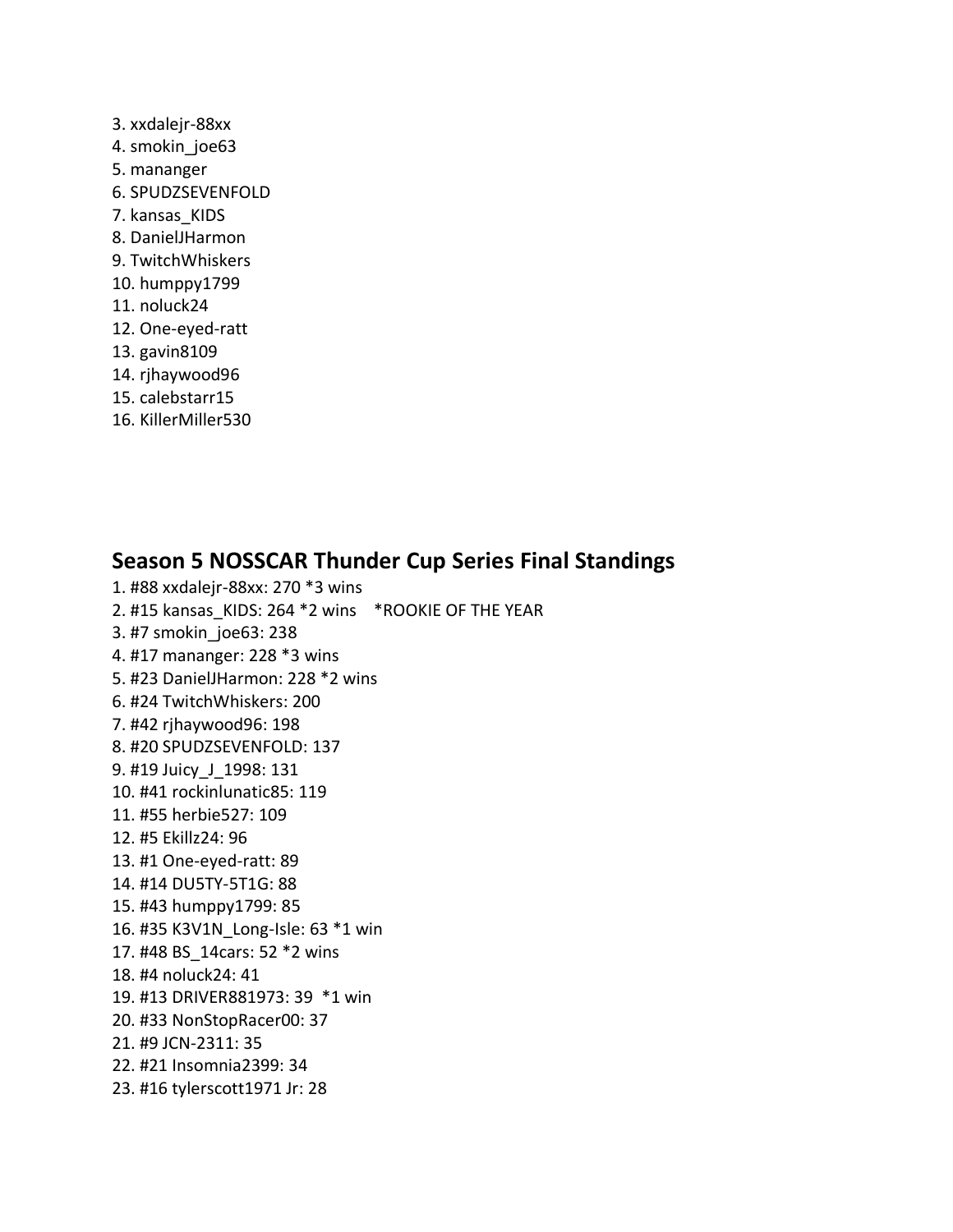24. #11 ManCaveRacing: 28 25. #47 KillerMiller530: 20 26. #25 gavin8109: 20 27. #11 calebstarr15: 16 28. #98 steve\_kar21: 17 29. #18 NASCAR\_23: 15 30. #22 rodrat56: 14 31. #2 ygzrece: 14 32. #26 GORDON24APHXAZ: 10

#### **SEASON 6: NOSSCAR Thunder Cup Series Race Results**

Race 1: Phoenix 1. DanielJHarmon 2. dextor111 3. Ekillz24 4. TwitchWhiskers 5. mananger \*Pole Winner 6. gavin8109 7. K3V1N\_Long-Isle 8. smokin\_joe63 9. noluck24 10. rjhaywood96 11. kansas KIDS 12. humppy1799 13. rockinlunatic85 14. tylerscott1971 Jr. 15. GORDON24APHXAZ Race 2: Sonoma 1. Ekillz24 \*Pole Winner 2. mananger 3. DanielJHarmon 4. rjhaywood96 5. noluck24 6. dextor111 7. K3V1N\_Long-Isle 8. kansas\_KIDS 9. humppy1799 10. gavin8109 11. smokin joe63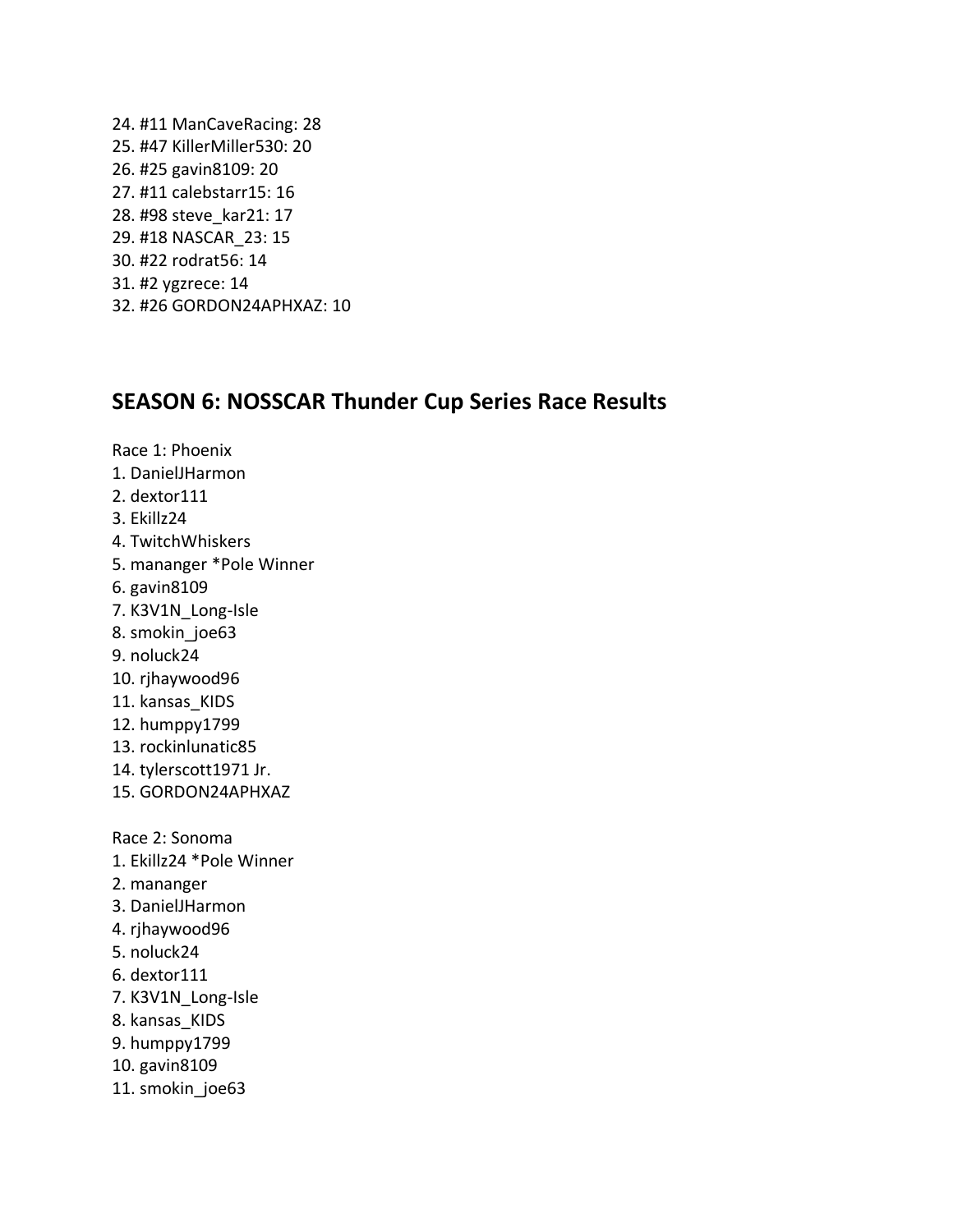12. TwitchWhiskers 13. rockinlunatic85 14. Fedder21 15. tylerscott1971 Jr. Race 3: Atlanta (Day) 1. Squirrelnuts\_88 \*Pole Winner 2. DanielJHarmon 3. rjhaywood96 4. Ekillz24 5. K3V1N\_Long-Isle 6. smokin\_joe63 7. noluck24 8. mananger 9. gavin8109 10. humppy1799 11. Fedder21 12. rockinlunatic85 13. kansas KIDS 14. TwitchWhiskers 15. tylerscott1971 Jr. 16. dextor111 Race 4: Las Vegas 1. kknd\_cliffprice \*Pole Winner 2. calebstarr15 3. DanielJHarmon 4. mananger 5. noluck24 6. kansas\_KIDS 7. rjhaywood96 8. smokin\_joe63 9. gavin8109 10. TwitchWhiskers 11. callard33 Race 5: Richmond (Day) 1. kknd\_cliffprice \*Pole Winner 2. DanielJHarmon 3. mananger 4. calebstarr15 5. gavin8109

- 6. smokin\_joe63
- 7. kansas\_KIDS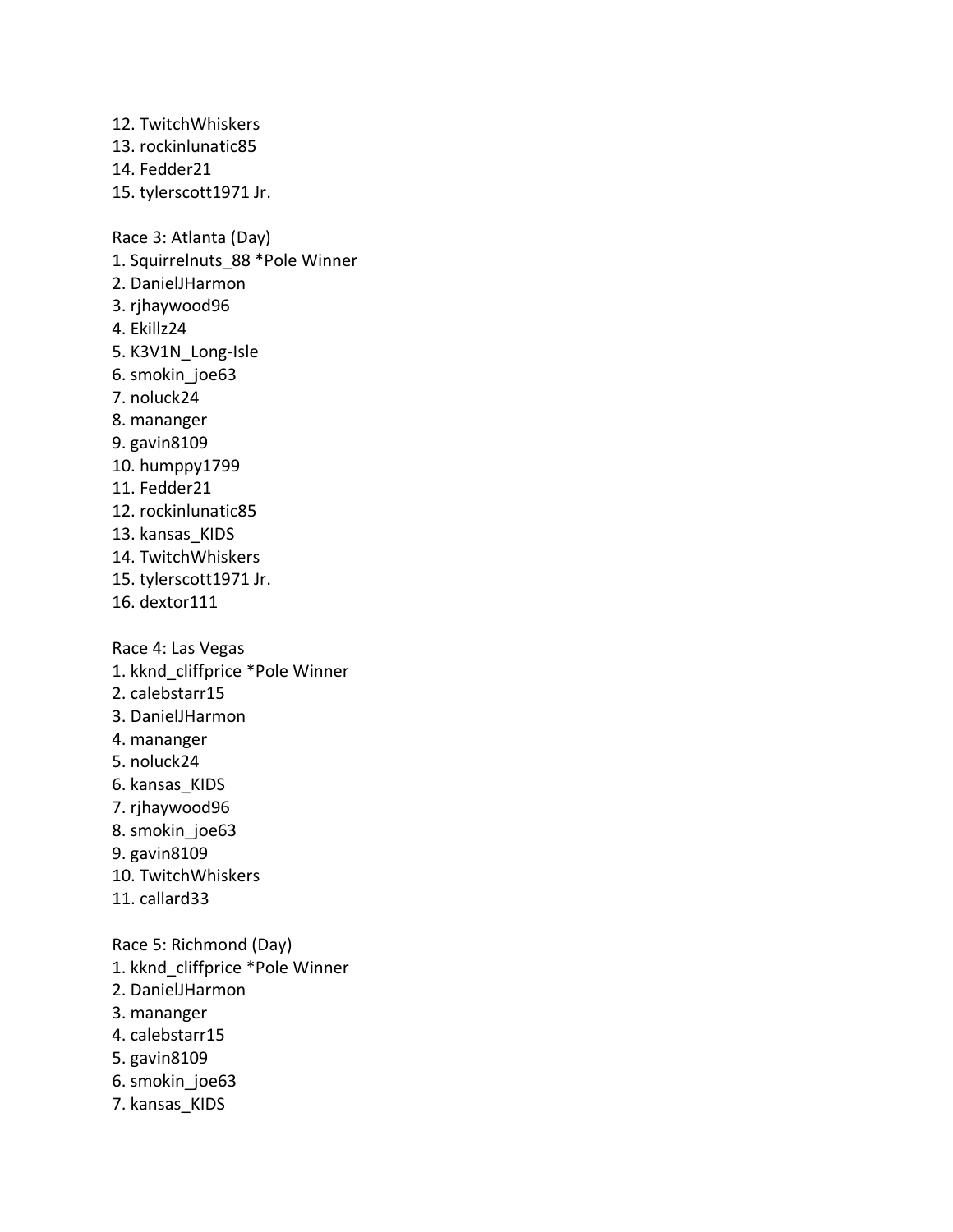8. noluck24 9. Grukat8 10. rjhaywood96

Race 6: Texas 1. mananger 2. Grukat8 \*Pole Winner 3. noluck24 4. smokin joe63 5. rjhaywood96 6. DanielJHarmon 7. calebstarr15 8. gavin8109 9. kknd\_cliffprice 10. kansas\_KIDS Race 7: Kansas (night) 1. noluck24 2. mananger 3. DanielJHarmon 4. kansas KIDS 5. Smokinu 6. K3V1N\_Long-Isle 7. Ekillz24 \*Pole Winner 8. gavin8109 9. KODIAK-223 10. rjhaywood96 11. dextor111 12. TwitchWhiskers 13. smokin\_joe63 14. Juicy\_J\_1998 15. JCN-2311 Race 8: Charlotte (Day) 1. mananger 2. MAC\_BMX\_1996 3. kansas\_KIDS \*Pole Winner 4. humppy1799 5. NASCARGUY3Sr 6. Juicy\_J\_1998 7. Fedder21 8. rjhaywood96 9. Ekillz24

10. noluck24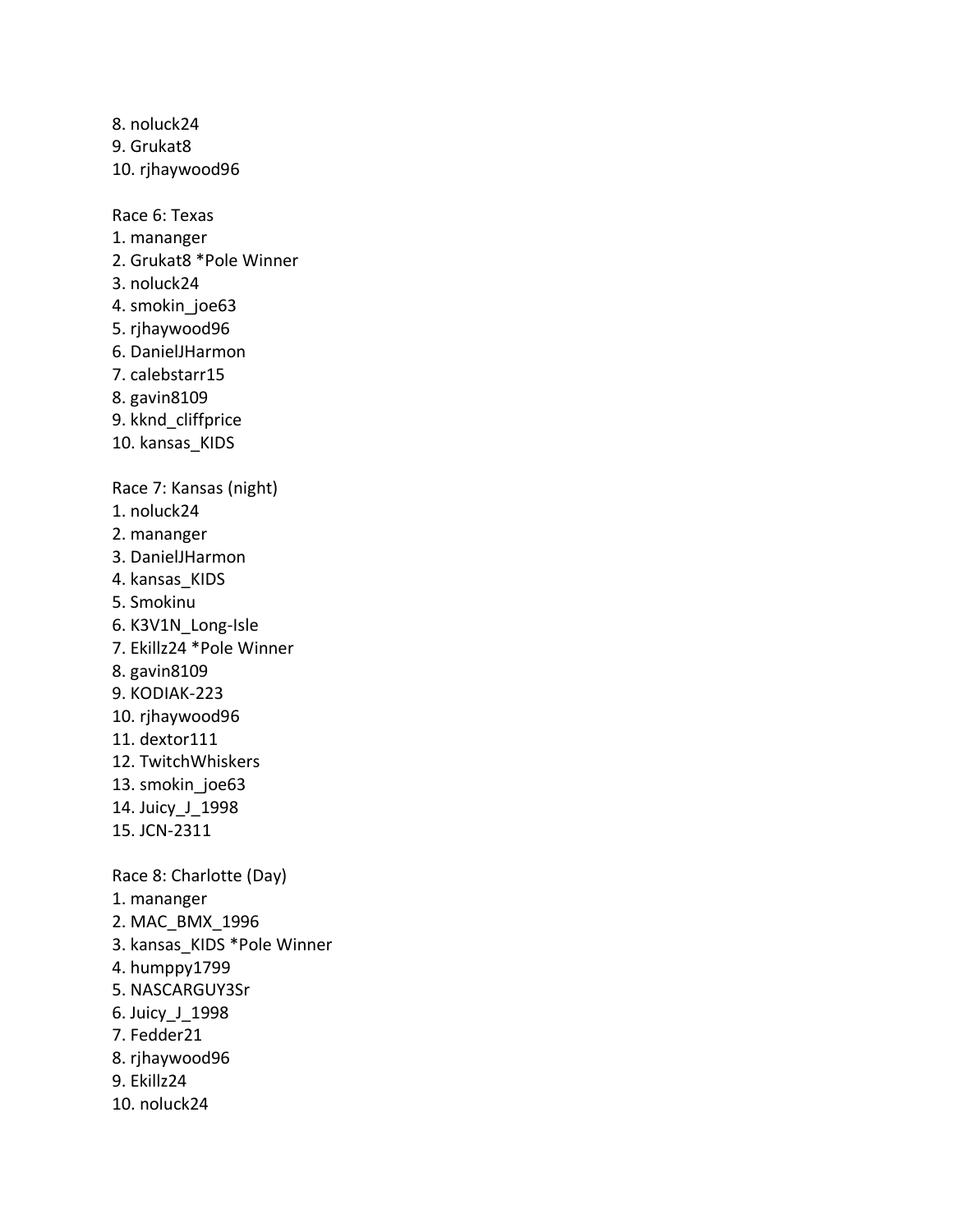11. dextor111 12. one-eyed-ratt 13. gavin8109

Race 9: Watkins Glen 1. kknd\_cliffprice \*Pole Winner 2. rjhaywood96 3. noluck24 4. mananger 5. calebstarr15 6. DanielJHarmon 7. herbie527 8. jr88nascar 9. K3V1N Long-Isle 10. TwitchWhiskers 11. gavin8109 12. rockinlunatic85 13. THR\_HardPickel 14. NASCARGUY3Sr 15. Juicy\_J\_1998 Race 10: Pocono 1. kknd\_cliffprice \*Pole Winner 2. calebstarr15 3. mananger 4. DanielJHarmon 5. TwitchWhiskers 6. jr88nascar 7. THR\_HardPickel 8. noluck24 9. rockinlunatic85 10. K3V1N\_Long-Isle 11. NASCARGUY3Sr 12. rjhaywood96 13. gavin8109 Race 11: Dover 1. jr88nascar 2. K3V1N\_Long-Isle 3. DanielJHarmon 4. kknd\_cliffprice

5. mananger

6. gavin8109 \*Pole Winner

7. TwitchWhiskers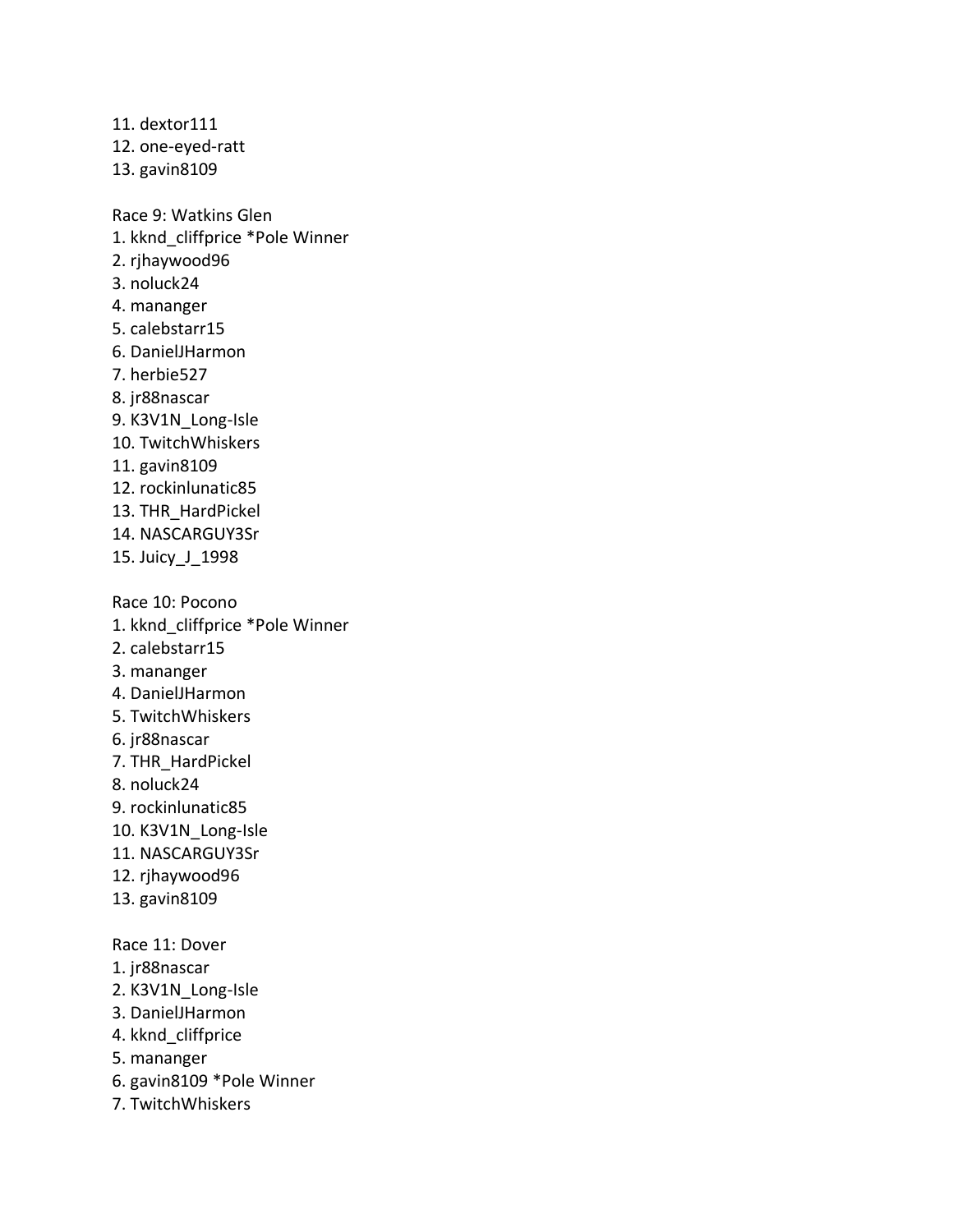8. noluck24 9. rjhaywood96 10. NASCARGUY3Sr 11. rockinlunatic85 12. Grukat8 Race 12: Kentucky 1. calebstarr15 2. gavin8109 3. kansas\_KIDS 4. mananger 5. humppy1799 6. DanielJHarmon 7. noluck24 8. kknd\_cliffprice \*Pole Winner 9. WoodDog99 10. TwitchWhiskers 11. THR\_HardPickel 12. rjhaywood96 13. Juicy\_J\_1998 14. tylerscott1971 15. KillerMiller530 16. monster\_khaos19 Race 13: Bristol (Night) 1. noluck24 2. kknd\_cliffprice \*Pole Winner 3. calebstarr15 4. mananger 5. TwitchWhiskers 6. kansas\_KIDS 7. Juicy\_J\_1998 8. THR\_HardPickel 9. gavin8109 10. WoodDog99 11. rjhaywood96 12. DanielJHarmon 13. humppy1799 14. gadkins58 15. MAC\_BMX\_1996 16. TreHolmes2488

Race 14: Chicagoland 1. kknd\_cliffprice \*Pole Winner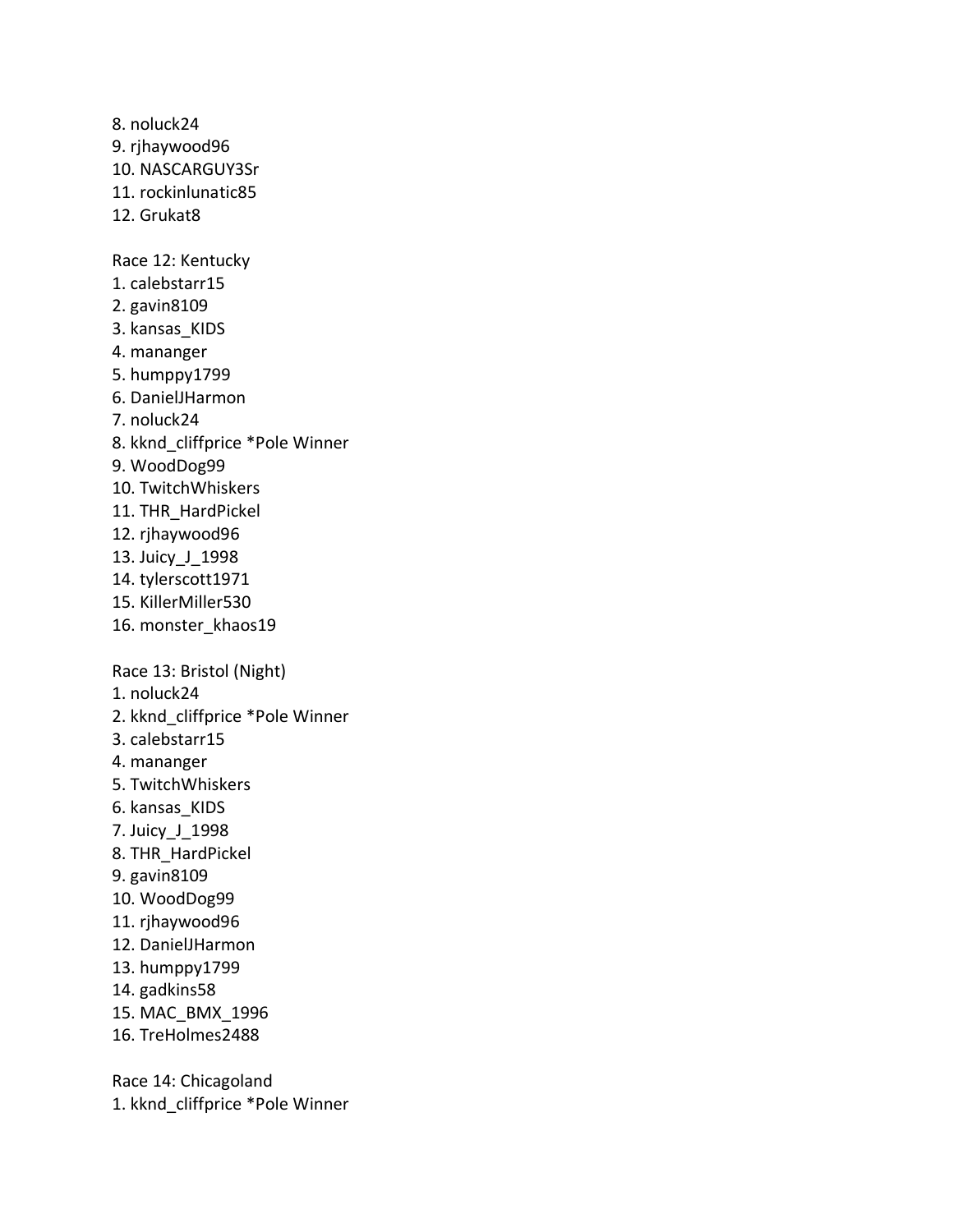2. kansas\_KIDS

- 3. BONDALASAURUS42
- 4. noluck24
- 5. mananger
- 6. humppy1799
- 7. DanielJHarmon
- 8. rjhaywood96
- 9. calebstarr15
- 10. Erok\_1986
- 11. TwitchWhiskers
- 12. WoodDog99
- 13. THR\_HardPickel
- 14. gavin8109
- 15. tylerscott1971
- 16. Insomnia2399

Race 15: Auto Club

- 1. kknd\_cliffprice \*Pole Winner
- 2. BONDALASAURUS42
- 3. noluck24
- 4. mananger
- 5. WoodDog99
- 6. rjhaywood96
- 7. kansas\_KIDS
- 8. humppy1799
- 9. gavin8109
- 10. TwitchWhiskers
- 11. calebstarr15
- 12. monster\_khaos19
- 13. TreHolmes2488
- 14. rodrat56
- 15. gadkins58
- 16. KillerMiller530

### **SEASON 6 NOSSCAR Thunder Cup Series Final Standings**

- 1. mananger: 296 \*2 wins
- 2. noluck24: 261 \*2 wins
- 3. DanielJHarmon: 257 \*1 win
- 4. kknd cliffprice: 226 \*6 wins \*ROOKIE OF THE YEAR
- 5. rjhaywood96: 218
- 6. gavin8109: 205
- 7. kansas KIDS: 189
- 8. calebstarr15: 173 \*1 win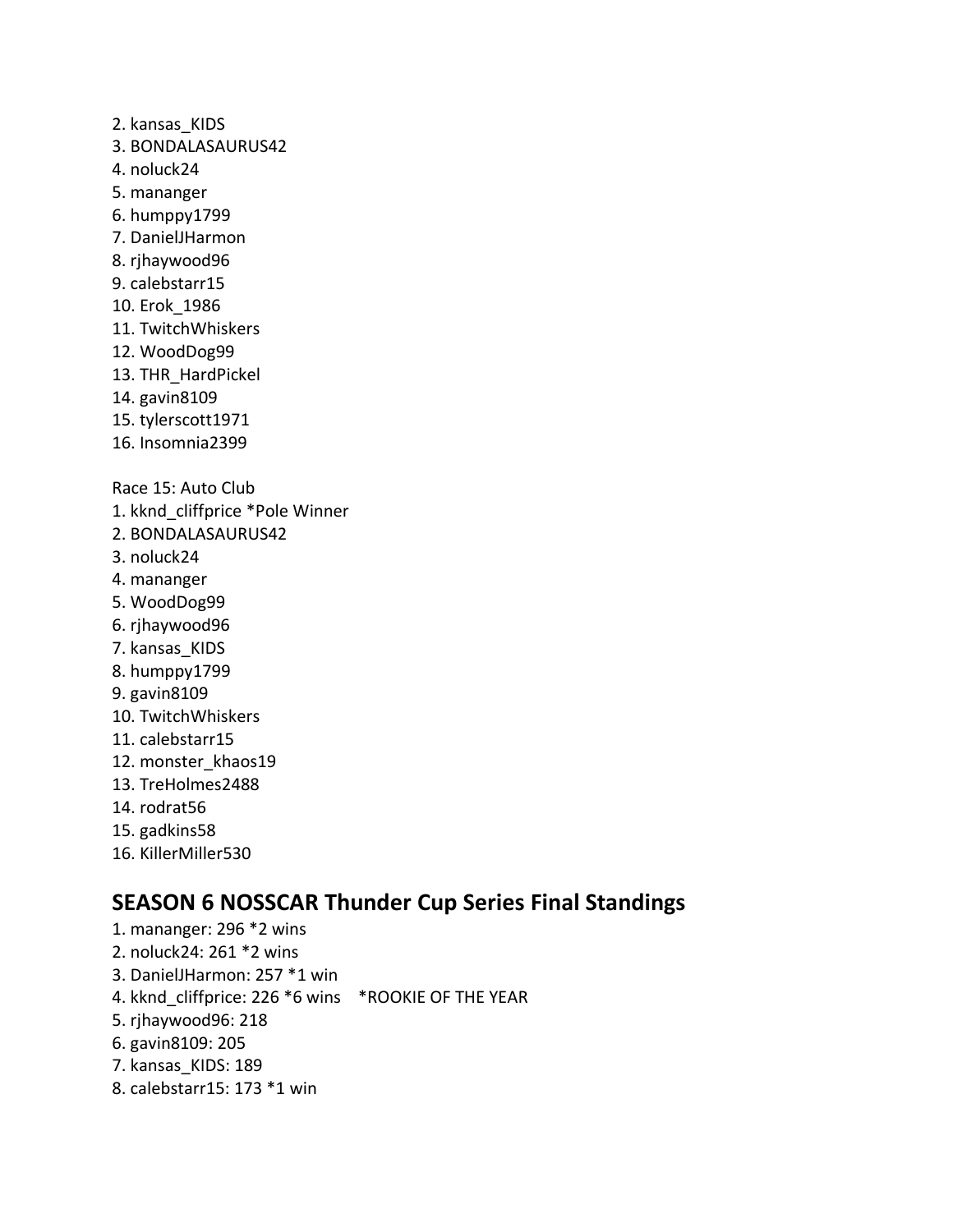9. TwitchWhiskers: 157 10. humppy1799: 110 11. K3V1N\_Long-Isle: 110 12. smokin\_joe63: 99 13. Ekillz24: 95 \*1 win 14. dextor111: 67 15. rockinlunatic85: 62 16. THR\_HardPickel: 58 17. Juicy\_J\_1998: 56 18. jr88nascar: 55 \*1 win 19. WoodDog99: 53 20. NASCARGUY3Sr: 48 21. Grukat8: 46 22. BONDALASAURUS42: 42 23. Fedder21: 34 24. MAC\_BMX\_1996: 30 25. Squirrelnuts\_88: 26 \*1 win 26. tylerscott1971 Jr: 22 27. Smokinu: 17 28. monster\_khaos19: 16 29. gadkins58: 15 30. herbie527: 15 31. TreHolmes2488: 15 32. tylerscott1971 Sr.: 15 33. KODIAK-223: 13 34. GORDON24APHXAZ: 13 35. KillerMiller530: 13 36. Erok\_1986: 12 37. callard33: 11 38. one-eyed-ratt: 10 39. rodrat56: 8 40. JCN-2311: 7 41. Insomnia2399: 6

### **SEASON 7: NOSSCAR Thunder Cup Series Race Results**

Race 1: Daytona 1. Smokinu 2. kansas\_KIDS 3. gavin8109 4. THR\_HardPickel 5. dextor111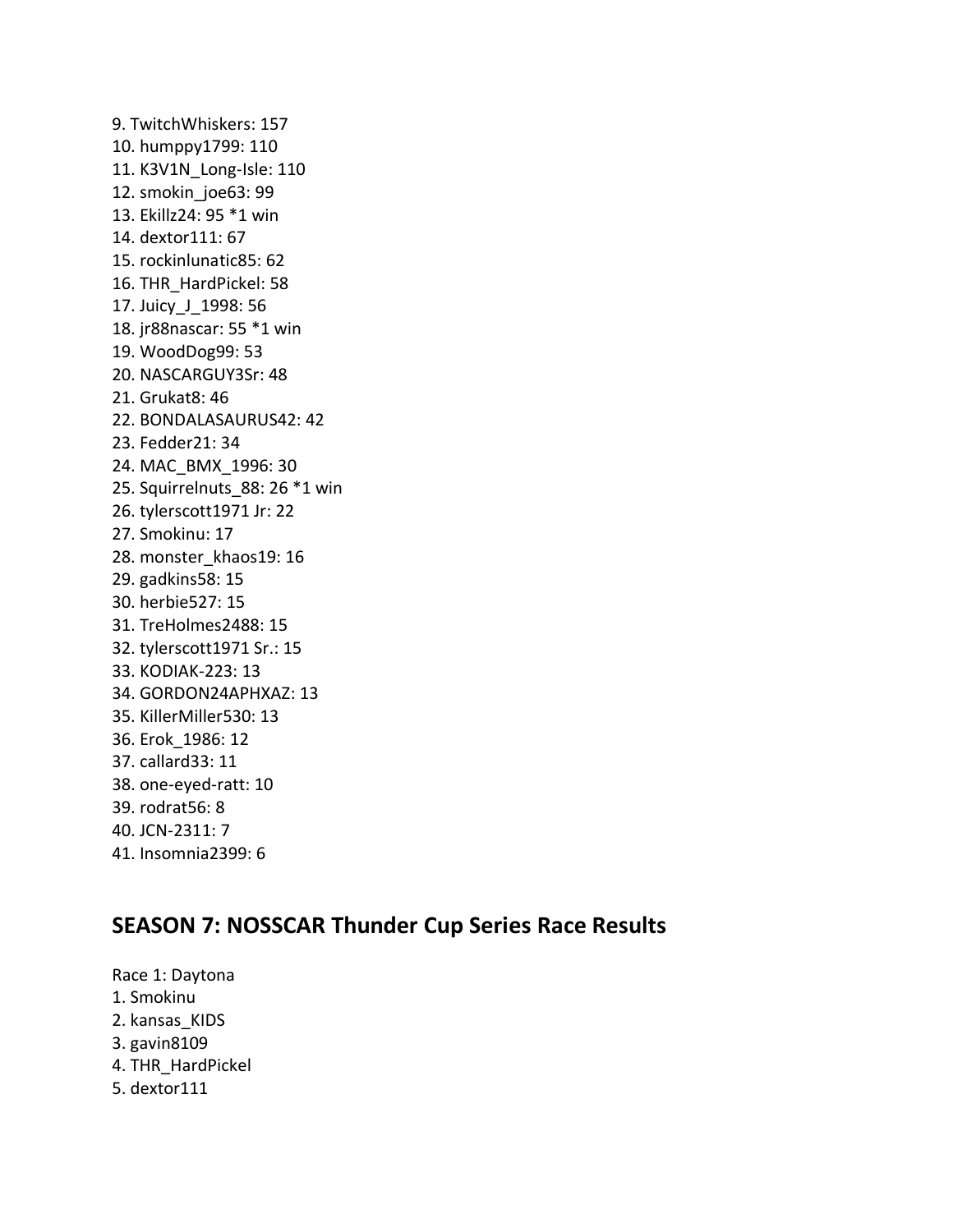6. calebstarr15 7. mananger \*Pole Winner 8. rjhaywood96 9. TwitchWhiskers 10. NASCARGUY3Sr 11. DanielJHarmon 12. smokin joe63 13. WoodDog99 14. BONDALASAURUS42 15. one-eyed-ratt 16. K3V1N\_Long-Isle Race 2: Atlanta 1. BONDALASAURUS42 2. dextor111 3. WoodDog99 4. one-eyed-ratt 5. rjhaywood96 6. mananger 7. K3V1N\_Long-Isle 8. DanielJHarmon 9. smokin\_joe63 10. TwitchWhiskers 11. Smokinu \*Pole Winner 12. tylerscott1971 13. calebstarr15 14. THR\_HardPickel 15. gavin8109 16. kansas\_KIDS Race 3: Las Vegas 1. BS\_14cars \*Pole Winner 2. MAC\_BMX\_1996 3. mananger 4. kansas\_KIDS 5. kknd\_cliffprice 6. justken03 7. rjhaywood96 8. one-eyed-ratt 9. THR\_HardPickel 10. dextor111 11. humppy1799 12. Fedder21 13. gavin8109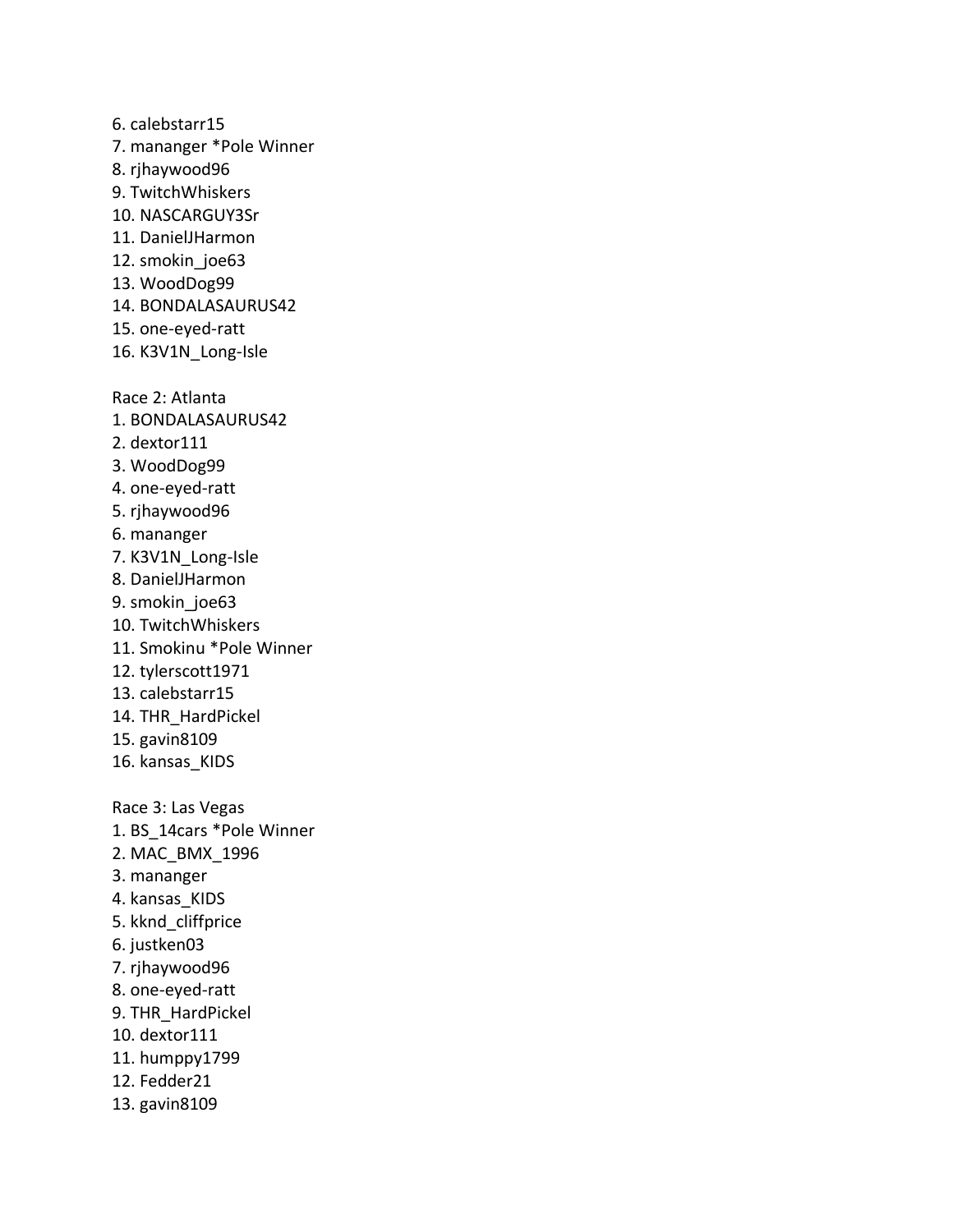14. callard33

Race 4: Auto Club 1. TyMac11 2. J Taylor 388 3. BS\_14cars \*Pole Winner 4. mananger 5. humppy1799 6. kansas\_KIDS 7. BONDALASAURUS42 8. one-eyed-ratt 9. rjhaywood96 10. THR\_HardPickel 11. dextor111 12. kknd cliffprice 13. Fedder21 14. justken03 15. gadkins58 16. MAC\_BMX\_1996 \*DQ Race 5: Richmond 1. justken03 2. kknd\_cliffprice 3. gavin8109 4. mananger 5. tylerscott1971 6. Larson-ROCKS321 \*Pole Winner 7. rjhaywood96 8. TwitchWhiskers 9. noluck24 10. DanielJHarmon 11. rockinlunatic85 12. Fedder21 Race 6: Texas 1. justken03 2. tylerscott1971 \*Pole Winner 3. gavin8109 4. TwitchWhiskers 5. mananger

- 6. noluck24
- 7. rjhaywood96
- 8. Larson-ROCKS321
- 9. THR\_HardPickel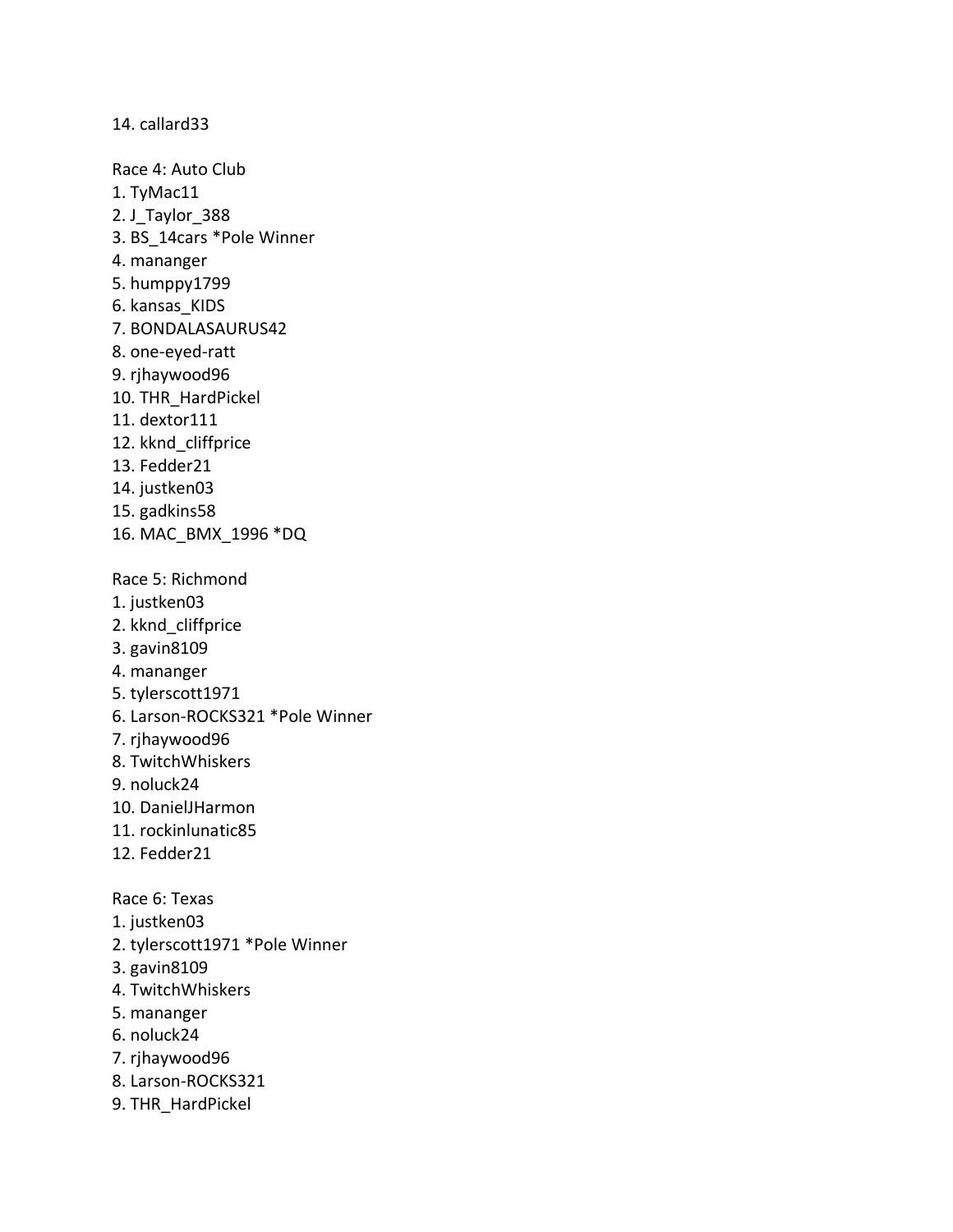10. rockinlunatic85 11. dextor111 12. kknd\_cliffprice 13. ManCaveRacing Race 7: Bristol 1. BS\_14cars \*Pole Winner 2. justken03 3. Larson-ROCKS321 4. noluck24 5. TwitchWhiskers 6. rjhaywood96 7. one-eyed-ratt 8. K3V1N\_Long-Isle 9. mananger 10. THR\_HardPickel 11. calebstarr15 12. tylerscott1971 13. Smokinu 14. Chase\_daboss78 Race 8: Charlotte 1. justken03 2. BS\_14cars \*Pole Winner 3. Larson-ROCKS321 4. noluck24 5. mananger 6. TwitchWhiskers 7. rjhaywood96 8. one-eyed-ratt 9. calebstarr15 10. THR\_HardPickel 11. tylerscott1971 12. K3V1N\_Long-Isle 13. Smokinu Race 9: Darlington 1. mananger 2. BS\_14cars \*Pole Winner 3. Larson-ROCKS321 4. calebstarr15 5. noluck24

- 6. humppy1799
- 7. rjhaywood96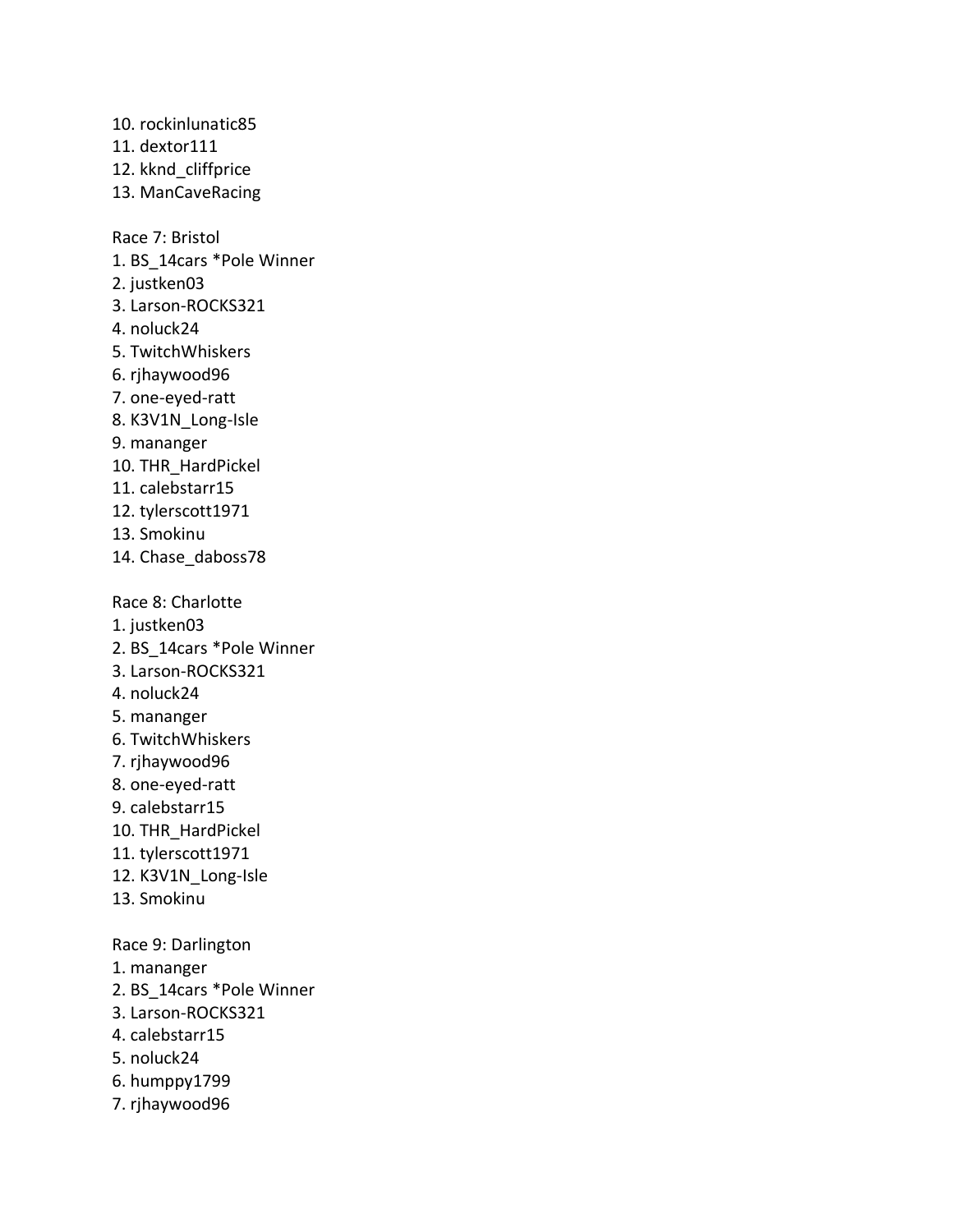8. THR\_HardPickel 9. justken03 10. TwitchWhiskers 11. rockinlunatic85 12. voltshocker88 13. Chase daboss78 14. one-eyed-ratt 15. MAC\_BMX\_1996 Race 10: Pocono 1. BS\_14cars \*Pole Winner 2. Larson-Racing43 3. DanielJHarmon 4. noluck24 5. humppy1799 6. tylerscott1971 7. CGBristolMan14 8. mananger 9. TwitchWhiskers 10. rjhaywood96 11. ManCaveRacing 12. Nuthead69 13. THR\_HardPickel 14. one-eyed-ratt 15. rockinlunatic85 16. KillerMiller530 Race 11: Sonoma 1. kknd\_cliffprice 2. BS\_14cars \*Pole Winner 3. mananger 4. rjhaywood96 5. DanielJHarmon 6. CGBristolMan14 7. calebstarr15 8. noluck24 9. humppy1799 10. TwitchWhiskers 11. rockinlunatic85 12. tylerscott1971 13. THR\_HardPickel 14. Larson-Racing43 15. KillerMiller530 16. Nuthead69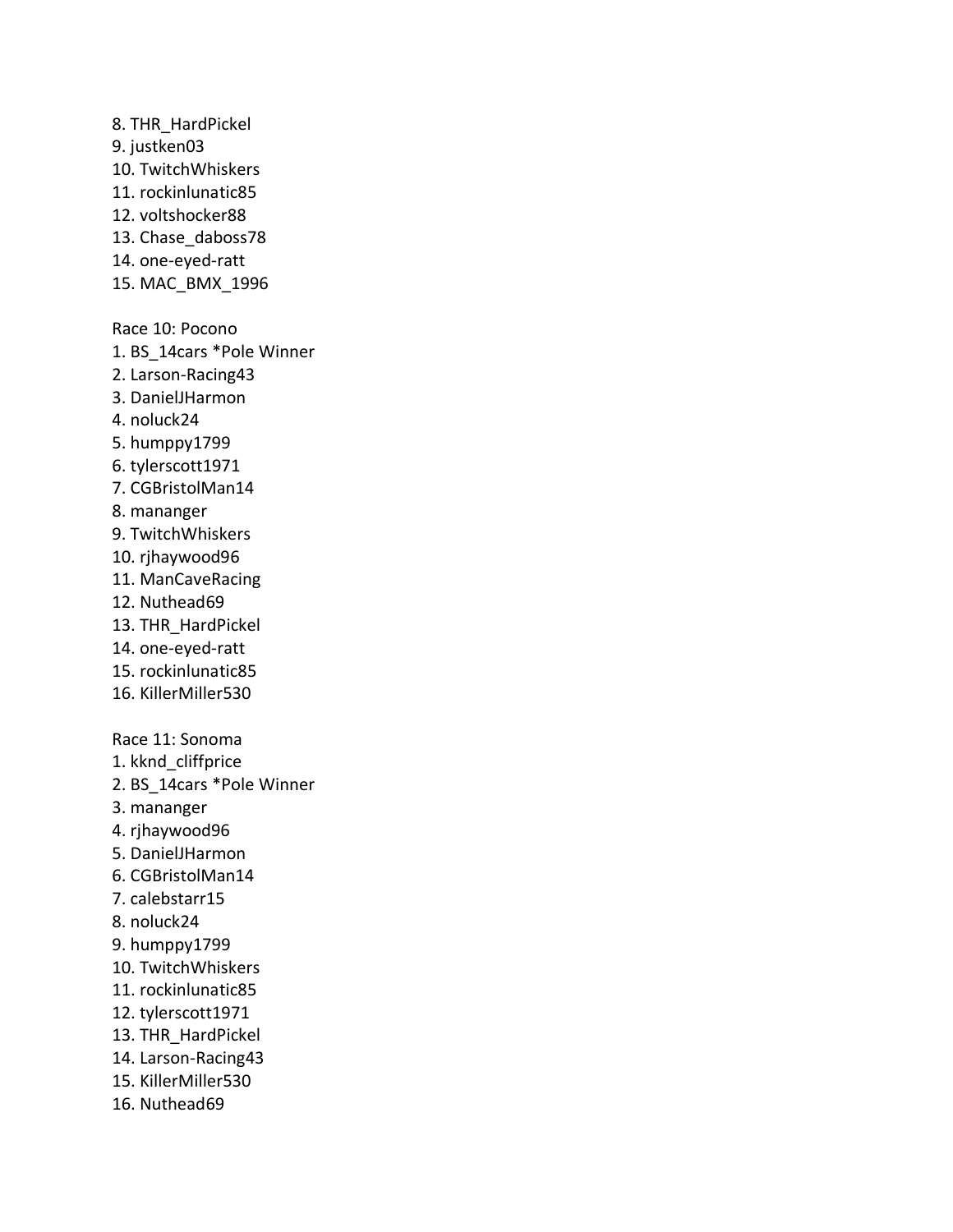Race 12: Kentucky 1. BS\_14cars \*Pole Winner 2. mananger 3. Larson-Racing43 4. calebstarr15 5. DanielJHarmon 6. humppy1799 7. Nuthead69 8. noluck24 9. rjhaywood96 10. CGBristolMan14 11. tylerscott1971 12. THR\_HardPickel 13. TwitchWhiskers 14. rockinlunatic85 15. kknd\_cliffprice 16. KillerMiller530 Race 13: Indianapolis 1. BS\_14cars 2. calebstarr15 3. KODIAK-223 4. DanielJHarmon 5. kansas\_KIDS 6. tylerscott1971 7. noluck24 8. dextor111 9. smokin\_joe63 10. Larson-Racing42 \*Pole Winner 11. mananger 12. K3V1N\_Long-Isle 13. kknd\_cliffprice 14. rjhaywood96 15. one-eyed-ratt 16. KillerMiller530 17. callard33 18. voltshocker88 19. Erok\_1986 20. xDANUBEx Race 14: Michigan

1. KODIAK-223 \*Pole Winner

2. CGBristolMan14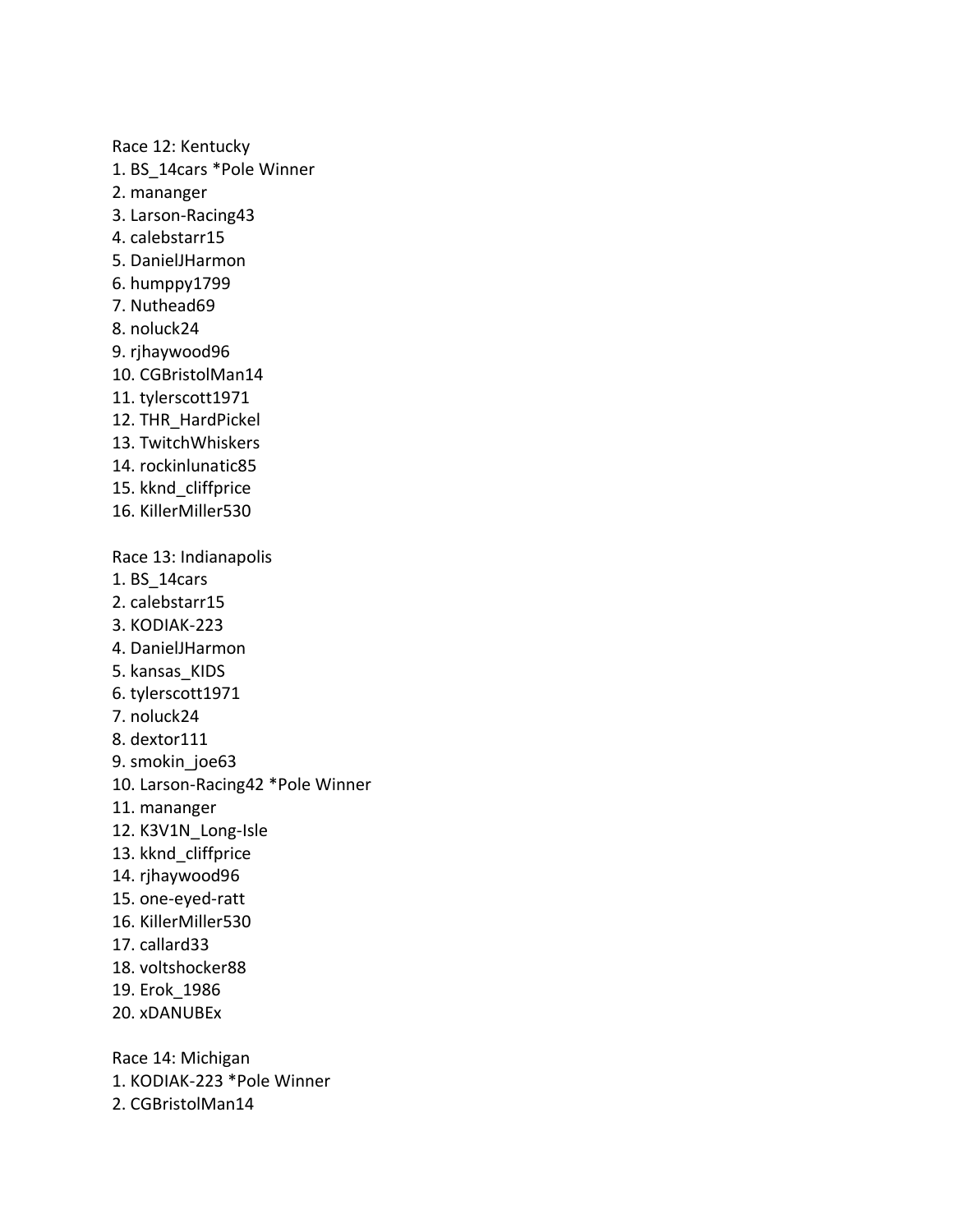3. tylerscott1971 4. smokin joe63 5. Larson-Racing42 6. kknd\_cliffprice 7. noluck24 8. kansas\_KIDS 9. calebstarr15 10. K3V1N\_Long-Isle 11. BS\_14cars 12. mananger 13. DanielJHarmon 14. KillerMiller530 15. rjhaywood96 16. Nuthead69 Race 15: Chicagoland 1. BS\_14cars \*Pole Winner 2. kknd\_cliffprice 3. Larson-Racing42 4. noluck24 5. smokin\_joe63 6. kansas\_KIDS 7. CGBristolMan14 8. KODIAK-223 9. tylerscott1971 10. calebstarr15 11. rjhaywood96 12. K3V1N\_Long-Isle 13. mananger 14. DanielJHarmon 15. KillerMiller530 16. one-eyed-ratt Race 16: Dover 1. BS\_14cars 2. Chevy\_Rcn\_\_3 3. mananger \*Pole Winner 4. kknd\_cliffprice 5. noluck24 6. kansas\_KIDS 7. tylerscott1971 8. TwitchWhiskers 9. KillerMiller530 10. THR\_Danica2.0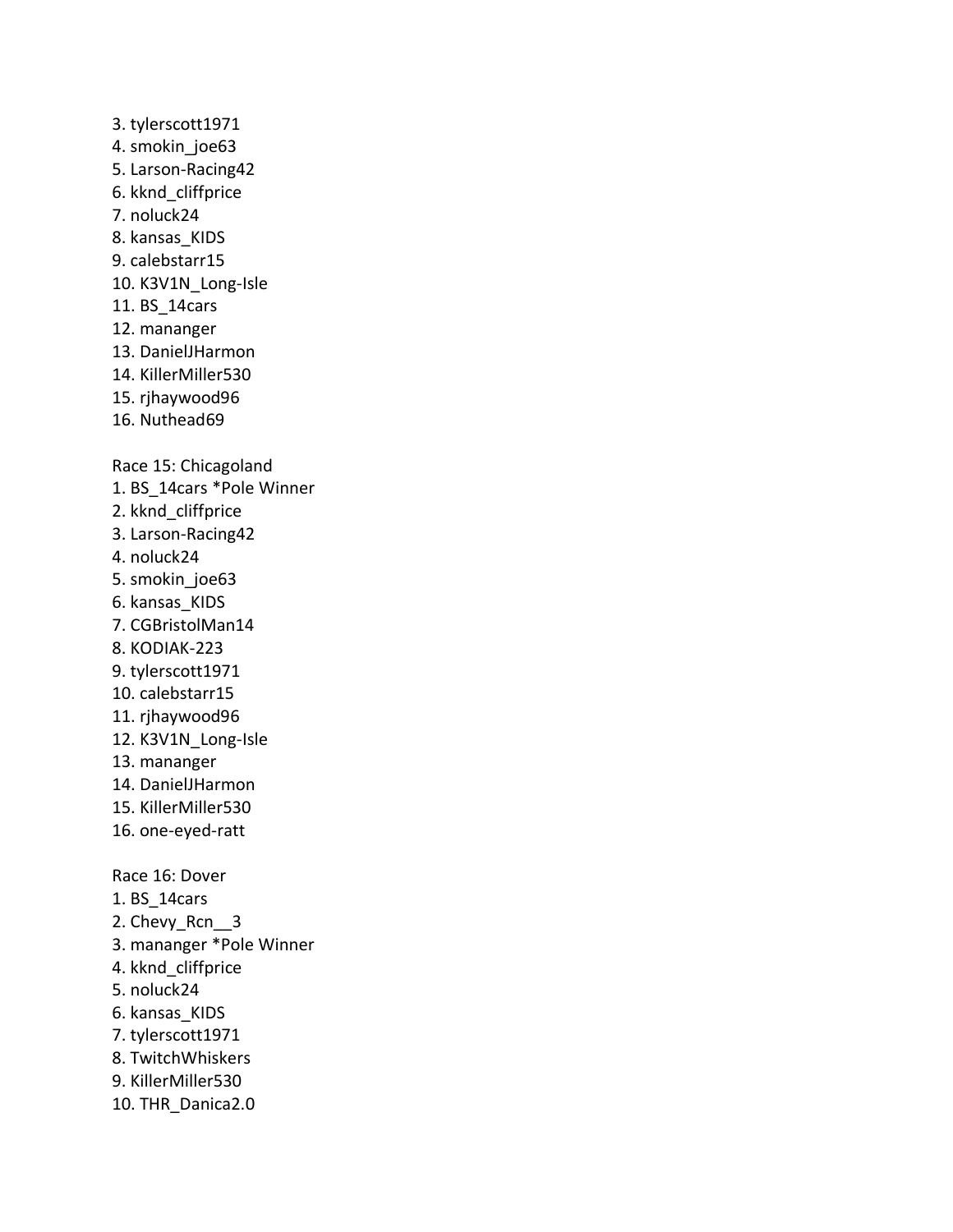11. Chase\_daboss78 12. rjhaywood96 13. calebstarr15 14. one-eyed-ratt 15. NASCARGUY3Sr Race 17: Kansas 1. Chevy Rcn 3 \*Pole Winner 2. mananger 3. TwitchWhiskers 4. one-eyed-ratt 5. BS\_14cars 6. THR\_Danica2.0 7. noluck24 8. KillerMiller530 9. TyMac11 10. rjhaywood96 11. NASCARGUY3Sr 12. humppy1799 13. Chase\_daboss78 14. tylerscott1971 15. kknd\_cliffprice Race 18: Talladega 1. noluck24 2. KillerMiller530 3. mananger 4. humppy1799 5. one-eyed-ratt 6. rjhaywood96 7. BS\_14cars \*Pole Winner 8. THR\_Danica2.0 9. TyMac11 10. TwitchWhiskers 11. Chevy\_Rcn\_3 12. DanielJHarmon 13. NASCARGUY3Sr Race 19: Phoenix 1. Larson-Racing42 \*Pole Winner 2. mananger 3. DanielJHarmon 4. tylerscott1971 5. kansas\_KIDS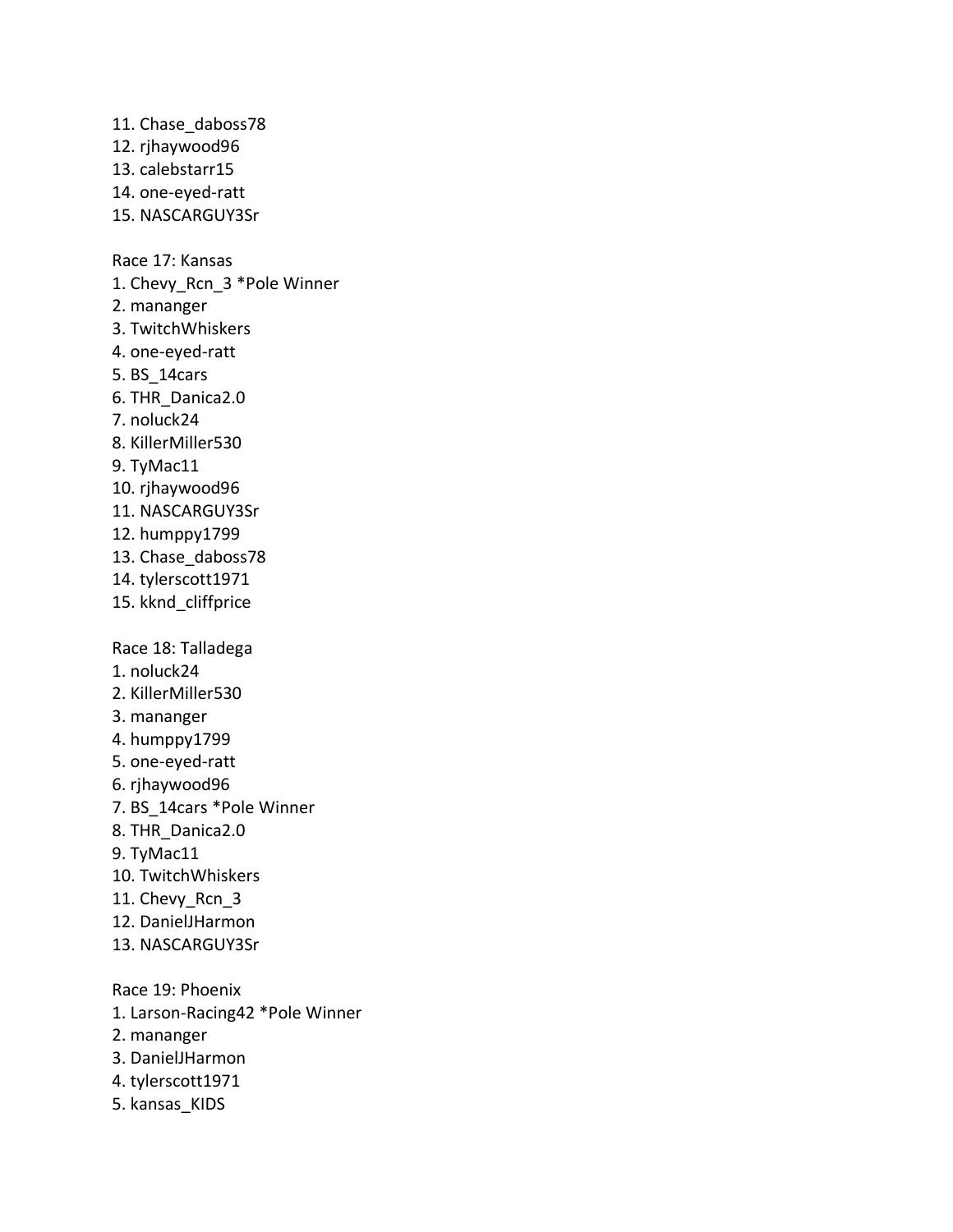- 6. TwitchWhiskers 7. K3V1N\_Long-Isle 8. smokin\_joe63 9. BS\_14cars 10. BONGALASAURUS42 11. rjhaywood96 12. THR\_Danica2.0 13. one-eyed-ratt 14. noluck24
- 15. Erik\_1986

Race 20: Homestead-Miami

- 1. BS\_14cars \*Pole Winner
- 2. BONGALASAURUS42
- 3. mananger
- 4. Larson-Racing42
- 5. one-eyed-ratt
- 6. smokin\_joe63
- 7. kansas\_KIDS
- 8. tylerscott1971
- 9. DanielJHarmon
- 10. TwitchWhiskers
- 11. THR\_Danica2.0
- 12. rjhaywood96
- 13. K3V1N\_Long-Isle
- 14. noluck24
- 15. Erok\_1986
- 16. voltshocker88

# **Season 7: NOSSCAR Thunder Cup Series Final Standings**

1. BS\_14cars: 355 \*8 wins 2. mananger: 355 \*1 win 3. rjhaywood96: 265 4. noluck24: 259 \*1 win 5. Larson-Racing43: 240 \*1 win 6. TwitchWhiskers: 216 7. tylerscott1971: 204 8. one-eyed-ratt: 179 9. DanielJHarmon: 171 10. kknd\_cliffprice: 164 \*1 win 11. kansas\_KIDS: 158 12. calebstarr15: 158 13. justken03: 136 \*3 wins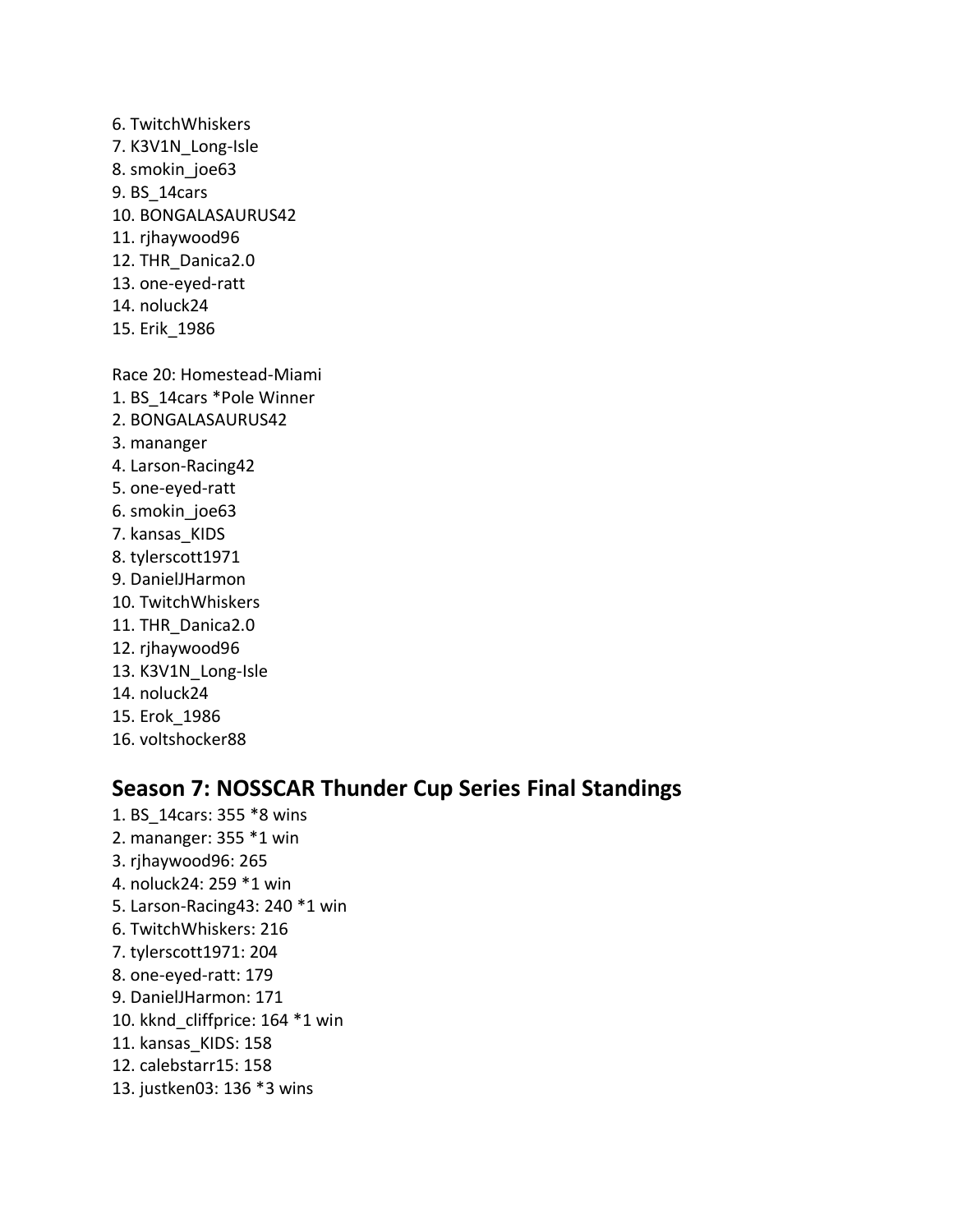14. THR\_HardPickel: 130 15. humppy1799: 119 16. smokin\_joe63: 102 17. K3V1N\_Long-Isle: 101 18. dextor111: 89 19. KillerMiller530: 89 20. BONGALASAURUS42: 83 \*1 win 21. CGBristolMan14: 81 22. gavin8109: 77 23. THR\_Danica2.0: 67 24. Chevy Rcn 3: 61 \*1 win 25. KODIAK-223: 60 \*1 win 26. rockinlunatic85: 60 27. Smokinu: 55 \*1 win 28. TyMac11: 53 \*1 win 29. NASCARGUY3Sr: 39 30. chase\_daboss78: 38 31. NutHead69: 37 32. MAC\_BMX\_1996: 34 33. WoodDog99: 29 34. Fedder21: 29 35. J\_Taylor\_388: 23 36. voltshocker88: 21 37. ManCaveRacing: 20 38. Erok\_1986: 18 39. gadkins58: 14 40. tylerscott1971: 8 41. Grukat8: 8 42. callard33: 5 43. xDANUBEx: 4

# **Season 8 NOSSCAR Thunder Cup Series Race Results**

# **1) Daytona**

- 1. Daniel Harmon \*Pole Winner
- 2. THR-Danica-2.0
- 3. Michael Shoemaker Rere
- 4. Caleb Lopez
- 5. Kenny Wonorwski
- 6. Shawn McNut
- 7. Titan Alexopoulos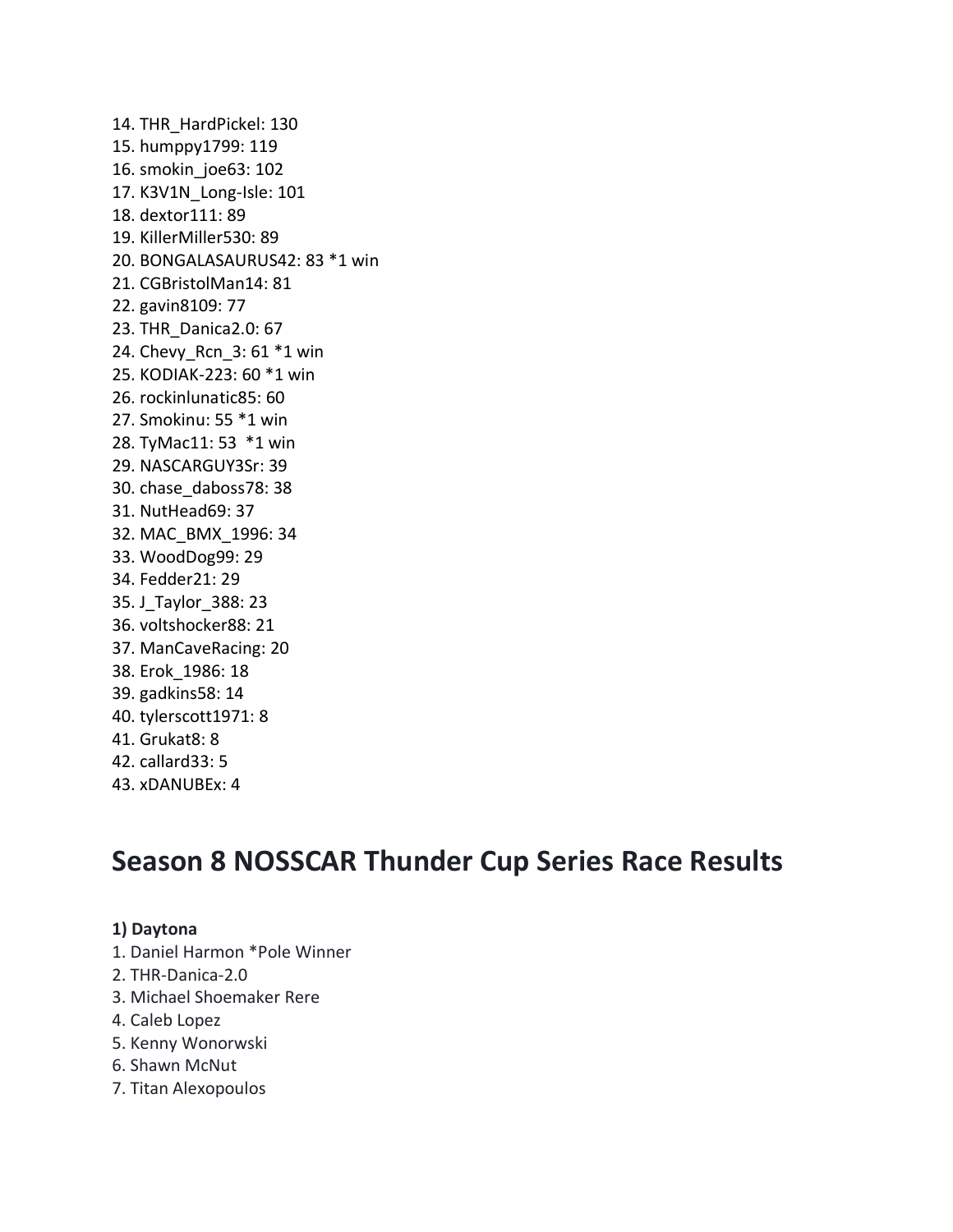- 8. James Billups
- 9. Billy Milner
- 10. Jade Burr
- 11. James Miller
- 12. Dexter A.
- 13. Tyler McMurter
- 14. RJ Haywood
- 15. Kevin Long-Isle
- 16. Jordan Green
- 17. Dustin McClintlock
- 18. Austin Fedder
- 19. Jerry Ashley
- 20. Ryan Breen
- 21. Ken Wirebaugh
- 22. Chase D.
- 23. Frank Edwards
- 24. Marcus Walter Brown

# **2) Atlanta June 24**

- 1. Ken Wirebaugh \*Most laps led
- 2. Tyler McMurter
- 3. Aaron Manfredonia
- 4. Jerry Ashley
- 5. Titan Alexopoulos
- 6. Kevin Long-Isle
- 7. No-luck
- 8. Christian Sanborn
- 9. Cliff Price \*Pole Winner
- 10. Daniel Harmon
- 11. RJ Haywood
- 12. Dustin McClintlock
- 13. Frank Edwards
- 14. Kenny Wnorowski
- 15. Chase D.
- 16. Ryan Breen
- 17. Caleb Lopez
- 18. Billy Milner
- 19. Jade Burr
- 20. Shawn McNutt
- 21. Marcus Walter Brown
- 22. Jefferey Robinson Jr.

# **3) Las Vegas July 1**

1. Randy Johnson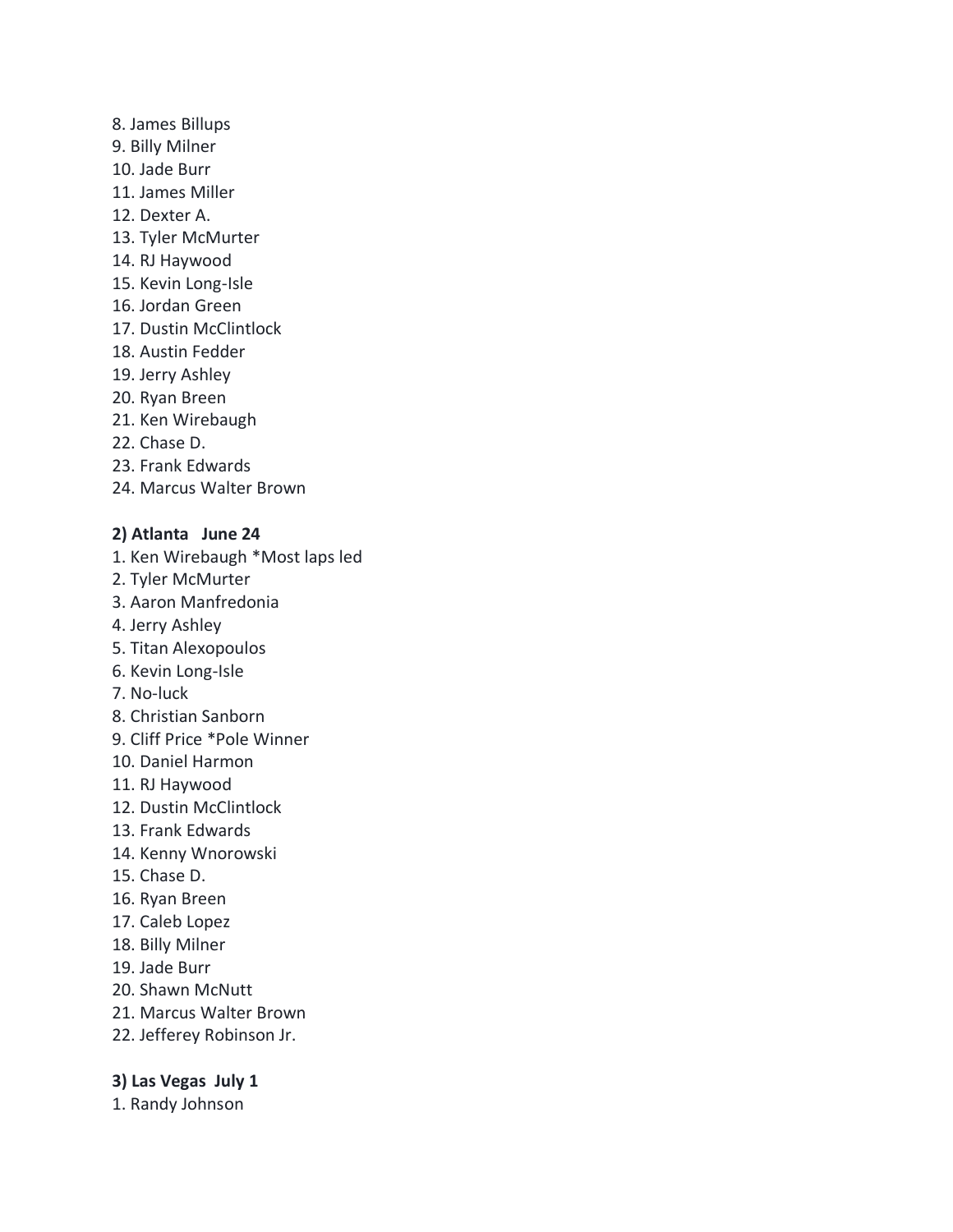- 2. Ken Wirebaugh
- 3. Jordan Green \*Pole Winner
- 4. Tyler McMurter
- 5. Kenny Wnorowski
- 6. Michael Shoemaker Rere \*Most Laps Led
- 7. Frank Edwards
- 8. Kevin Long-Isle
- 9. Christian Sanborn
- 10. Shawn McNutt
- 11. James Miller
- 12. Titan Alexopoulos
- 13. Dustin McClintlock
- 14. Ty Bond \*penalized for jumping the final restart\*
- 15. RJ Haywood
- 16. Caleb Lopez
- 17. Jerry Ashley
- 18. THR-Danica-2.0
- 19. O.E. Ratt
- 20. Billy Milner
- 21. Cliff Price
- 22. Jade Burr
- 23. Tiger Dipinto
- 24. Kodiak
- 25. Jefferey Robinson Jr
- 26. Chase D. Boss

#### **4) Phoenix July 8**

- 1. Ken Wirebaugh
- 2. Jordan Green \*Pole Winner
- 3. Dustin McClintlock
- 4. Titan Alexopoulos
- 5. Frank Edwards
- 6. Tyler McMurter
- 7. Kenny Wnorowski
- 8. Jerry Ashley
- 9. Christian Sanborn
- 10. N. Luck
- 11. Dextor
- 12. Chase D. Boss
- 13. O.E. Ratt
- 14. Ty Bond
- 15. Ryan Breen
- 16. Marcus Walter Brown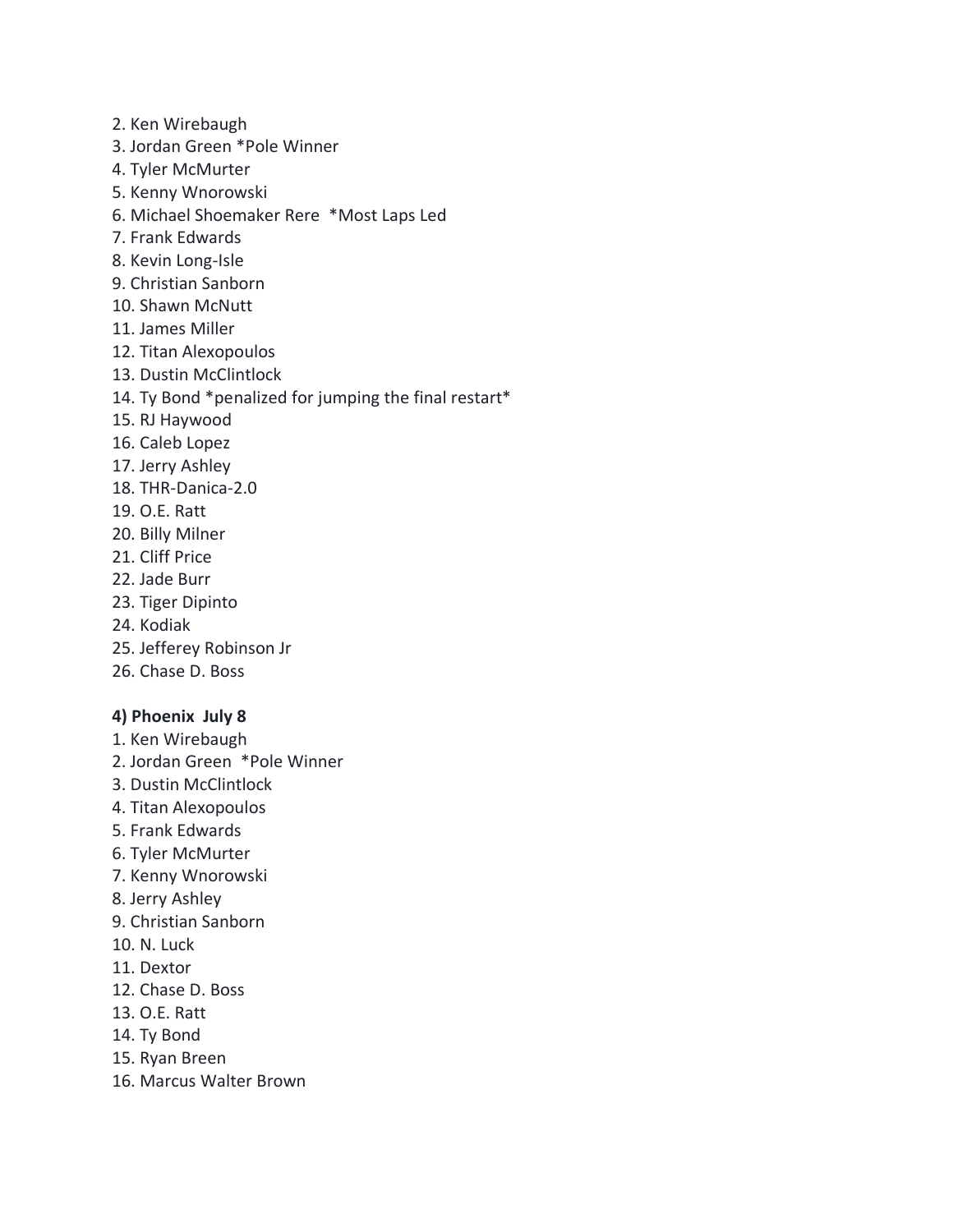#### **5) Martinsville July 8**

- 1. Jordan Green
- 2. Ken Wirebaugh \*Pole Winner
- 3. Dustin McClintlock
- 4. Tyler McMurter
- 5. Kenny Wnorowski
- 6. Jerry Ashley
- 7. Titan Alexopoulos
- 8. Chase D. Boss
- 9. Frank Edwards
- 10. James Miller
- 11. Christian Sanborn
- 12. Dextor
- 13. Kodiak
- 14. Jeffrey Robinson Jr.
- 15. Ryan Breen
- 16. Marcus Walter Brown

#### **6) Texas (day) July 15**

- 1. Caleb Lopez
- 2. Tyler McMurter
- 3. Ken Wirebaugh
- 4. Dustin McClintlock
- 5. Jerry Ashley
- 6. Kenny Wnorowski
- 7. Titan Alexopoulos
- 8. Daniel Harmon
- 9. James Miller
- 10. Aaron Manfredonia \*Pole Winner
- 11. RJ Haywood
- 12. N. Luck
- 13. O.E. Ratt
- 14. Frank Edwards
- 15. Chase D. Boss
- 16. Christian Sanborn
- 17. Dextor
- 18. Ryan Breen
- 19. Kevin Long-Isle
- 20. Kodiak

#### **7) Bristol (day) July 15**

- 1. Ken Wirebaugh
- 2. Caleb Lopez
- 3. Kenny Wnorowski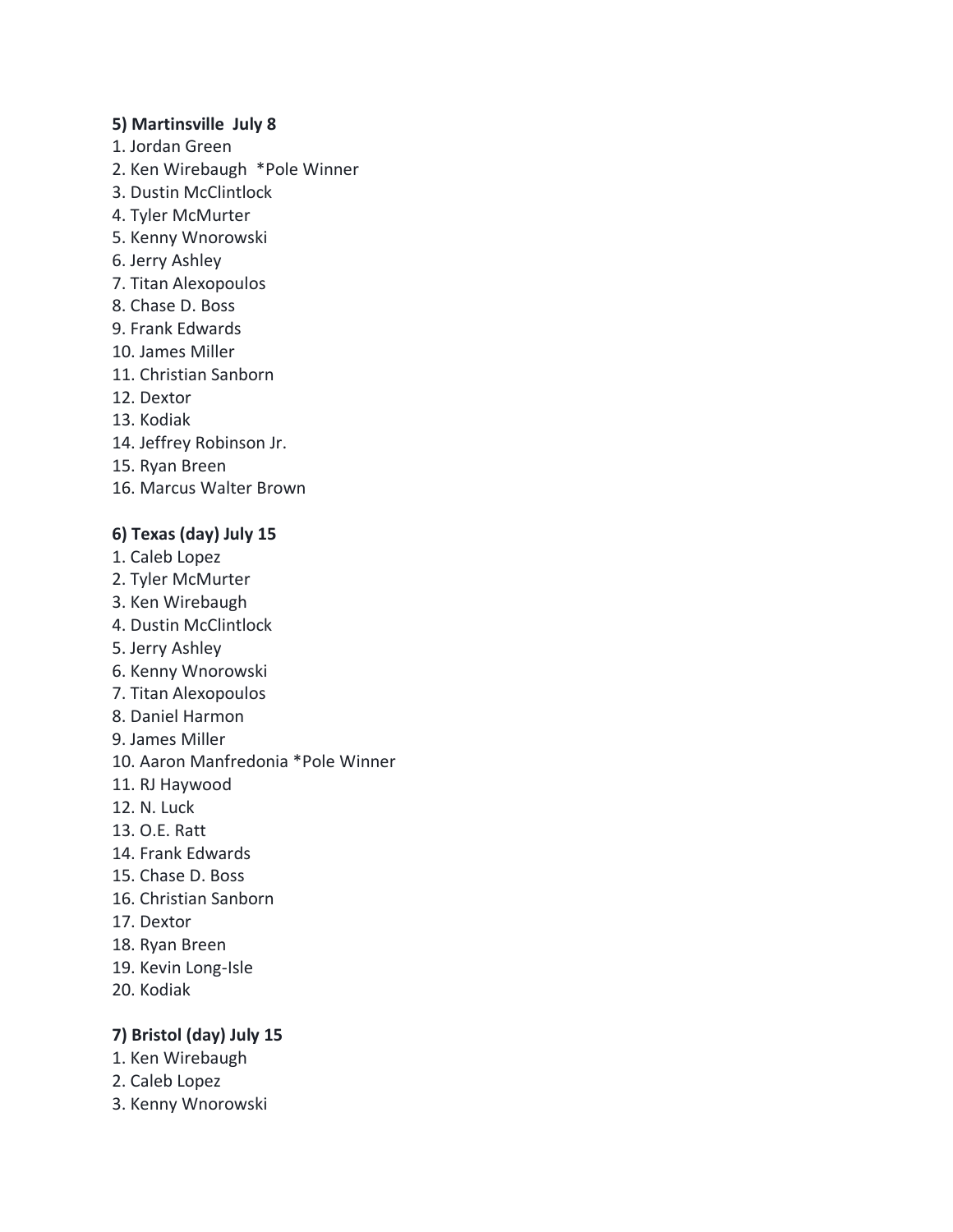- 4. Michael Shoemaker
- 5. Dustin McClintlock
- 6. Titan Alexopoulos
- 7. Tyler McMurter
- 8. N. Luck
- 9. Daniel Harmon \*Pole Winner
- 10. Jerry Ashley
- 11. Frank Edwards
- 12. Aaron Manfredonia
- 13. RJ Haywood
- 14. James Miller
- 15. Chase D. Boss
- 16. Dextor

# **8) Talladega July 22**

- 1. Michael Shoemaker Rere
- 2. Bryan Wiggins
- 3. Jordan Green
- 4. Daniel Harmon \*Pole Winner
- 5. Tyler McMurter
- 6. Kevin Long-Isle
- 7. Jerry Ashley
- 8. RJ Haywood
- 9. Dustin McClintlock
- 10. Kenny Wnorowski
- 11. O.E. Ratt
- 12. Caleb Lopez
- 13. Shawn McNutt
- 14. Ken Wirebaugh
- 15. James Miller
- 16. Christian Sanborn
- 17. Frank Edwards
- 18. Billy Milner

# **9) Dover July. 22**

- 1. Jordan Green \*Pole Winner
- 2. Ken Wirebaugh
- 3. Caleb Lopez
- 4. Tyler McMurter
- 5. Dustin McClintlock
- 6. Michael Shoemaker Rere
- 7. Jerry Ashley
- 8. Kenny Wnorowski
- 9. Kevin Long-Isle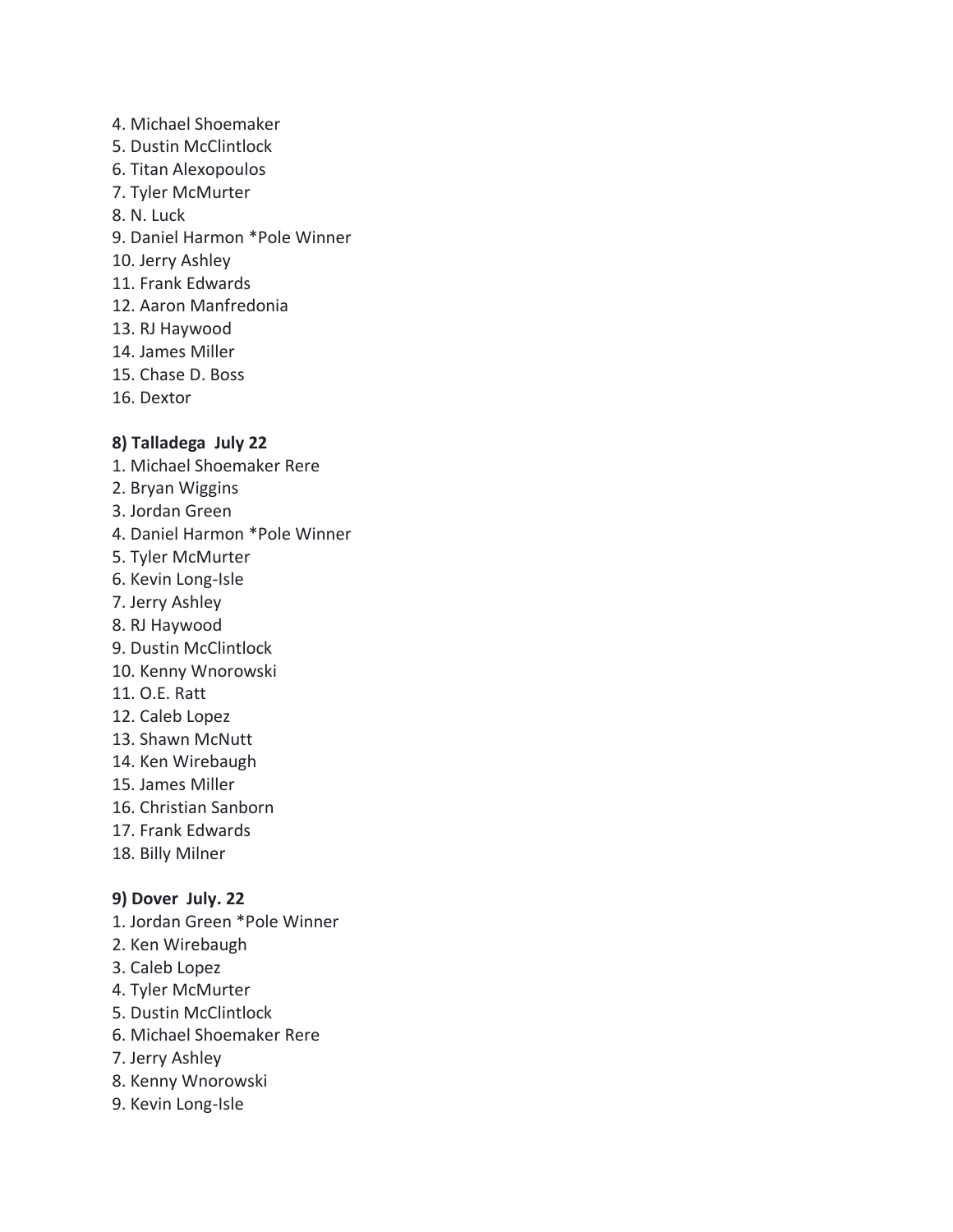#### 10. Shawn McNutt

- 11. Kaitlyn Lohr
- 12. Bryan Wiggins
- 13. James Miller
- 14. RJ Haywood
- 15. O.E. Ratt
- 16. Daniel Harmon

# **10) Kansas (day) July. 29**

- 1. Caleb Lopez
- 2. Jordan Green \*Pole Winner
- 3. Jerry Ashley
- 4. Kenny Wnorowski
- 5. Tyler McMurter
- 6. Kaitlyn Lohr
- 7. Kevin Long-Isle
- 8. Frank Edwards
- 9. Michael Shoemaker Rere
- 10. Dustin McClintlock
- 11. Ken Wirebaugh
- 12. Bryan Wiggins
- 13. Rush Downing
- 14. RJ Haywood
- 15. Ty Bond
- 16. Aaron Manfredonia
- 17. Christian Sanborn
- 18. O.E. Ratt

# **11) Charlotte (night) July. 29**

- 1. Tyler McMurter
- 2. Ken Wirebaugh
- 3. Jordan Green \*Pole Winner
- 4. Dustin McClintlock
- 5. Michael Shoemaker Rere
- 6. Jerry Ashley
- 7. Caleb Lopez
- 8. Bryan Wiggins
- 9. Kenny Wnorowski
- 10. Kaitlyn Lohr
- 11. Ty Bond
- 12. Christian Sanborn
- 13. RJ Haywood
- 14. Frank Edwards
- 15. Rush Downing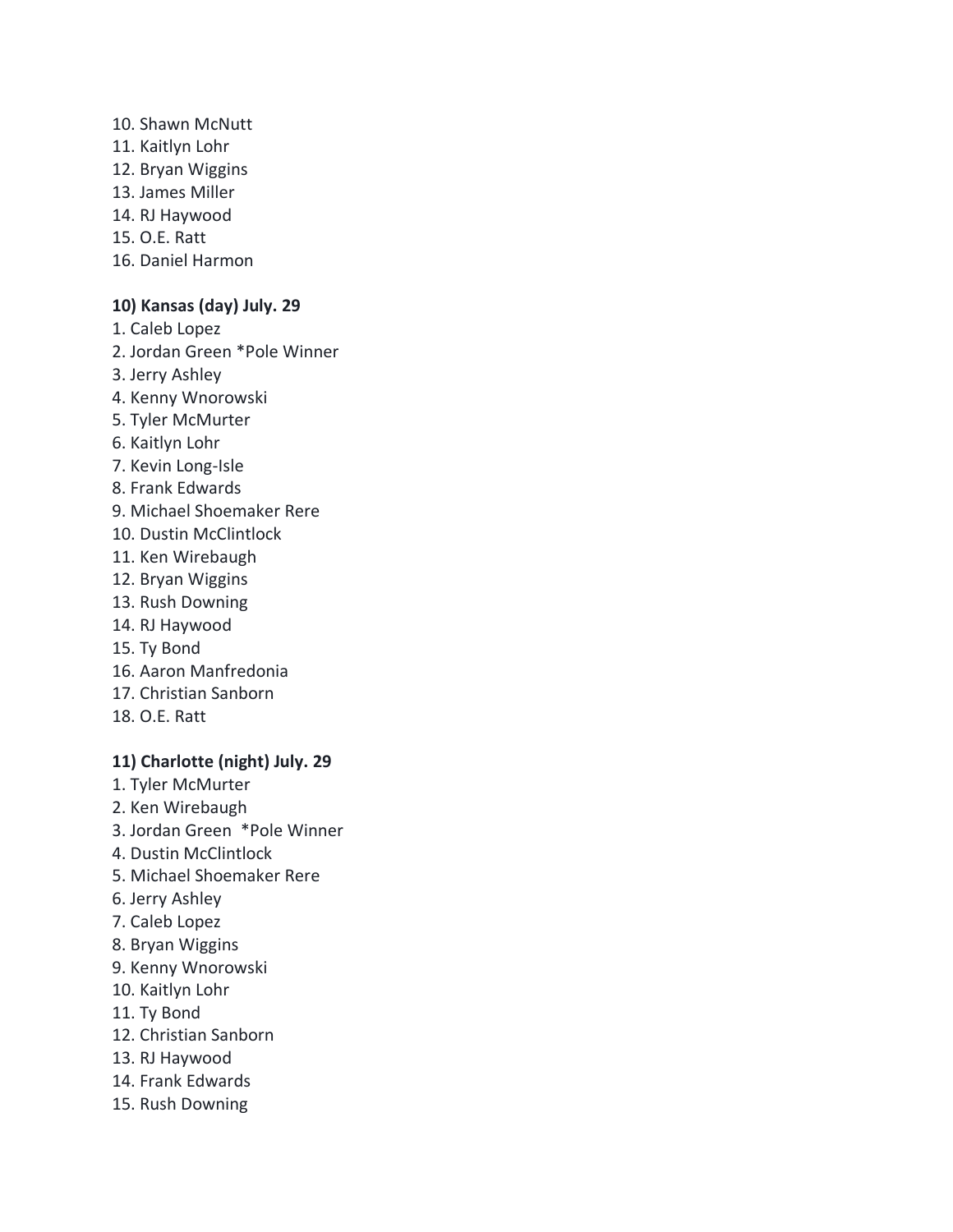#### 16. Kevin Long-Isle

#### **12) Sonoma Aug. 5**

- 1. Jordan Green
- 2. Caleb Lopez \*Pole Winner
- 3. RJ Haywood
- 4. Titan Alexopoulos
- 5. Ty Bond
- 6. Shawn McNutt
- 7. Tyler McMurter
- 8. Billy Milner
- 9. Daniel Harmon
- 10. Kenny Wnorowski
- 11. Jerry Ashley
- 12. James Miller
- 13. Dustin McClintlock
- 14. Cliff Price
- 15. O.E. Ratt
- 16. Christian Sanborn

#### **13) Chicagoland Aug. 5**

- 1. Bryan Wiggins
- 2. Tyler McMurter
- 3. Jordan Green \*Pole Winner
- 4. Caleb Lopez
- 5. Jerry Ashley
- 6. Shawn McNutt
- 7. Kaitlyn Lohr
- 8. Frank Edwards
- 9. Billy Milner
- 10. Daniel Harmon
- 11. Ty Bond
- 12. James Miller
- 13. Kenny Wnorowski
- 14. RJ Haywood
- 15. Dustin McClintlock
- 16. Cliff Price

# **14) New Hampshire Aug. 12**

- 1. Tyler McMurter
- 2. Jordan Green
- 3. Dustin McClintlock \*Pole Winner
- 4. Titan Alexopoulos
- 5. Ty Bond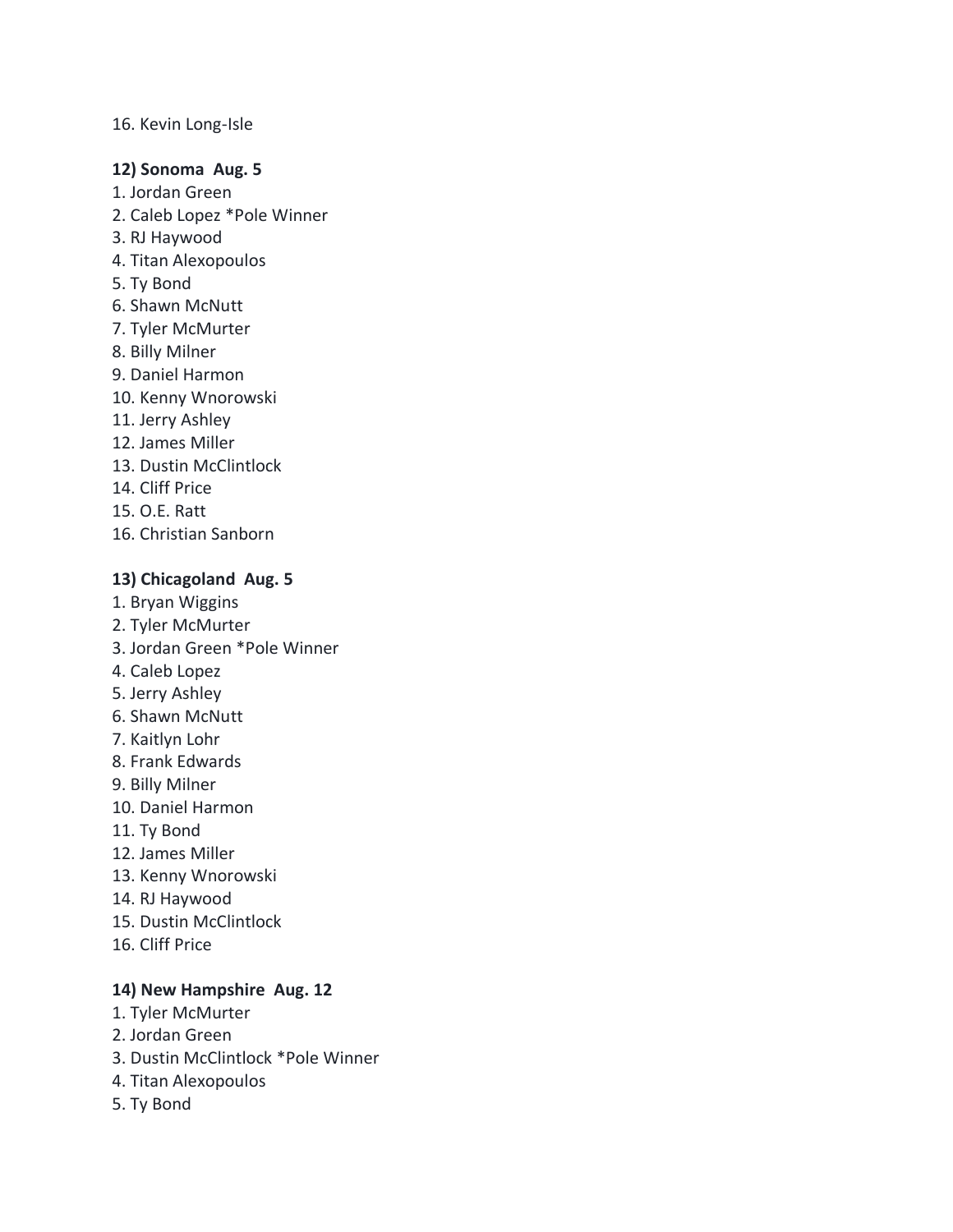- 6. Frank Edwards
- 7. Michael Shoemaker Rere
- 8. Billy Milner
- 9. Bryan Wiggins
- 10. RJ Haywood
- 11. Jerry Ashley
- 12. Caleb Lopez
- 13. Kaitlyn Lohr
- 14. Shawn McNutt
- 15. Cliff Price

#### **15) Indianapolis Aug. 12**

- 1. Jordan Green \*Pole Winner
- 2. Caleb Lopez
- 3. Bryan Wiggins
- 4. Dustin McClintlock
- 5. Tyler McMurter
- 6. Ty Bond
- 7. Jerry Ashley
- 8. Kaitlyn Lohr
- 9. Titan Alexopoulos
- 10. Michael Shoemaker Rere
- 11. RJ Haywood
- 12. Billy Milner
- 13. Dextor

#### **16) Watkins Glen Aug. 19**

- 1. Jordan Green \*Pole Winner
- 2. Caleb Lopez
- 3. Dustin McClintlock
- 4. Tyler McMurter
- 5. Titan Alexopoulos
- 6. Kaitlyn Lohr
- 7. Billy Milner
- 8. Jerry Ashley
- 9. Bryan Wiggins
- 10. Michael Shoemaker Rere
- 11. Cody Vaughn
- 12. Daniel Harmon
- 13. Frank Edwards
- 14. O.E. Ratt
- 15. Chase D. Boss
- 16. Dextor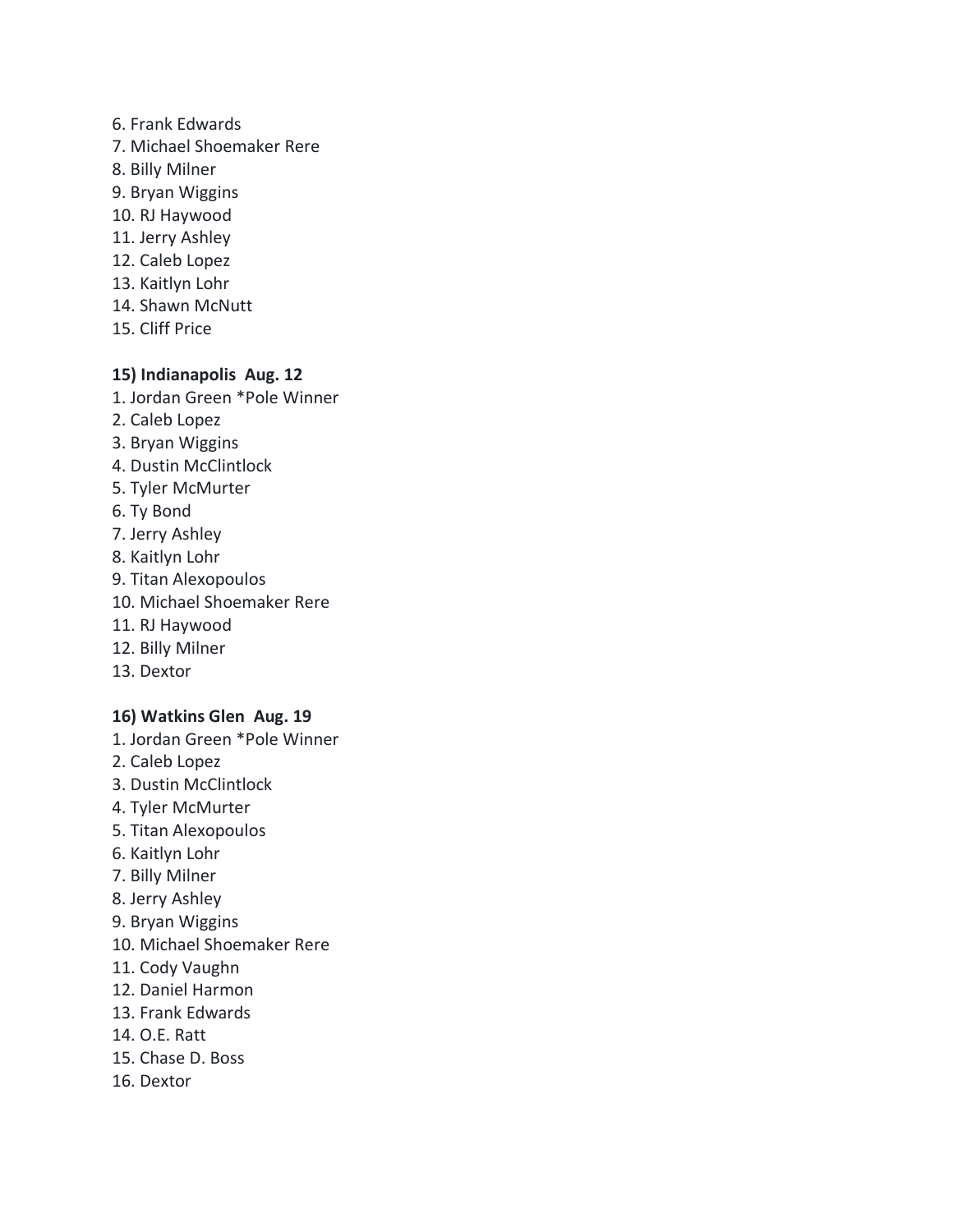#### **17) Richmond (night) Aug. 19**

- 1. Tyler McMurter \*Pole Winner
- 2. Caleb Lopez
- 3. Daniel Harmon
- 4. RJ Haywood
- 5. Michael Shoemaker Rere
- 6. Dustin McClintlock
- 7. Titan Alexopoulos
- 8. Bryan Wiggins
- 9. Kaitlyn Lohr
- 10. Shawn McNutt
- 11. Billy Milner
- 12. Jordan Green
- 13. Jerry Ashley
- 14. O.E. Ratt
- 15. Kevin Long-Isle

#### ----------------------------- **PLAYOFFS BEGIN**

-----------------------------

#### **18) Charlotte (day)**

- 1. Bryan Wiggins
- 2. Ken Wirebaugh
- 3. Caleb Lopez
- 4. Jerry Ashley
- 5. Michael Shoemaker Rere
- 6. Randy Johnson
- 7. Tyler McMurter \*Pole Winner
- 8. Eddy Fikes
- 9. Daniel Harmon
- 10. Titan Alexopoulos
- 11. Cody Vaughn
- 12. Billy Ray Thompson
- 13. Jordan Green
- 14. Chase D. Boss

#### **19) Dover (2)**

- 1. Tyler McMurter
- 2. Ken Wirebaugh
- 3. Daniel Harmon
- 4. Jordan Green \*Pole Winner
- 5. Randy Johnson
- 6. Bryan Wiggins
- 7. Caleb Lopez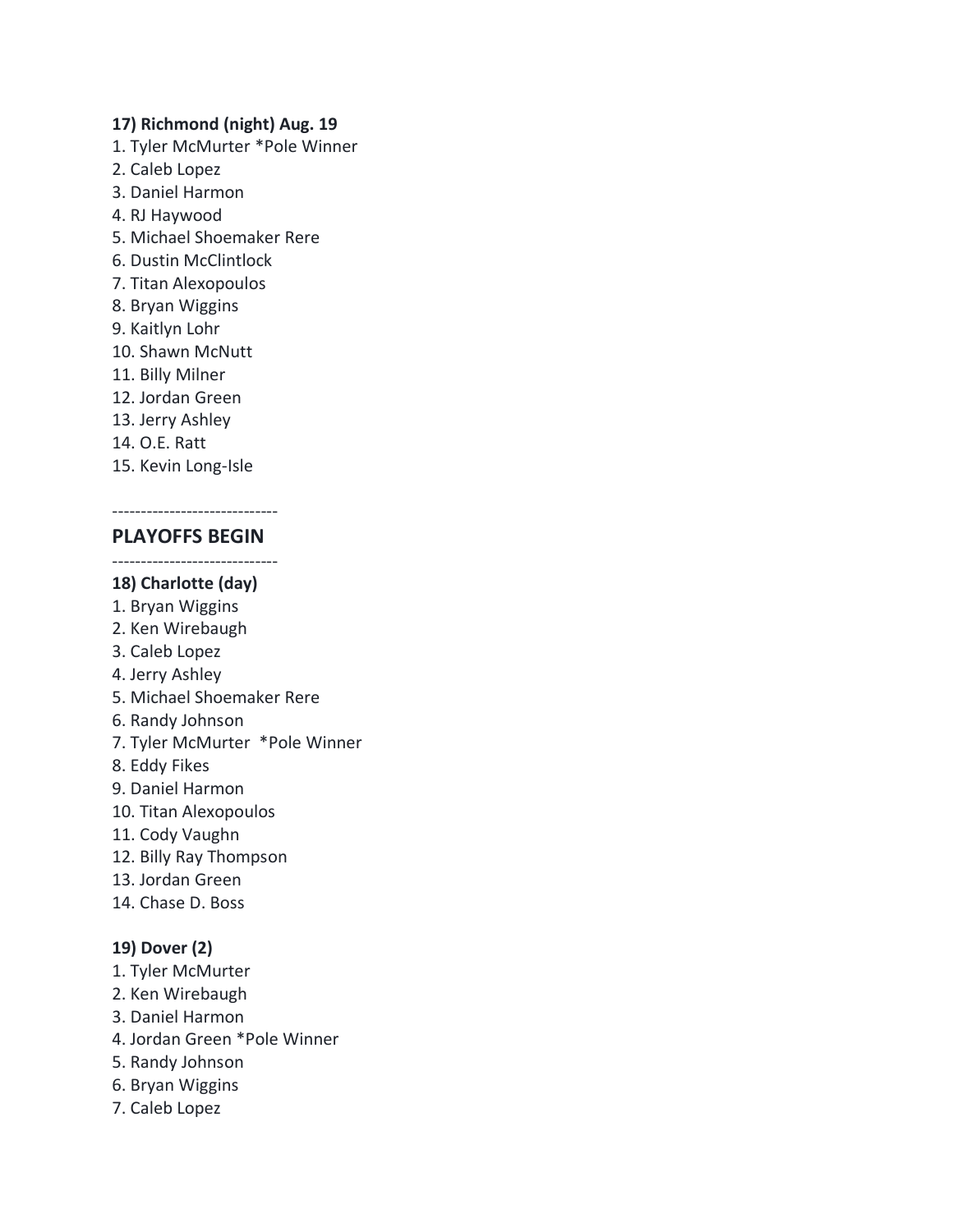- 8. RJ Haywood
- 9. Michael Shoemaker Rere
- 10. Kaitlyn Lohr
- 11. Titan Alexopoulos
- 12. Jerry Ashley
- 13. Eddy Fikes
- 14. Cody Vaughn
- 15. Shawn McNutt

#### **20) Kansas (night)**

- 1. Ken Wirebaugh
- 2. Caleb Lopez
- 3. Tyler McMurter
- 4. Jordan Green \*Pole Winner
- 5. Daniel Harmon
- 6. Titan Alexopoulos
- 7. Michael Shoemaker Rere
- 8. Kaitlyn Lohr
- 9. Randy Johnson
- 10. Bryan Wiggins
- 11. RJ Haywood
- 12. Eddy Fikes
- 13. Jerry Ashley
- 14. Marcus Walter Brown

#### **21) Martinsville (2)**

- 1. Jordan Green \*Pole Winner
- 2. Ken Wirebaugh
- 3. Tyler McMurter
- 4. Aaron Manfredonia
- 5. Caleb Lopez
- 6. Daniel Harmon
- 7. Michael Shoemaker Rere
- 8. Frank Edwards
- 9. Bryan Wiggins
- 10. Randy Johnson
- 11. Cliff Price
- 12. Titan Alexopoulos
- 13. RJ Haywood
- 14. Eddy Fikes
- 15. Kevin Long-Isle
- 16. Dextor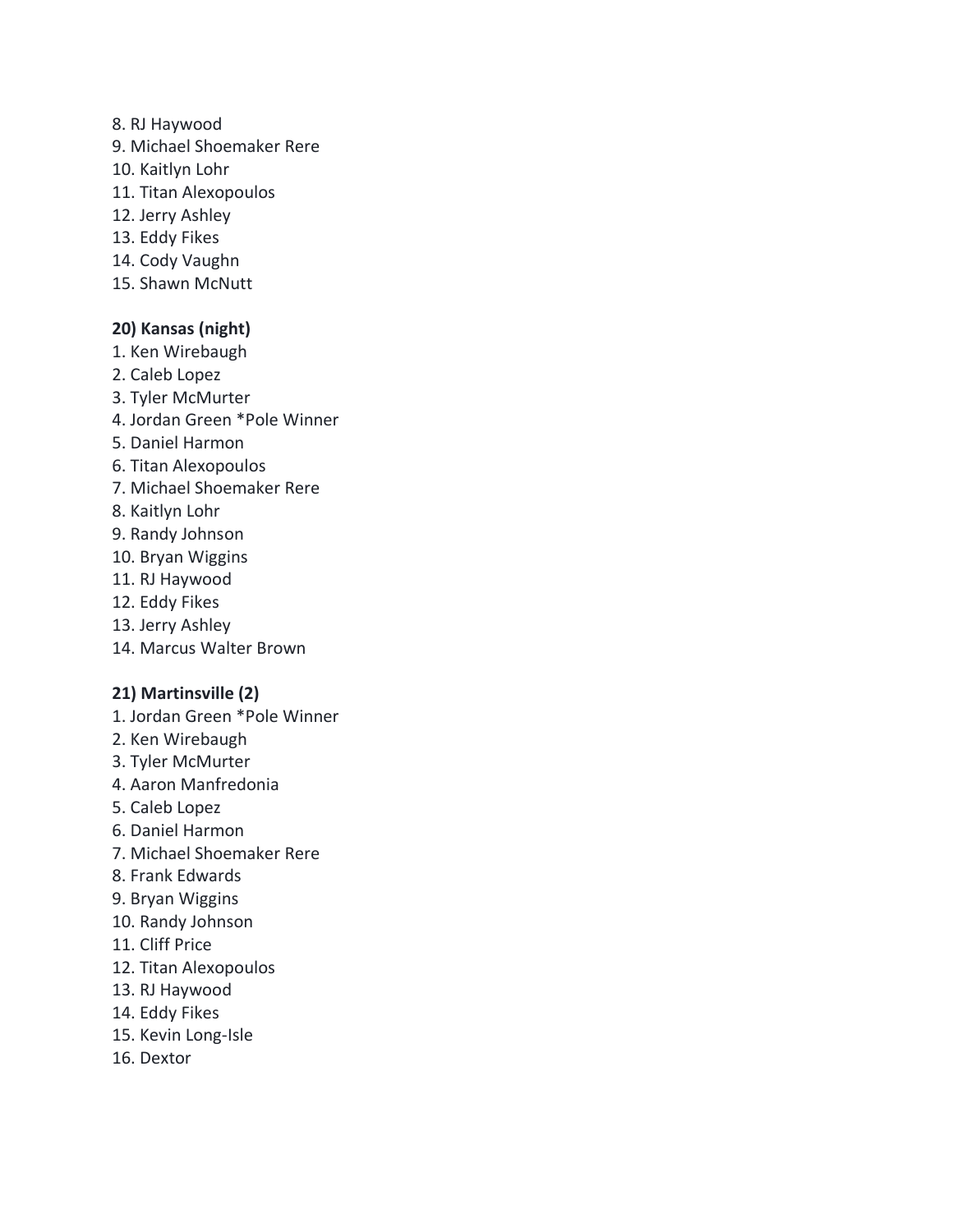#### **22) Texas (night)**

- 1. Bryan Wiggins
- 2. Tyler McMurter
- 3. Aaron Manfredonia
- 4. Jordan Green \*Pole Winner
- 5. Cliff Price
- 6. Ken Wirebaugh
- 7. Daniel Harmon
- 8. Randy Johnson
- 9. Caleb Lopez
- 10. Michael Shoemaker Rere
- 11. Kaitlyn Lohr
- 12. Frank Edwards
- 13. RJ Haywood
- 14. Eddy Fikes
- 15. Titan Alexopoulos
- 16. Dextor

#### **23) Phoenix (2)**

- 1. Ken Wirebaugh
- 2. Tyler McMurter
- 3. Cliff Price \*Pole Winner
- 4. Caleb Lopez
- 5. Randy Johnson
- 6. Jordan Green
- 7. Daniel Harmon
- 8. Kaitlyn Lohr
- 9. RJ Haywood
- 10. Bryan Wiggins
- 11. Eddy Fikes
- 12. Michael Shoemaker Rere
- 13. Titan Alexopoulos
- 14. Dextor
- 15. Chase D. Boss
- 16. O.E. Ratt

#### **24) Homestead-Miami**

- 1. Ken Wirebaugh
- 2. Caleb Lopez
- 3. Tyler McMurter
- 4. Dustin McClintlock
- 5. Daniel Harmon
- 6. RJ Haywood
- 7. Randy Johnson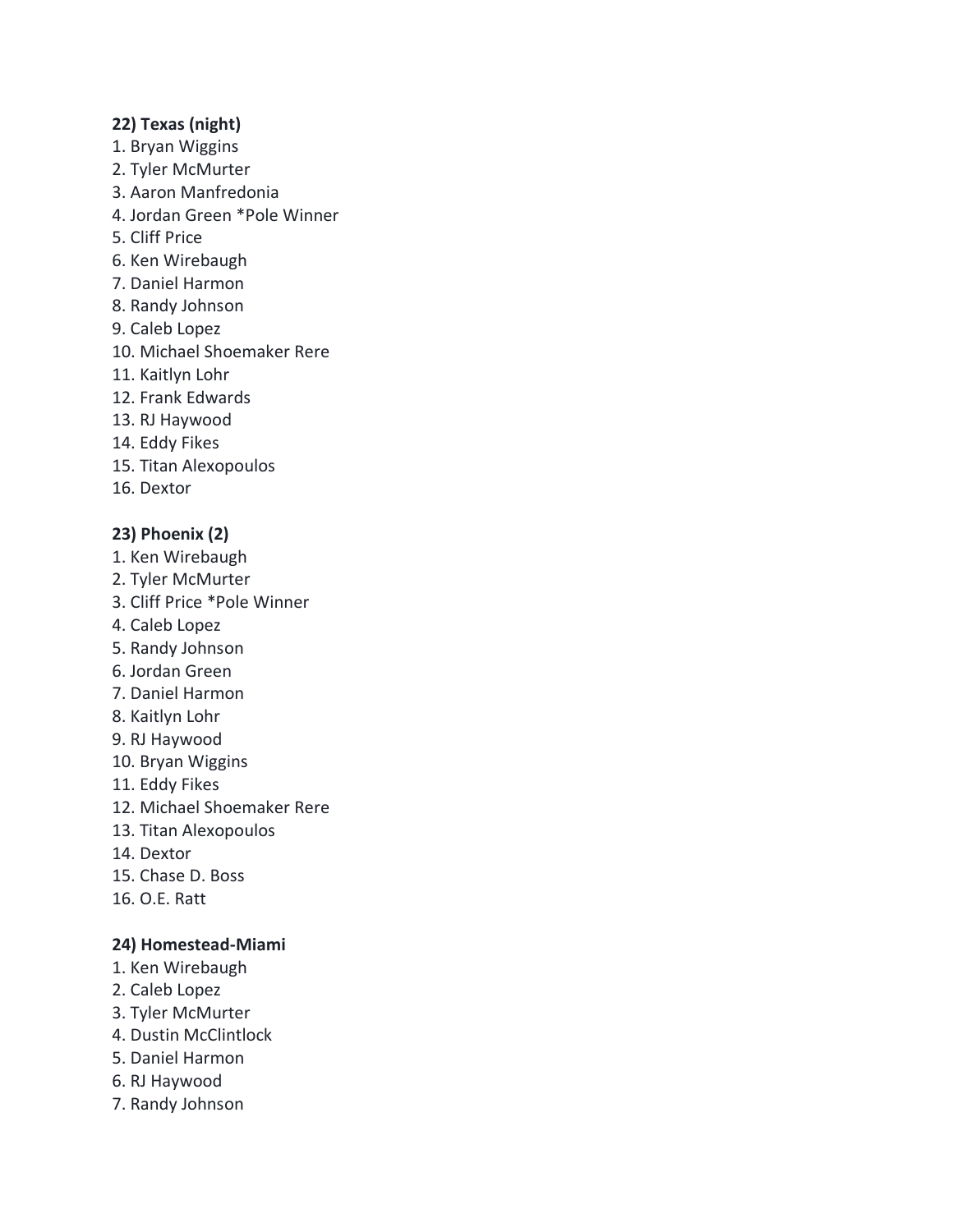8. Bryan Wiggins 9. Frank Edwards 10. O.E. Ratt 11. Jordan Green \*Pole Winner 12. Billy Thompson 13. Eddy Fikes 14. Christian Sanborn 15. Dextor 16. Cliff Price

# **Season 8 NOSSCAR Thunder Cup Series Final Points Standings**

1. Ken Wirebaugh: 3,026 \*6 wins 2. Tyler McMurter: 3,020 \*4 wins 3. Bryan Wiggins: 3,014 \*3 wins 4. Jordan Green: 3,012 \*6 wins --------------------------------------- 5. Caleb Lopez: 2,076 \*2 wins 6. Daniel Harmon: 2,067 \*1 win 7. Michael Soemaker Rere: 2,040 \*1 win 8. Titan Alexopoulos: 2,026 9. RJ Haywood: 1,072 10. Jerry Ashley: 1,038 11. Frank Edwards: 1,037 12. Dustin McClintlock: 1,018 -------------------------------------- 13. Kenny Wnorowski: 190 (R) **\*ROOKIE OF THE YEAR** 14. Kaitlyn Lohr: 157 15. Randy Johnson: 134 \*1 win 16. Shawn McNutt: 112 (R) 17. Kevin Long-Isle: 107 18. Billy Milner: 105 19. Ty Bond: 96 20. Cliff Price: 95 21. James Miller: 95 22. Christian Sanborn: 93 23. Aaron Manfredonia: 88 24. O.E. Ratt: 86 25. Dextor: 83 26. Chase D. Boss: 71 (R)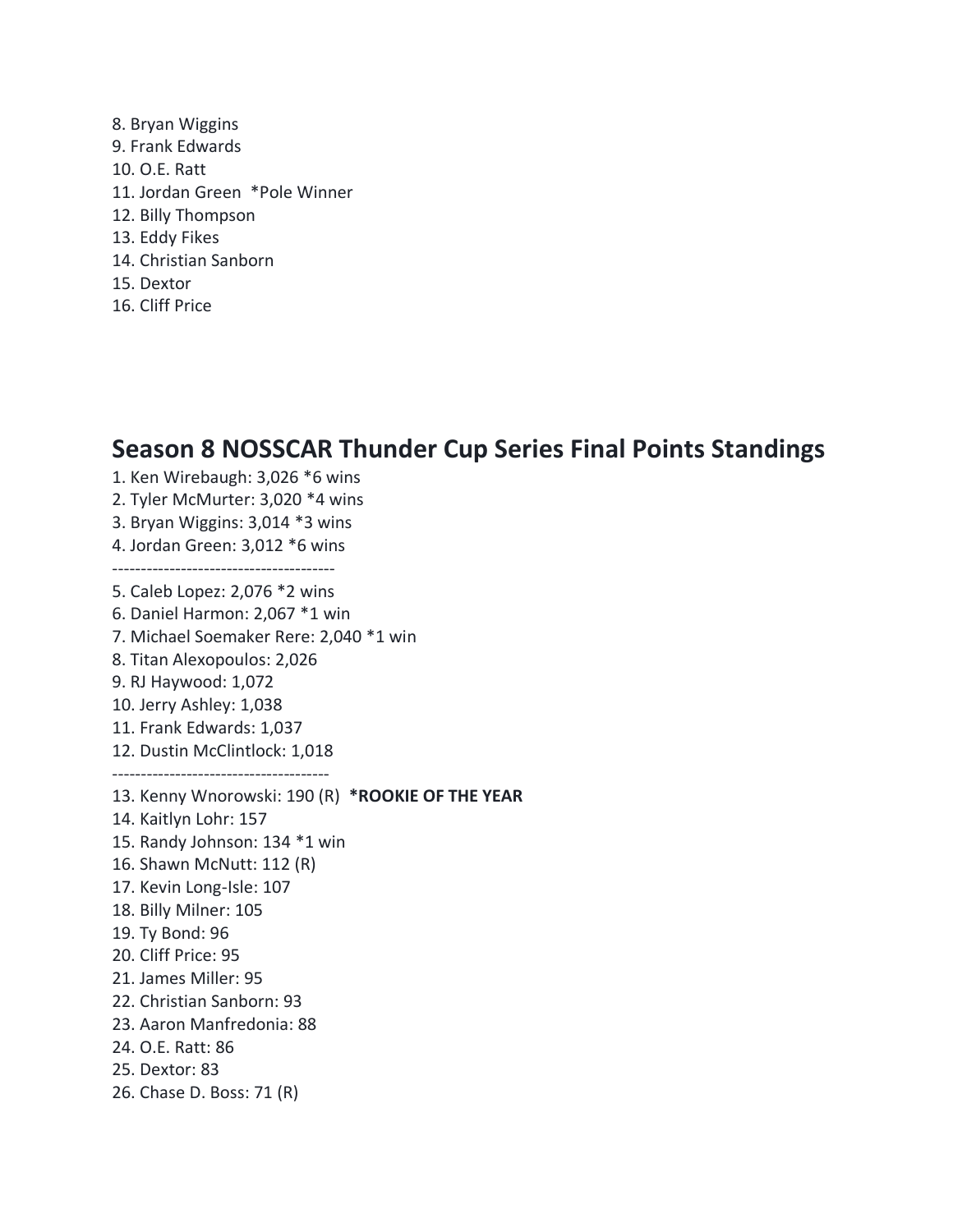- 27. Eddy Fikes: 70 (R) 28. N. Luck: 51 29. Cody Vaughn: 31 (R) 30. Ryan Breen: 29 (R) 31. THR-Danica-2.0: 28 (R) 32. Marcus Walter Brown: 25 33. Billy Ray Thompson: 20 (R) 34. Jade Burr: 19 (R) 35. Rush Downing: 16 (R) 36. James Billups: 15 37. Kodiak: 15 38. Jefferey Robinson Jr.: 12 (R) 39. Austin Fedder: 5 (R) 40. Tiger Dipinto: 2 (R)
- (R) Rookie of the Year Contender

# **2019 NOSSCAR Thunder Cup Series Race Results**

#### **1) Daytona Aug 10**

- 1. Frank Edwards \*LL
- 2. Elliott Smith \*MLL
- 3. Jeffery Robinson Jr. \*LL
- 4. David Barnes
- 5. Volt Shocker
- 6. Daniel Harmon \*Pole \*LL
- 7. Brett Baker \*LL
- 8. Jordan Green
- 9. Michel Jackson
- 10. Allen Richardson \*LL
- 11. Shawn McNutt \*LL
- 12. Kevin Long-Isle
- 13. Gary Ladomirak Jr.
- 14. Austin Fedder
- 15. Michael Shoemaker Rere

#### **2) Atlanta Aug 10**

- 1. David Barnes \*MLL
- 2. Jordan Green \*Pole \*LL
- 3. Elliott Smith
- 4. Brett Baker
- 5. Daniel Harmon
- 6. Shawn McNutt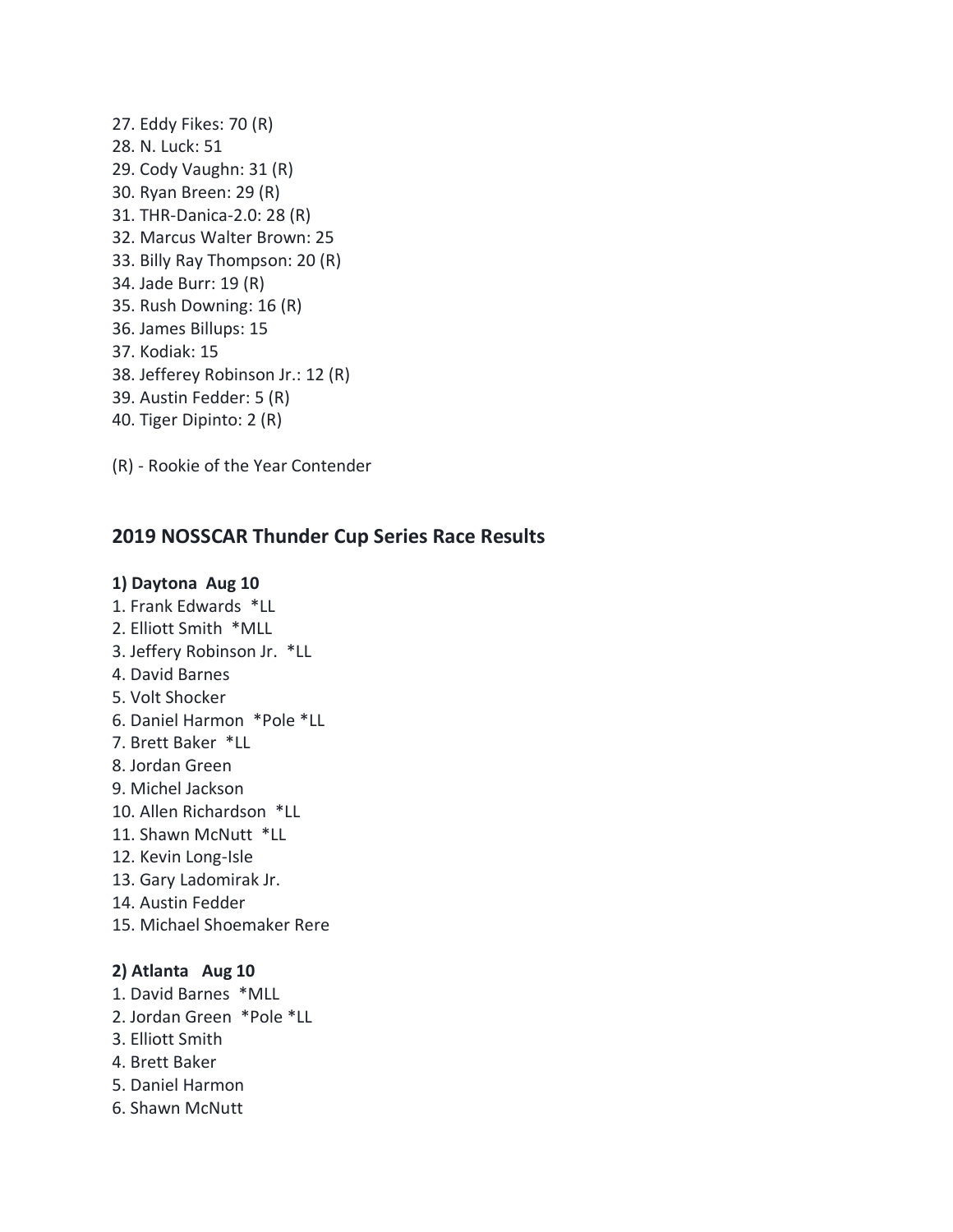- 7. Michel Jackson 8. Frank Edwards 9. Allen Richardson 10. Volt Shocker 11. Kevin Long-Isle 12. Ethan Fonseca
- 13. Eddy Fikes

#### **3) Las Vegas Aug 10**

- 1. David Barnes \*Pole \*LL
- 2. Elliott Smith \*MLL
- 3. Gary Ladomirak Jr.
- 4. Jordan Green
- 5. Brett Baker \*LL
- 6. Michel Jackson
- 7. Frank Edwards
- 8. Allen Richardson
- 9. Shawn McNutt
- 10. Daniel Harmon
- 11. Ethan Fonseca
- 12. Michael Shoemaker Rere
- 13. Volt Shocker

#### **4) Phoenix Aug 17**

- 1. Tyler McMurter \*MLL 2. Daniel Harmon
- 
- 3. David Barnes
- 4. Jordan Green \*LL
- 5. Allen Richardson \*LL
- 6. Frank Edwards \*LL
- 7. Kevin Long-Isle
- 8. Ty Bond
- 9. Elliott Smith \*LL \*Pole
- 10. Brett Baker
- 11. Kodiak
- 12. Volt Shocker

#### **5) Martinsville Aug 17**

- 1. Tyler McMurter \*MLL
- 2. Allen Richardson \*LL
- 3. Elliott Smith \*LL \*Pole
- 4. Frank Edwards
- 5. Jordan Green
- 6. Kevin Long-Isle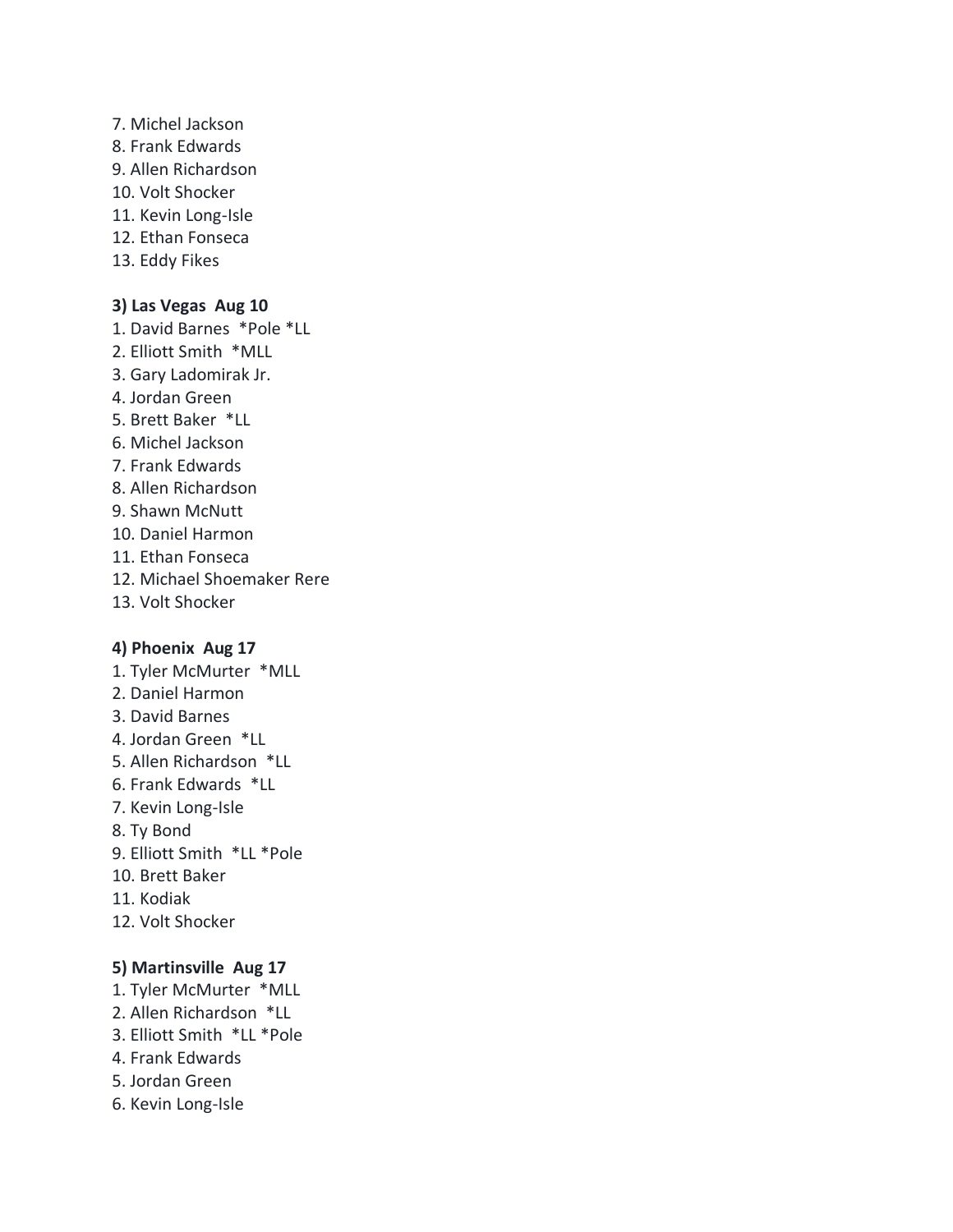7. Ty Bond 8. David Barnes 9. Daniel Harmon \*LL 10. Volt Shocker 11. Brett Baker 12. D. Hendson

#### **6) Texas (day) Aug 17**

- 1. Jordan Green \*MLL
- 2. Bryan Wiggins
- 3. D. Hendson \*LL
- 4. David Barnes \*Pole
- 5. Daniel Harmon
- 6. Ty Bond
- 7. Kevin Long-Isle
- 8. Allen Richardson
- 9. Sport Smith
- 10. Volt Shocker \*LL
- 11. Michel Jackson
- 12. Frank Edwards
- 13. Elliott Smith \*DQ \*Banned

#### **7) Bristol (day) Aug 24**

- 1. Tyler McMurter \*MLL 2. David Barnes \*LL 3. Caleb Lopez \*LL 4. Jeffery Robinson Jr. 5. Jordan Green 6. Matt Tetmeyer \*LL \*Pole 7. Ty Bond 8. Allen Richardson \*LL 9. Frank Edwards \*LL 10. Brett Baker 11. Michel Jackson 12. ManCaveRacing **8) Talladega Aug 24** 1. Brett Baker \*LL
- 2. David Barnes
- 3. Michel Jackson \*LL
- 4. Jeffery Robinson Jr. \*LL
- 5. Matt Tetmeyer \*LL \*Pole
- 6. Jordan Green
- 7. Allen Richardson \*MLL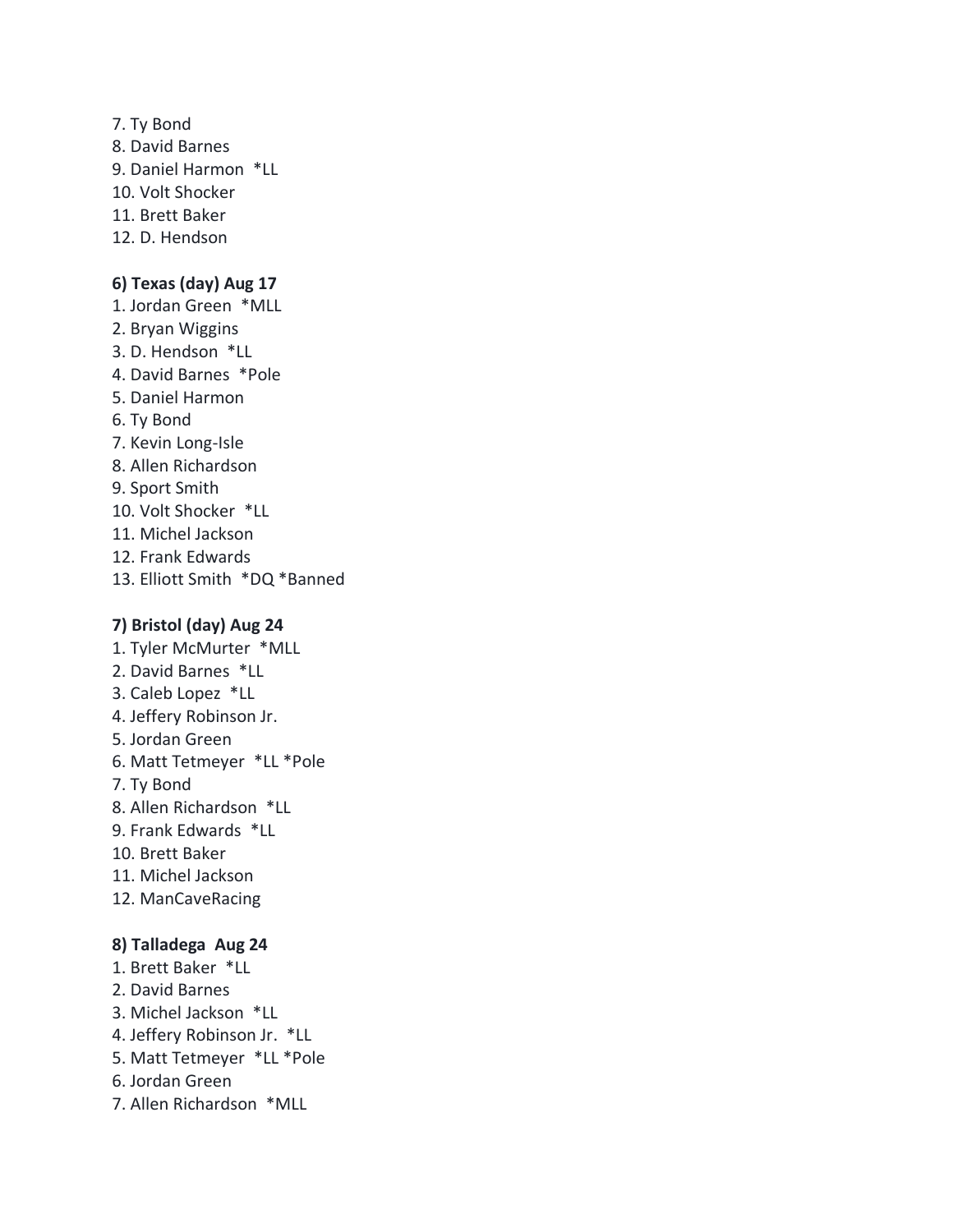8. Ty Bond \*LL 9. Caleb Lopez \*LL

#### **9) Dover Aug. 24**

- 1. Jordan Green \*MLL
- 2. Michel Jackson
- 3. Brett Baker \*LL
- 4. Matt Tetmeyer
- 5. David Barnes \*LL \*Pole
- 6. Jeffery Robinson Jr.
- 7. Allen Richardson
- 8. Ty Bond
- 9. Caleb Lopez

# **10) Kansas (day) Sept. 7**

- 1. David Barnes \*MLL \*Pole
- 2. Caleb Lopez
- 3. Kodiak
- 4. Mitch
- 5. Brett Baker
- 6. Jeffery Robinson Jr. \*LL
- 7. Kevin Long-Isle
- 8. Smith Sport
- 9. Allen Richardson
- 10. RJ Haywood
- 11. Jordan Green \*LL
- 12. Michel Jackson

# **11) Charlotte (night) Sept. 7**

- 1. Caleb Lopez \*MLL
- 2. Jordan Green \*LL \*Pole
- 3. Kodiak
- 4. Allen Richardson \*LL
- 5. Smith Sport
- 6. Mitch \*LL
- 7. David Barnes
- 8. Kevin Long-Isle
- 9. Brett Baker
- 10. Jeffery Robinson Jr.
- 11. Matt Tetmeyer
- 12. RJ Haywood

#### **12) Sonoma Sept. 7**

1. Mitch \*MLL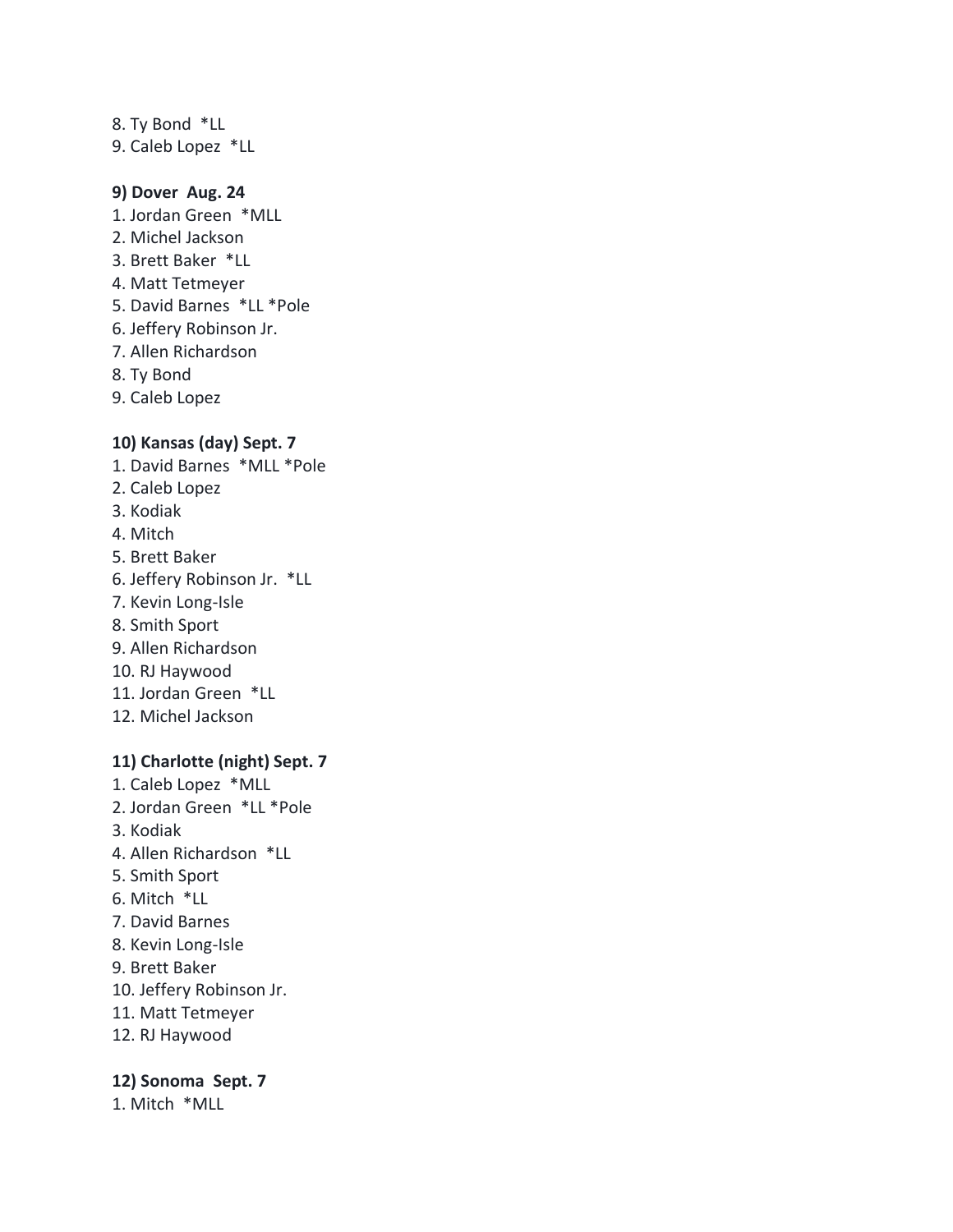- 2. Smith Sport
- 3. Michel Jackson
- 4. Jordan Green \*Pole
- 5. Caleb Lopez
- 6. Jeffery Robinson Jr. \*LL
- 7. Allen Richardson
- 8. Brett Baker
- 9. Kodiak
- 10. Kevin Long-Isle
- 11. RJ Haywood
- 12. David Barnes

#### **NTCS All-Star Race at Michigan Sept. 8**

- 1. Kodiak
- 2. Sport Smith
- 3. Kevin Long-Isle
- 4. Michel Jackson
- 5. Caleb Lopez
- 6. Jordan Green
- 7. Throttle Junker
- 8. Ammuboy
- 9. RJ Haywood
- 10. David Barnes \*Pole

#### **13) Chicagoland Sept. 22**

- 1. David Barnes \*MLL \*Pole
- 2. Kodiak
- 3. Allen Richardson
- 4. Mitch
- 5. Frank Edwards
- 6. Michel Jackson
- 7. Jordan Green
- 8. Daniel Harmon
- 9. ManCaveRacing
- 10. Caleb Lopez

#### **14) New Hampshire Sept. 22**

- 1. David Barnes \*LL
- 2. Allen Richardson \*LL
- 3. Daniel Harmon \*LL \*Pole
- 4. ManCaveRacing
- 5. Ghost Rider
- 6. Jordan Green
- 7. Kodiak \*MLL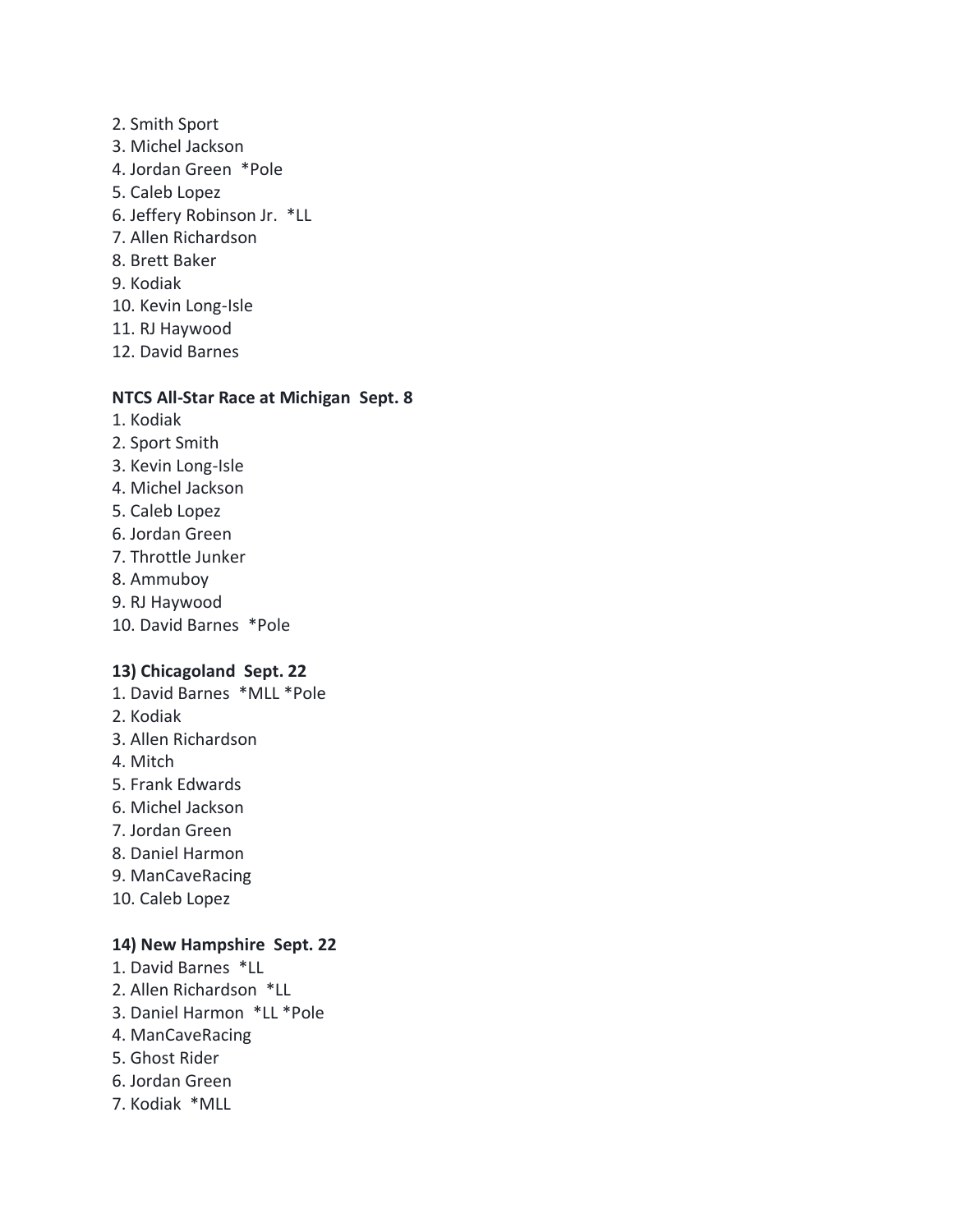- 8. Mitch \*LL 9. Jeffery Robinson Jr. 10. Frank Edwards 11. Caleb Lopez
- 12. Michel Jackson

# **15) Indianapolis Sept. 22**

- 1. Jordan Green \*MLL \*Pole
- 2. Kodiak
- 3. Caleb Lopez
- 4. Mitch
- 5. Ghost Rider
- 6. ManCaveRacing
- 7. Michel Jackson
- 8. Daniel Harmon
- 9. David Barnes
- 10. Jeffery Robinson Jr.
- 11. Frank Edwards
- 12. Allen Richardson
- 13. Tyler McMurter

#### **16) Watkins Glen Sept. 22**

- 1. Jordan Green \*MLL
- 2. Mitch \*MLL \*Pole
- 3. Ghost Rider \*Warning given to driver
- 4. Allen Richardson
- 5. Caleb Lopez
- 6. Jeffery Robinson Jr.
- 7. Michel Jackson \*Warning given to driver
- 8. Kodiak
- 9. Frank Edwards
- 10. Daniel Harmon
- 11. David Barnes
- 12. ManCaveRacing

#### **17) Richmond (night) Sept. 22**

- 1. Tyler McMurter \*MLL
- 2. Jordan Green
- 3. Kodiak
- 4. Daniel Harmon \*LL
- 5. ManCaveRacing
- 6. Michel Jackson
- 7. Caleb Lopez
- 8. Frank Edwards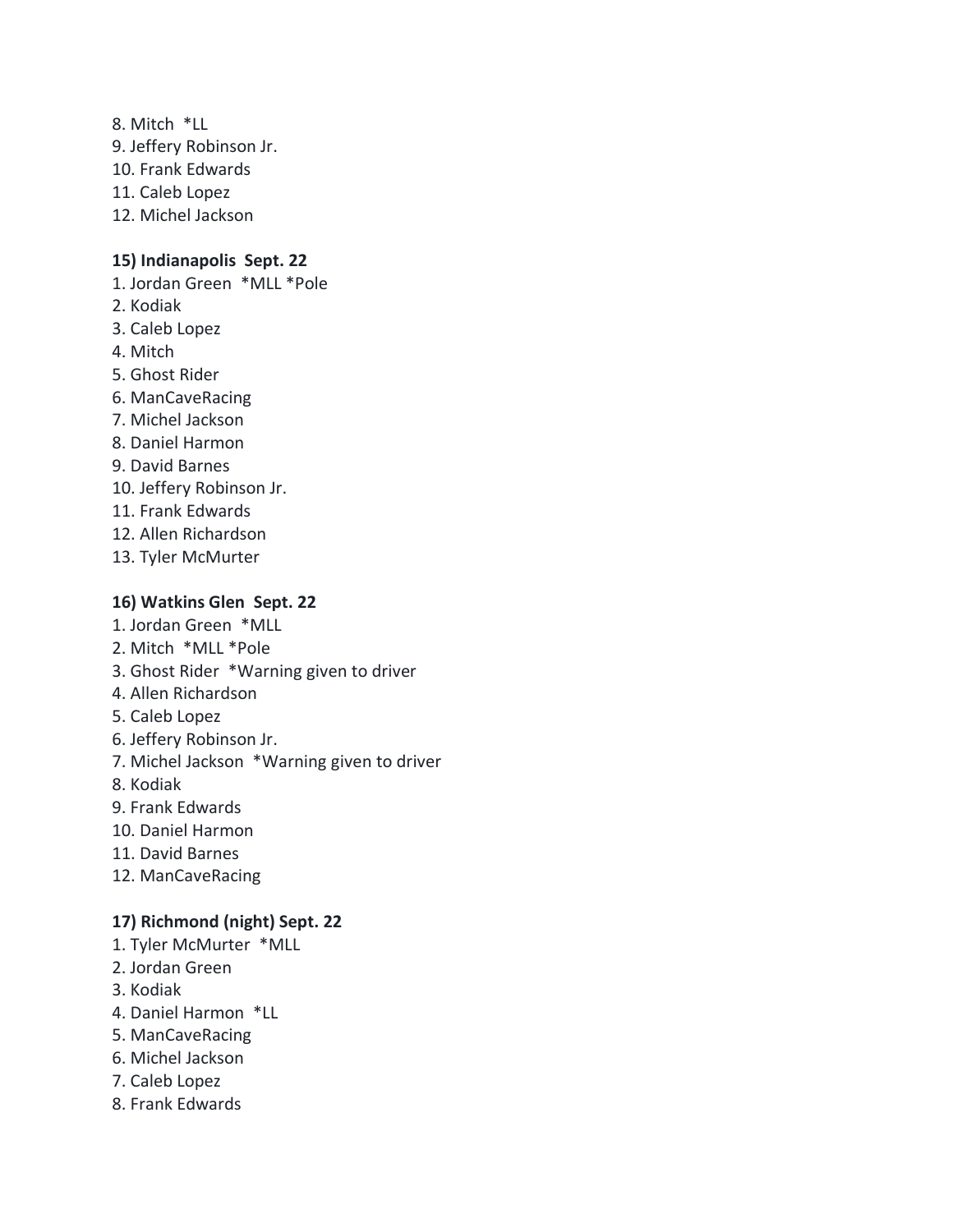9. Mitch \*Pole 10. Jeffery Robinson Jr. 11. David Barnes 12. Allen Richardson

-----------------------------

#### **PLAYOFFS BEGIN**

-----------------------------

#### **18) Charlotte (day) Sept. 28**

1. Caleb Lopez \*MLL 2. Tyler McMurter \*LL 3. Allen Richardson \*LL 4. David Barnes 5. Brett Baker \*LL 6. Frank Edwards 7. B. Get-Sum 8. Jordan Green \*LL \*Pole 9. ManCaveRacing 10. Michel Jackson 11. Bryan Wiggins 12. RJ Haywood 13. Matt Tetmeyer 14. Ty Bond 15. Mitch

#### **19) Dover (2) Sept. 28**

1. Jordan Green \*MLL \*Pole 2. Brett Baker 3. Caleb Lopez \*LL 4. Tyler McMurter 5. Frank Edwards 6. David Barnes 7. Allen Richardson \*LL 8. ManCaveRacing 9. Michel Jackson 10. B. Get-Sum 11. RJ Haywood 12. Ty Bond

# **20) Kansas (night) Sept. 28**

- 1. Tyler McMurter \*MLL
- 2. Kodiak
- 3. David Barnes \*LL \*Pole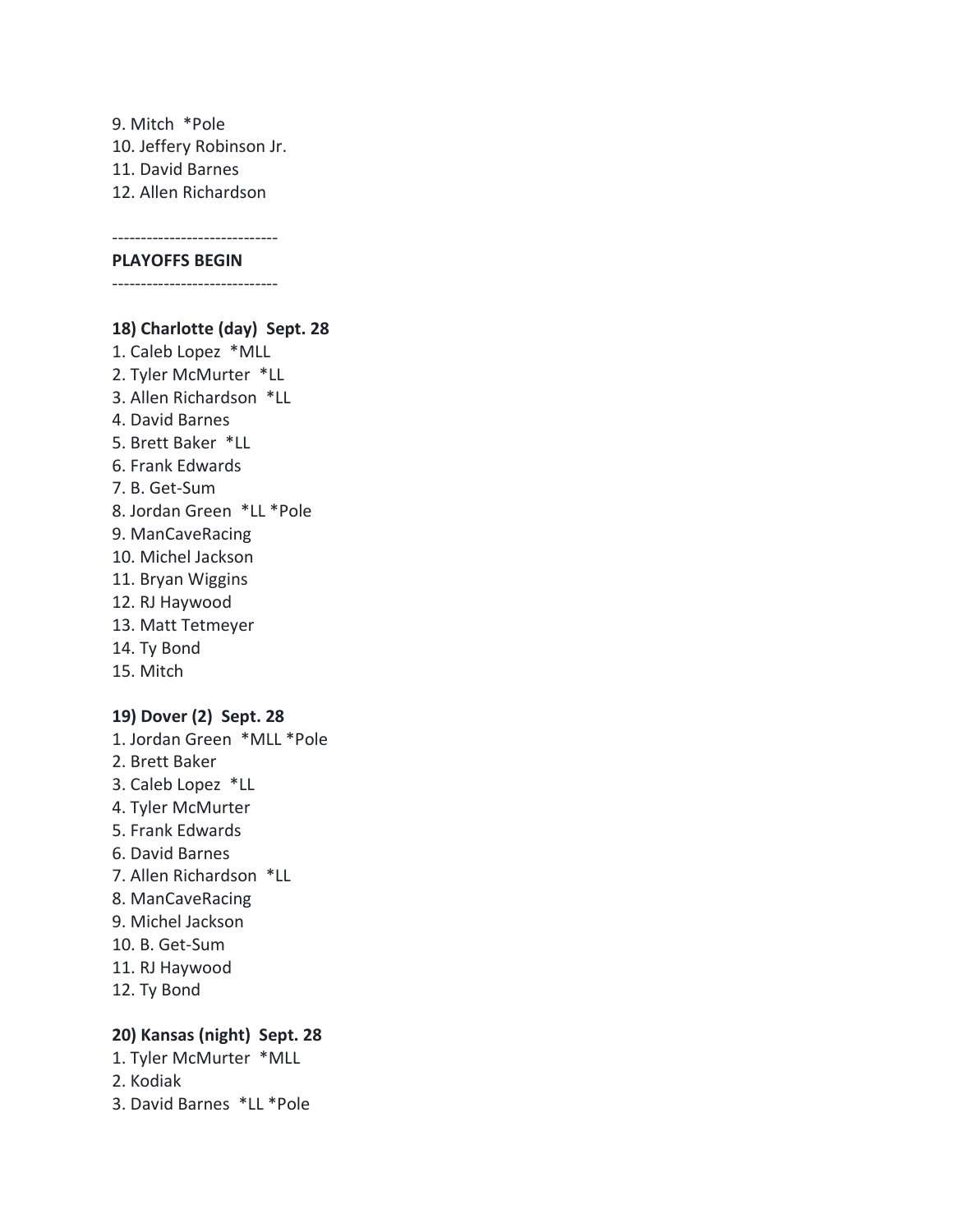4. ManCaveRacing 5. Jordan Green 6. Caleb Lopez \*LL 7. Brett Baker 8. Allen Richardson 9. Frank Edwards 10. B. Get-Sum 11. RJ Haywood 12. Michel Jackson

#### **21) Martinsville (2) Oct. 5**

1. Allen Richardson \*MLL 2. Jordan Green \*LL \*Pole 3. Tyler McMurter \*LL 4. Mitch 5. Kodiak 6. Frank Edwards 7. Michel Jackson 8. Brett Baker 9. David Barnes 10. ManCaveRacing 11. Caleb Lopez 12. Matt Tetmeyer

#### **22) Texas (night) Oct. 5**

- 1. Jordan Green \*MLL
- 2. Caleb Lopez
- 3. Tyler McMurter
- 4. Brett Baker
- 5. Allen Richardson
- 6. Frank Edwards
- 7. Mitch
- 8. ManCaveRacing
- 9. David Barnes \*Pole
- 10. Michel Jackson
- 11. Matt Tetmeyer
- 12. Kodiak

#### **23) Phoenix (2) Oct. 5**

- 1. Tyler McMurter \*LL
- 2. Jordan Green \*MLL \*Pole
- 3. Allen Richardson
- 4. David Barnes
- 5. Caleb Lopez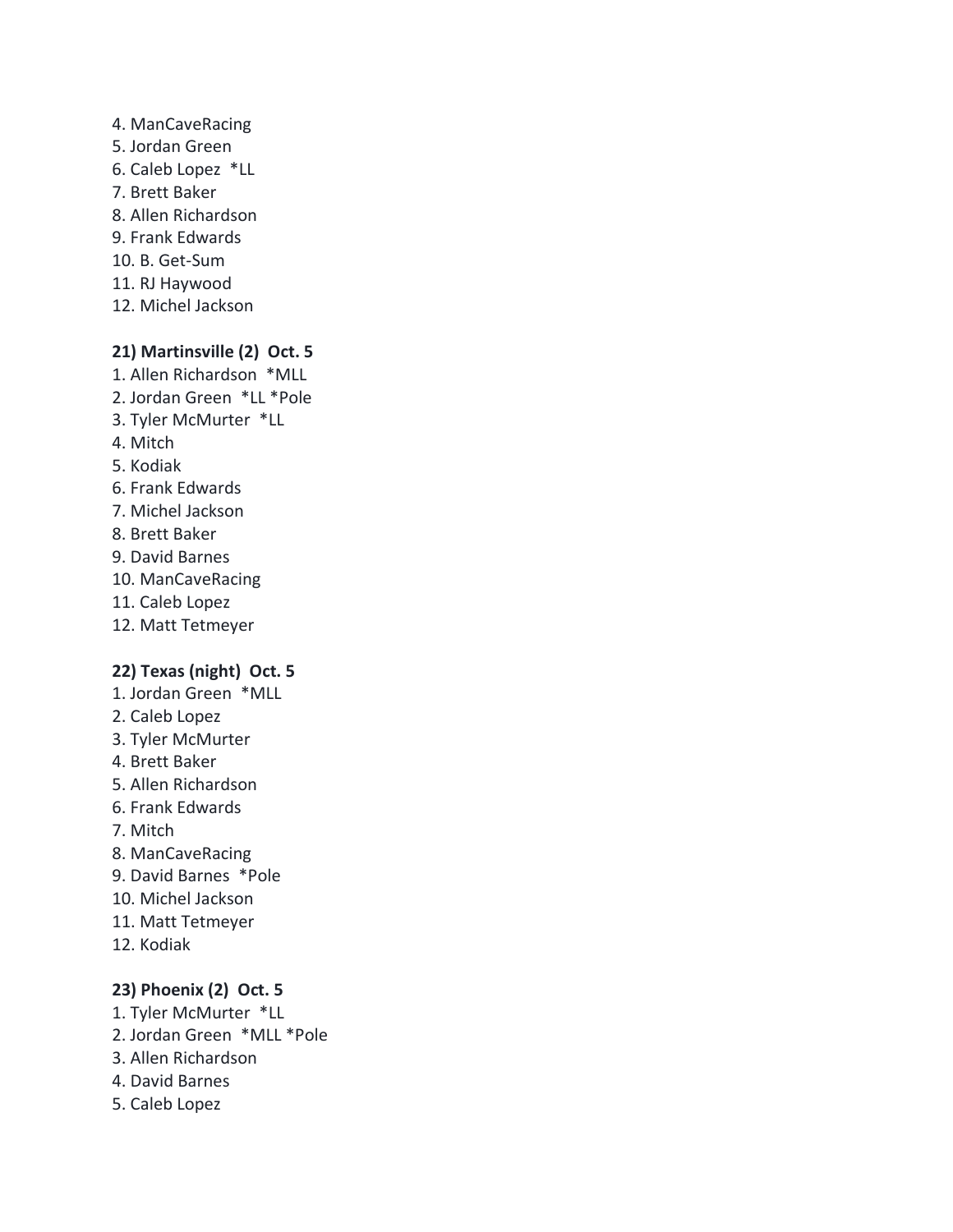- 6. Mitch
- 7. Kodiak
- 8. Frank Edwards
- 9. Michel Jackson
- 10. ManCaveRacing
- 11. Brett Baker
- 12. RJ Haywood

#### **24) Homestead-Miami Oct. 12**

- 1. Caleb Lopez \*MLL
- 2. Kodiak
- 3. Allen Richardson
- 4. Frank Edwards
- 5. Mitch
- 6. Michel Jackson
- 7. RJ Haywood
- 8. David Barnes \*LL
- 9. Tyler McMurter
- 10. ManCaveRacing
- 11. Jordan Green
- 12. Ty Bond

# **2019 NOSSCAR Thunder Cup Series Final Standings**

1. #95 Caleb Lopez: 3,026 pts \*3 wins \*13 P.P. **\*CHAMPION** 2. #22 Allen Richardson: 3,020 pts \*1 win \*8 P.P. (R) 3. #0 David Barnes: 3,015 pts \*5 wins \*19 P.P. (R) **\*ROTY** 4. #26 Jordan Green: 3,011 pts \*6 wins \*33 P.P. --------ROUND OF 4 CUT LINE-------- 5. #5 Kodiak: 2,069 pts \*5 P.P. (R) 6. #78 Frank Edwards: 2,067 pts \*1 win \*3 P.P. 7. #85 Michel Jackson: 2,058 pts \*2 P.P. (R) 8. #12 Brett Baker: 2,048 pts \*1 win \*5 P.P. (R) --------ROUND OF 8 CUT LINE-------- 9. #15 Mitch: 1,077 pts \*1 win \*4 P.P. (R) 10. #62 Daniel Harmon: 1,002 pts \*2 P.P. 11. #18 Jeffery Robinson Jr: 1,001 pts \*1 P.P. 12. #35 Kevin Long-Isle: 1,000 pts --------PLAYOFF CUT LINE-------- 13. #84 Tyler McMurter: 259 pts \*6 wins \*21 P.P. 14. #4 ManCaveRacing: 191 pts (R) 15. #8 Ty Bond: 117 pts 16. #17 Elliott Smith: 103 pts \*4 P.P. (R) 17. #3 Matt Tetmeyer: 94 pts (R)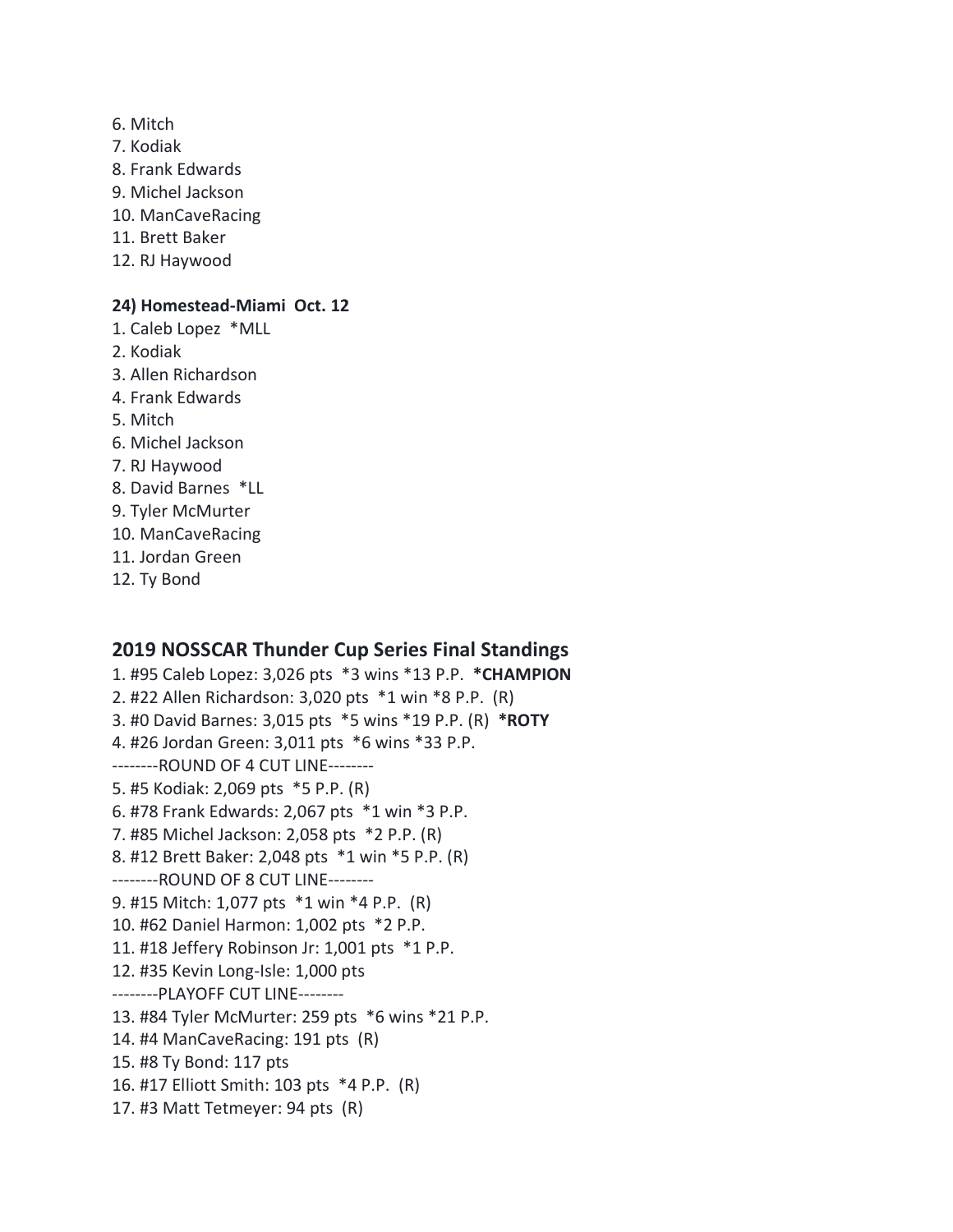- 18. #7 RJ Haywood: 90 pts 19. #11 Volt Shocker: 72 pts (R) 20. #17 Sport Smith: 66 pts \*1 P.P. (R) 21. #9 Ghost Rider: 54 pts \*1 P.P. (R) 22. #00 Shawn McNutt: 41 pts 23. #15 B. Get-Sum: 39 pts (R) 24. #5 Bryan Wiggins: 33 pts \*1 P.P. 25. #9 Gary Ladomirak Jr: 29 pts \*1 P.P. 26. #59 D. Hendson: 21 pts \*1 P.P. (R) 27. #42 Ethan Fonseca: 21 pts 28. #56 Michael Shoemaker Rere: 17 pts 29. #9 Eddy Fikes: 9 pts 30. #77 Austin Fedder: 8 pts
- (R) Rookie of the Year Contender

# **2020 NOSSCAR Thunder Cup Series Race Results – NASCAR '15**

#### **1) Daytona Sun. Mar. 22**

- 1. Brett Baker \*POLE
- 2. Allen Richardson
- 3. Michael Shoemaker
- 4. Jeffery Robinson Jr.
- 5. Shawn Lucas
- 6. Joshua Colmdiaz
- 7. Rob Oglesby

#### **2) Atlanta Mar. 22**

- 1. Brett Baker \*POLE
- 2. Allen Richardson
- 3. Michael Shoemaker
- 4. Jeffery Robinson Jr.
- 5. Joshua Colmdiaz
- 6. Shawn Lucas

#### **3) Las Vegas Mar. 22**

- 1. Brett Baker \*POLE
- 2. Allen Richardson
- 3. Michael Shoemaker
- 4. Jeffery Robinson Jr.
- 5. Joshua Colmdiaz
- 6. Shawn Lucas
- 7. Mitch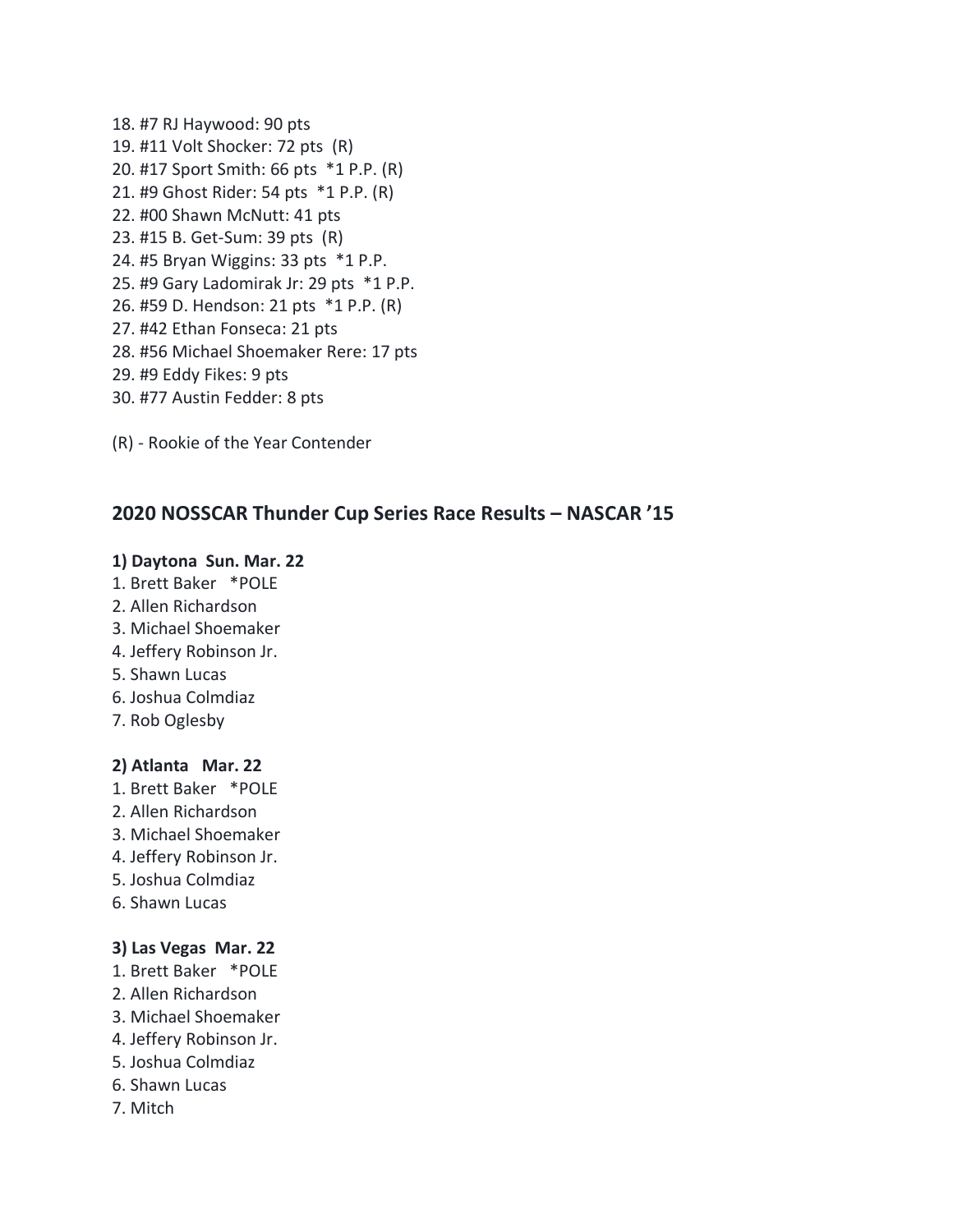#### **4) Phoenix Mar. 29**

- 1. Jordan Green \*POLE
- 2. Allen Richardson
- 3. Brett Baker
- 4. Jeffery Robinson Jr.
- 5. Joshua Colmdiaz
- 6. Shawn Lucas
- 7. Michael Shoemaker

## **5) Martinsville Mar. 29**

- 1. Allen Richardson
- 2. Jordan Green \*POLE
- 3. Brett Baker
- 4. Shawn Lucas
- 5. Michael Shoemaker
- 6. Jeffery Robinson Jr.
- 7. Joshua Colmdiaz
- 8. Darrius McGill

#### **6) Texas (day) Mar. 29**

- 1. Jordan Green \*POLE
- 2. Shawn Lucas
- 3. Brett Baker
- 4. Michael Shoemaker
- 5. Allen Richardson
- 6. Jeffery Robinson Jr.
- 7. Joshua Colmdiaz
- 8. Rob Oglesby

# **7) Bristol (day) Apr. 5**

- 1. Allen Richardson
- 2. Shawn Lucas \*POLE
- 3. Joshua Colmdiaz
- 4. Rush Downing
- 5. Michael Shoemaker
- 6. Brett Baker

#### **8) Talladega Apr. 5**

- 1. Brett Baker \*POLE
- 2. Michael Shoemaker
- 3. Allen Richardson
- 4. Joshua Colmdiaz
- 5. Rush Downing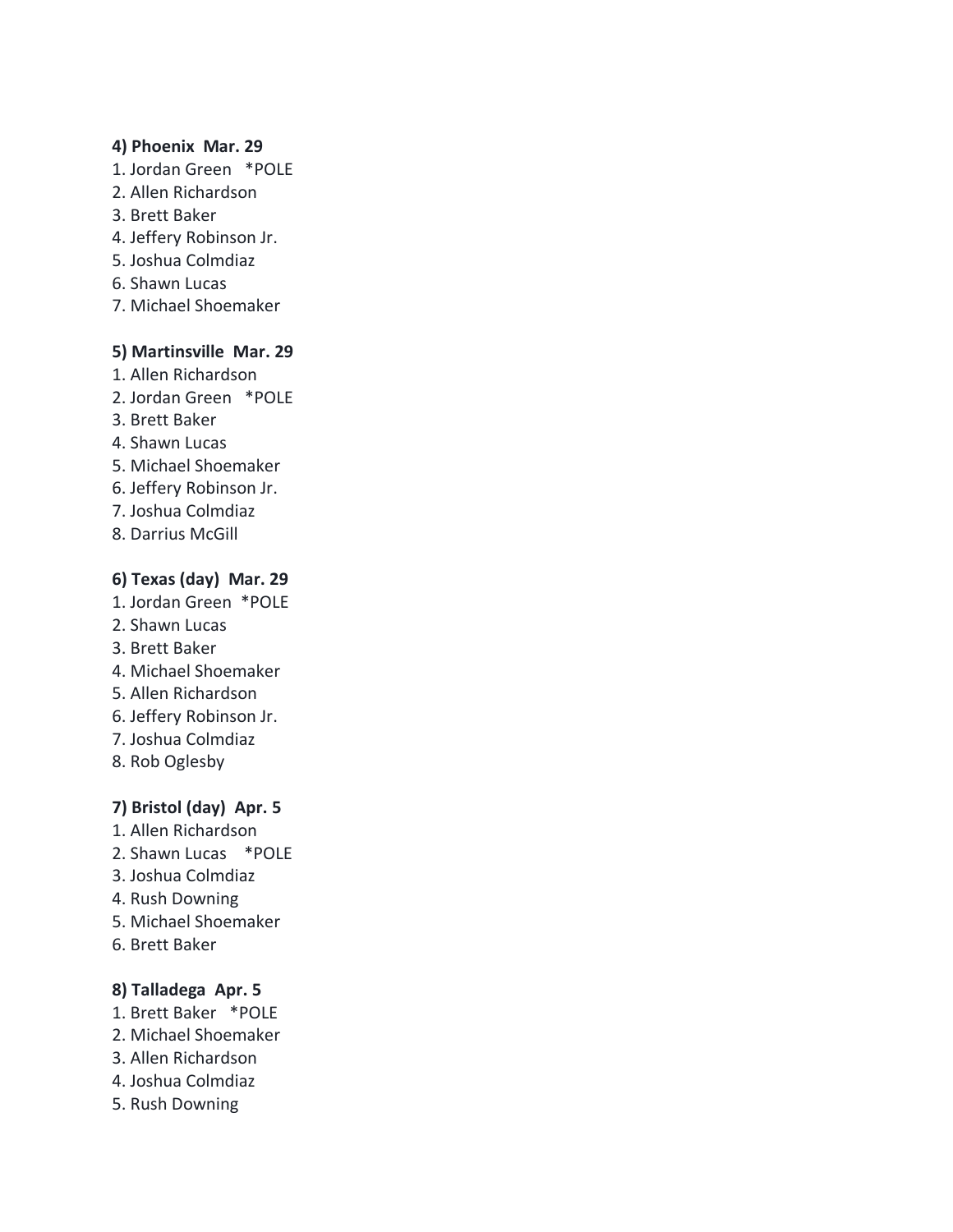- 6. Shawn Lucas
- 7. Jeffery Robinson Jr.

#### **9) Dover Apr. 5**

- 1. Brett Baker
- 2. Allen Richardson
- 3. Shawn Lucas \*POLE
- 4. Joshua Colmdiaz
- 5. Michael Shoemaker
- 6. Rush Downing

## **10) Kansas (day) Apr. 12**

- 1. Jordan Green \*POLE
- 2. Jessie Carlson
- 3. Michael Shoemaker
- 4. Allen Richardson
- 5. Joshua Colmdiaz
- 6. Rush Downing
- 7. Shawn Lucas

## **11) Charlotte (night) Apr. 12**

- 1. Jordan Green \*POLE
- 2. Allen Richardson
- 3. Jessie Carlson
- 4. Rush Downing
- 5. Michael Shoemaker
- 6. Shawn Lucas

#### **12) Sonoma Apr. 12**

- 1. Jordan Green \*POLE
- 2. Jessie Carlson
- 3. Allen Richartdson
- 4. Shawn Lucas
- 5. Brett Baker
- 6. Rush Downing
- 7. Joshua Colmdiaz
- 8. Michael Shoemaker

#### **NTCS All-Star Race - Texas Apr. 19**

- 1. Jessie Carlson
- 2. Tyler McMurter \*POLE
- 3. Michael Shoemaker
- 4. Kaitlyn Lohr
- 5. Allen Richardson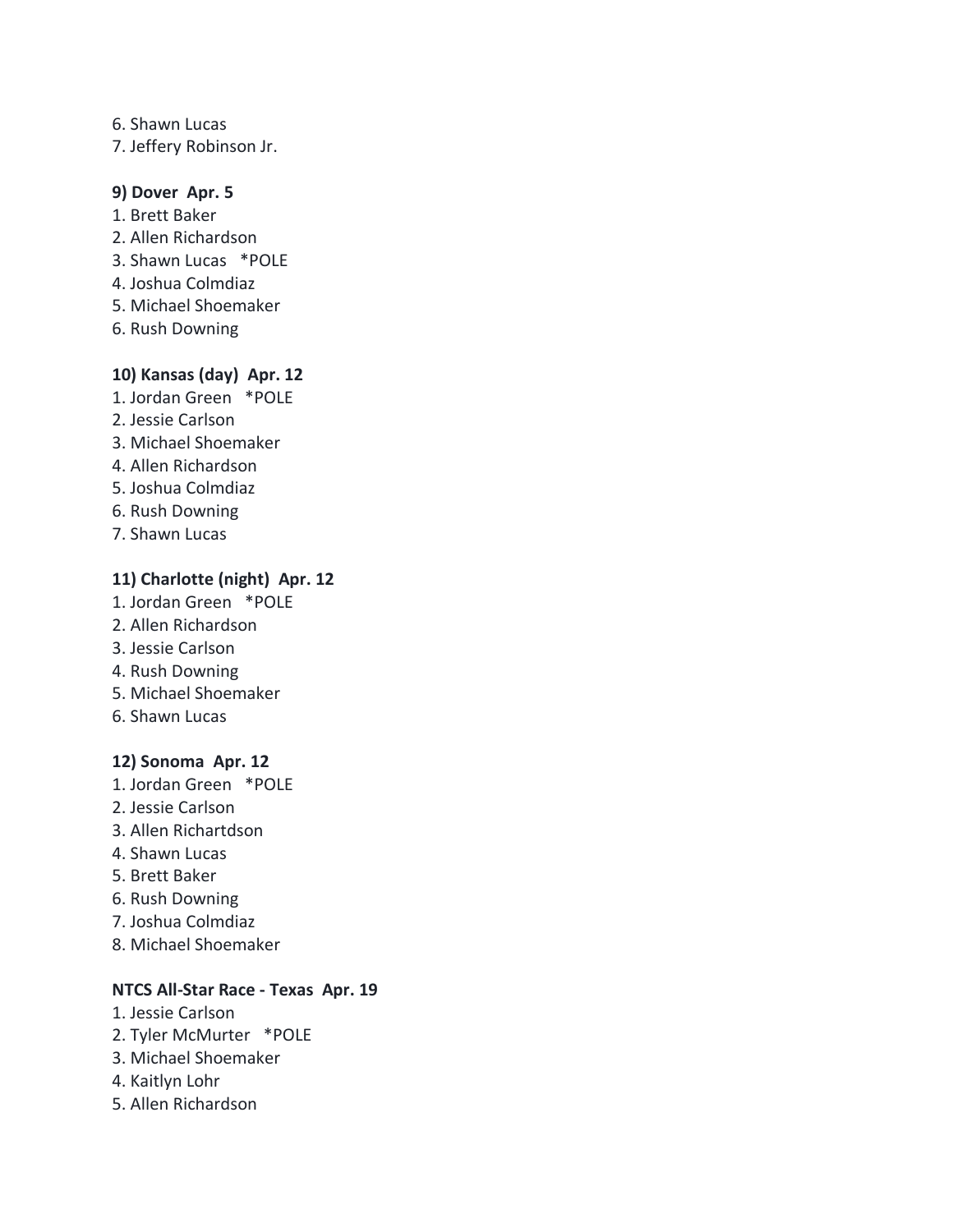6. Shawn Lucas 7. RJ Haywood 8. Joshua Colmdiaz 9. Jeffery Robinson Jr. 10. Rob Oglesby

Segment 1 Winner: Tyler McMurter Segment 2 Winner: Jessie Carlson

## **13) Chicagoland Apr. 19**

- 1. Tyler McMurter \*POLE
- 2. Allen Richardson
- 3. Kaitlyn Lohr
- 4. Michael Shoemaker
- 5. Shawn Lucas
- 6. Jeffery Robinson Jr.
- 7. Jessie Carlson
- 8. Joshua Colmdiaz
- 9. Rush Downing

#### **14) New Hampshire Apr. 19**

- 1. Tyler McMurter \*POLE
- 2. Jessie Carlson
- 3. Allen Richardson
- 4. Joshua Colmdiaz
- 5. Brett Baker
- 6. Michael Shoemaker
- 7. Kaitlyn Lohr
- 8. Shawn Lucas
- 9. Rush Downing

#### **15) Indianapolis Apr. 26**

- 1. Jordan Green \*POLE
- 2. Jessie Carlson
- 3. Brett Baker
- 4. Tyler McMurter
- 5. Allen Richardson
- 6. Billy Ray Thompson
- 7. Michael Shoemaker
- 8. Jackson Gregory
- 9. Kaitlyn Lohr
- 10. Joshua Colmdiaz

#### **16) Watkins Glen Apr. 26**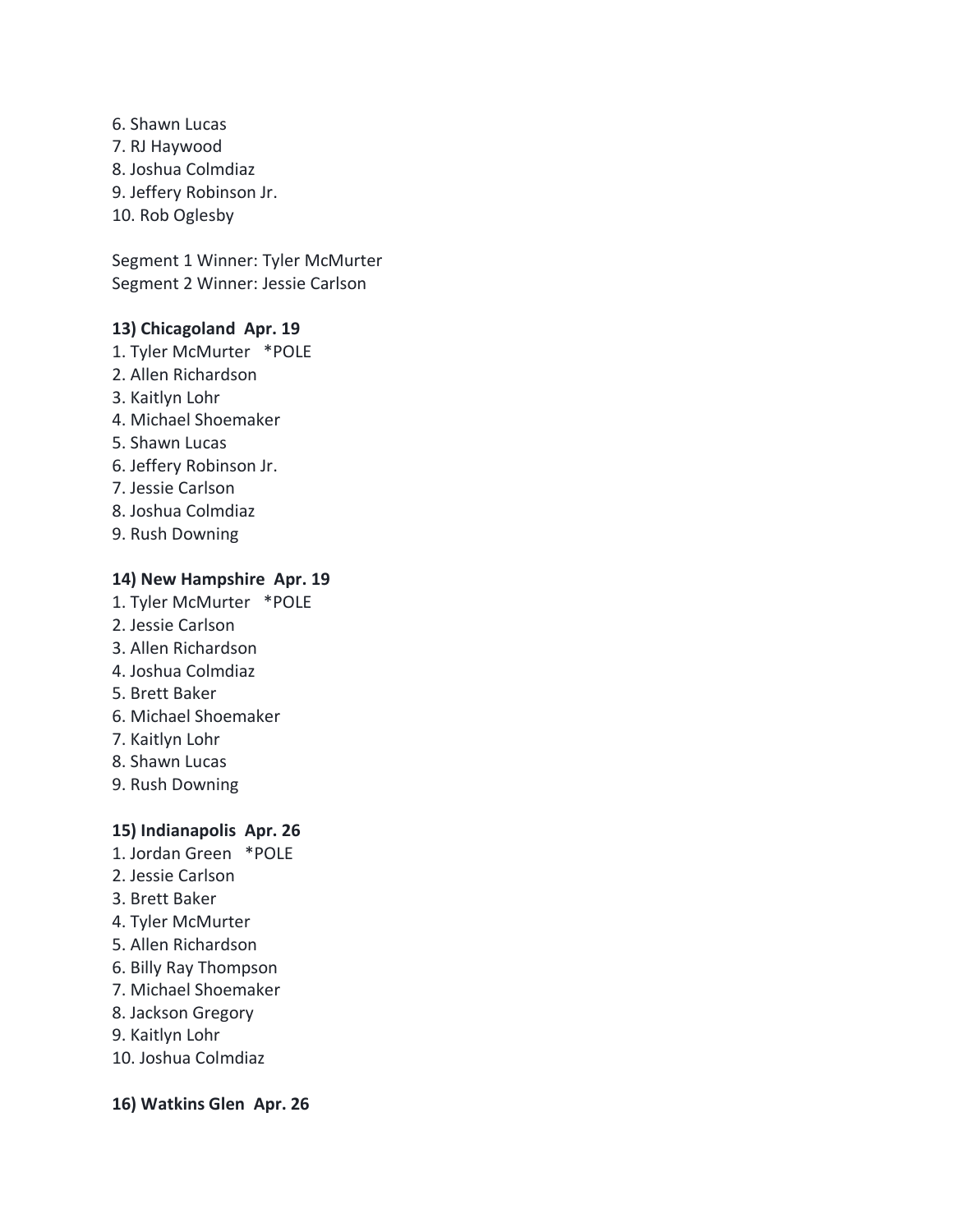- 1. Jordan Green
- 2. Jessie Carlson \*POLE
- 3. Tyler McMurter
- 4. Allen Richardson
- 5. Brett Baker
- 6. Billy Ray Thompson
- 7. Kaitlyn Lohr
- 8. Joshua Colmdiaz
- 9. Jackson Gregory
- 10. Michael Shoemaker

#### **17) Richmond (night) Apr. 26**

- 1. Tyler McMurter
- 2. Brett Baker
- 3. Jordan Green \*POLE
- 4. Allen Richardson
- 5. Jessie Carlson
- 6. Billy Ray Thompson
- 7. Michael Shoemaker
- 8. Joshua Colmdiaz
- 9. Jackson Gregory
- 10. Kaitlyn Lohr

#### ----------------------------- **PLAYOFFS BEGIN**

-----------------------------

#### **18) Charlotte (day) May 3**

- 1. Brett Baker
- 2. Allen Richardson \*POLE
- 3. Jessie Carlson
- 4. RJ Haywood
- 5. Shawn Lucas
- 6. Jackson Gregory
- 7. Michael Shoemaker
- 8. Rush Downing
- 9. Billy Ray Thompson
- 10. Joshua Colmdiaz
- 11. Jeffery Robinson Jr.

#### **19) Dover (2) May 3**

- 1. Brett Baker \*POLE
- 2. Jessie Carlson
- 3. Shawn Lucas
- 4. Allen Richardson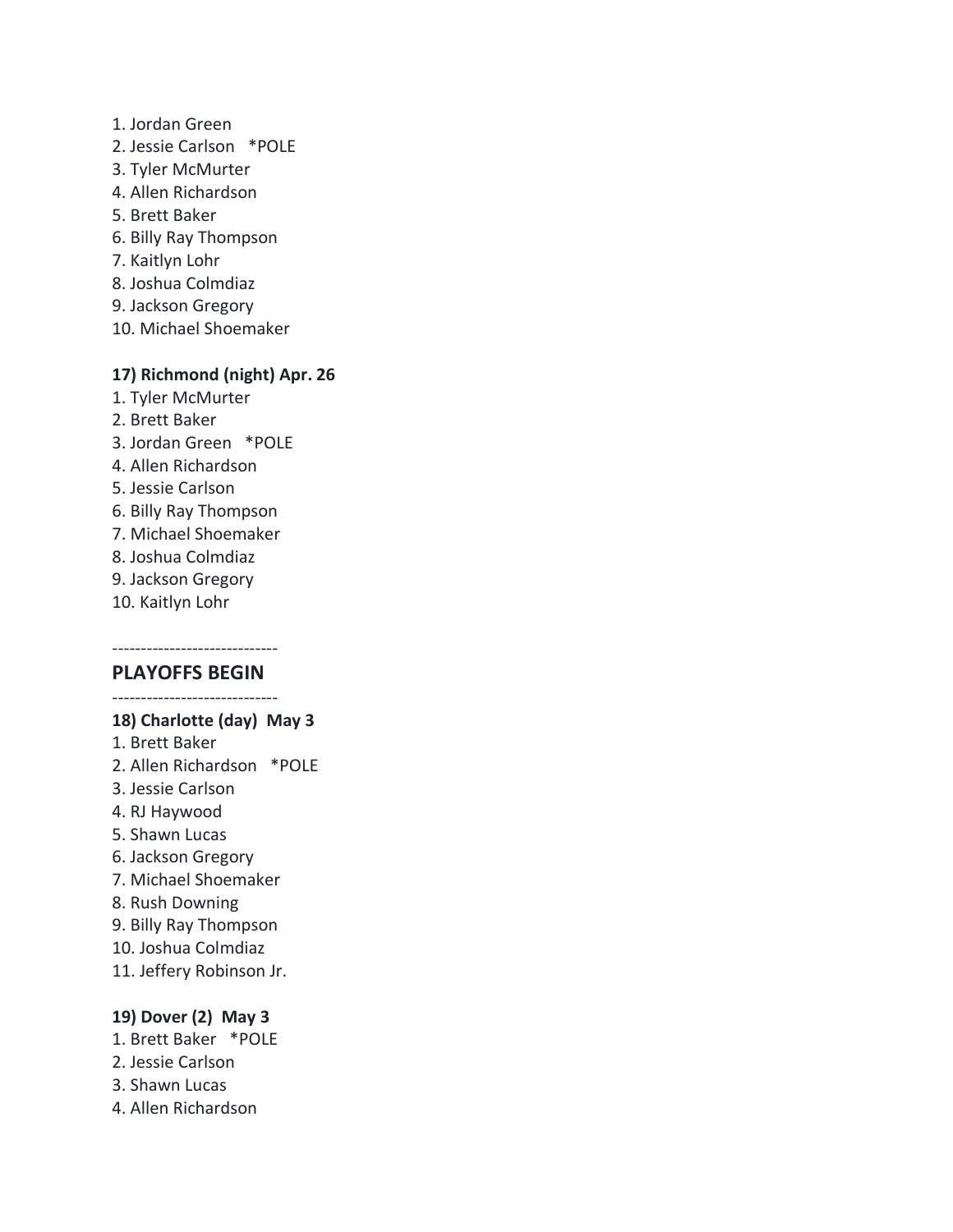- 5. Michael Shoemaker
- 6. RJ Haywood
- 7. Rush Downing
- 8. Jackson Gregory
- 9. Jeffery Robinson Jr.
- 10. Joshua Colmdiaz
- 11. Billy Ray Thompson

#### **20) Kansas (night) May 3**

- 1. Jessie Carlson \*POLE
- 2. Brett Baker
- 3. RJ Haywood
- 4. Allen Richardson
- 5. Rush Downing
- 6. Shawn Lucas
- 7. Joshua Colmdiaz
- 8. Michael Shoemaker
- 9. Jeffery Robinson Jr.

# **21) Martinsville (2) May 10**

- 1. Allen Richardson
- 2. Brett Baker \*POLE
- 3. Jessie Carlson
- 4. Michael Shoemaker
- 5. Billy Ray Thompson
- 6. Shawn Lucas
- 7. Rush Downing
- 8. Joshua Colmdiaz

#### **22) Texas (night) May 10**

- 1. Jessie Carlson
- 2. Brett Baker
- 3. Michael Shoemaker
- 4. Allen Richardson \*POLE
- 5. Joshua Colmdiaz
- 6. Jeffery Robinson Jr.
- 7. Billy Ray Thompson
- 8. Rush Downing
- 9. Shawn Lucas
- 10. Jackson Gregory
- 11. Bryan Wiggins

#### **23) Phoenix (2) May 10**

1. Brett Baker \*POLE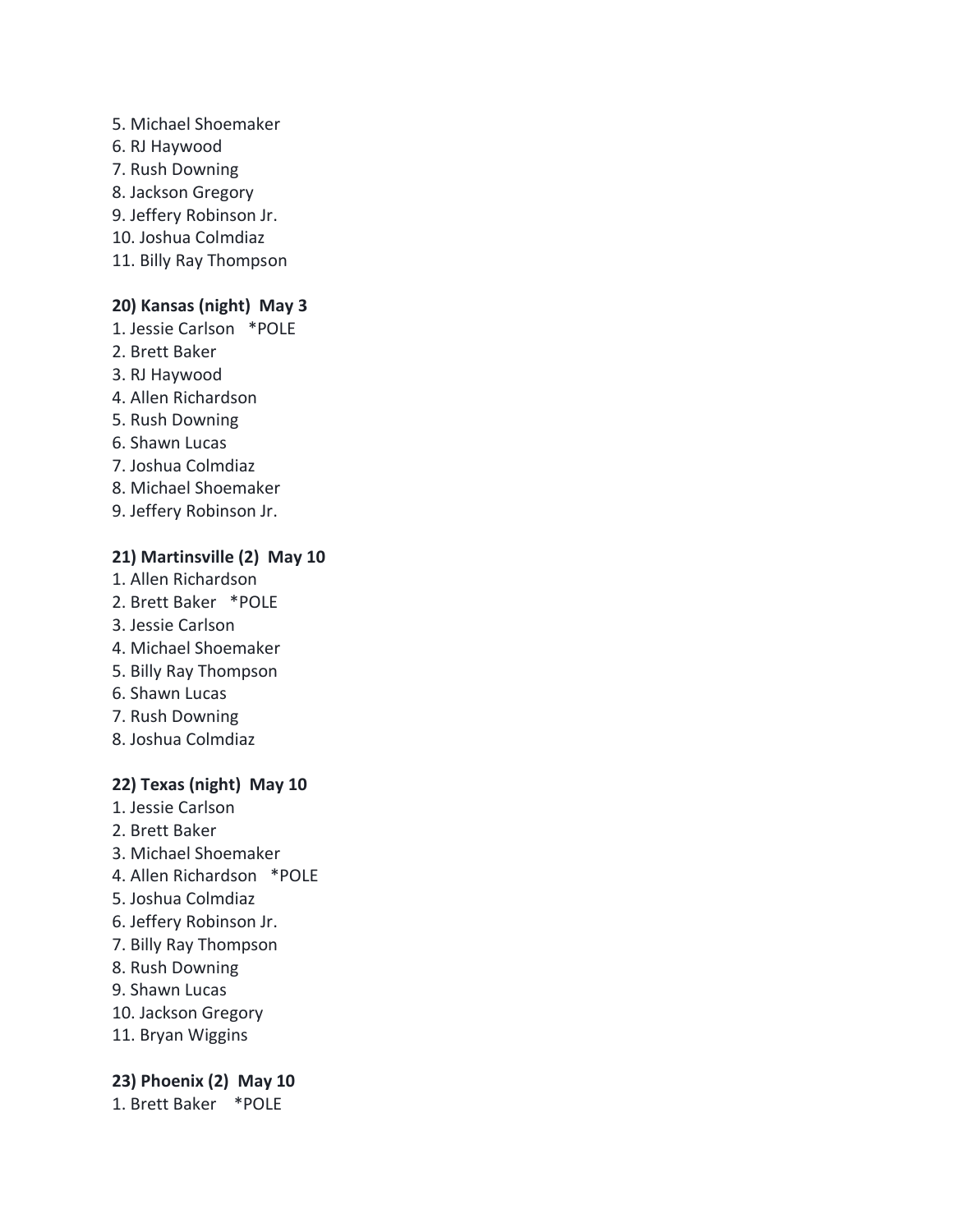- 2. Allen Richardson
- 3. Joshua Colmdiaz
- 4. Jeffery Robinson Jr.
- 5. Jessie Carlson
- 6. Michael Shoemaker
- 7. Rush Downing

#### **24) Homestead-Miami May 17**

- 1. Brett Baker
- 2. Jessie Carlson \*POLE
- 3. Jackson Gregory
- 4. Allen Richardson
- 5. Michael Shoemaker
- 6. Shawn Lucas
- 7. Jeffery Robinson Jr.
- 8. Joshua Colmdiaz

# **2020 NOSSCAR Thunder Cup Series Final Standings – NASCAR '15**

- 1. #12 Brett Baker: 3,025 pts \*9 wins \*35 P.P. **\*Champion**
- 2. #89 Jessie Carlson: 3,022 pts \*2 wins \*16 P.P. **\*Rookie of the Year**
- 3. #3 Allen Richardson: 3,018 pts \*3 wins \*36 P.P.
- 4. #56 Michael Shoemaker: 3,017 pts \*6 P.P.
- ----Round of 4 Cut Line----
- 5. #0 Shawn Lucas: 2,049 pts \*4 P.P.
- 6. #28 Rush Downing: 2,044 pts
- ----Round of 6 Cut Line----
- 7. #24 Joshua Colmdiaz: 1,105 pts \*2 P.P. (R)
- 8. #18 Jeffery Robinson Jr: 1,086 pts
- -----PLAYOFF CUT LINE-----
- 9. #31 Jordan Green: 217 pts \*7 wins \*21 P.P.
- 10. #84 Tyler McMurter: 113 pts \*3 wins \*10 P.P.
- 11. #19 Billy Ray Thompson: 104 pts (R)
- 12. #47 Jackson Gregory: 102 pts \*1 P.P. (R)
- 13. #48 Kaitlyn Lohr: 75 pts \*1 P.P.
- 14. #88 RJ Haywood: 54 pts \*1 P.P.
- 15. #11 Rob Oglesby: 29 pts (R)
- 16. #17 Mitch: 15 pts (R)
- 17. #9 Darrius McGill: 14 pts (R)
- 18. #5 Bryan Wiggins: 5 pts

*(R) - Rookie of the Year Contender*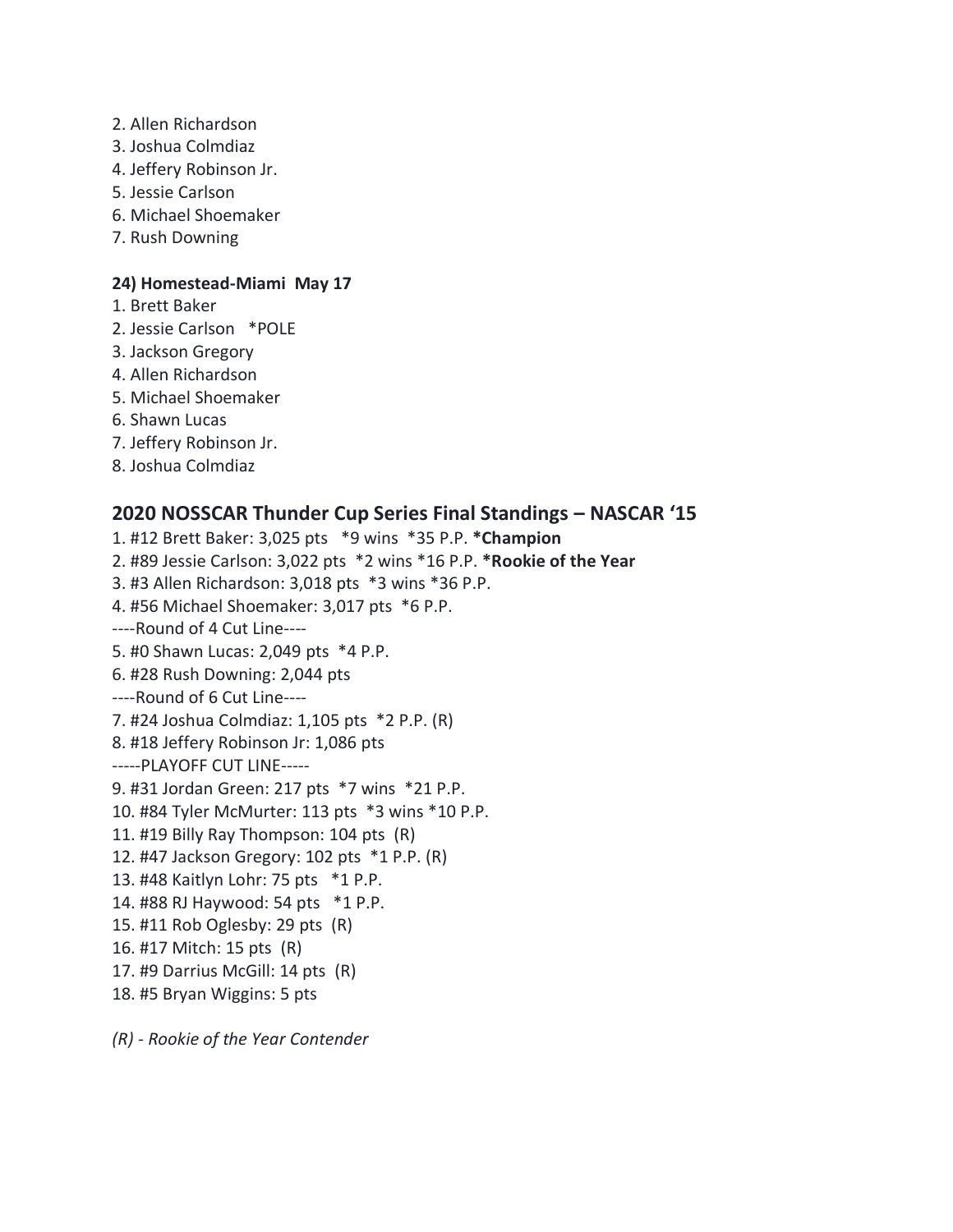# **Most All-time NOSSCAR Thunder Cup Series Wins**

Jordan Green: 28 Tyler McMurter: 23 Ken Wirebaugh: 18 Bradley Shores: 16 Brett Baker: 10 Cliff Price: 8 Daniel Harmon: 7 Caleb Lopez: 7 Titan Alexopoulos: 6 Mark Saccocci: 6 David Barnes: 5 Bryan Wiggins: 4 Allen Richardson: 4 Jerry Ashley: 3 Shawn Lucas: 3 Jessie Carlson: 2 Eric Killian: 2 Tyler Hundt: 2 Dustin McClintlock: 1 Rickey Biehn: 1 Jonny Taylor: 1 Kodiak: 1 Randy Johnson: 1 Matt Tetmeyer: 1 Brian Bowman: 1 Y. Doneson: 1 Ty Bond: 1 Kevin Long-Isle: 1 Michael Shoemaker Rere: 1 Shawn Atwell: 1 Ben King: 1 Frank Edwards: 1 Mitch\_1176: 1

# **Most All-time NOSSCAR Thunder Cup Series Poles**

Jordan Green: 36 Daniel Harmon: 16 Ken Wirebaugh: 12 Cliff Price: 12 Tyler McMurter: 9 Brett Baker: 7